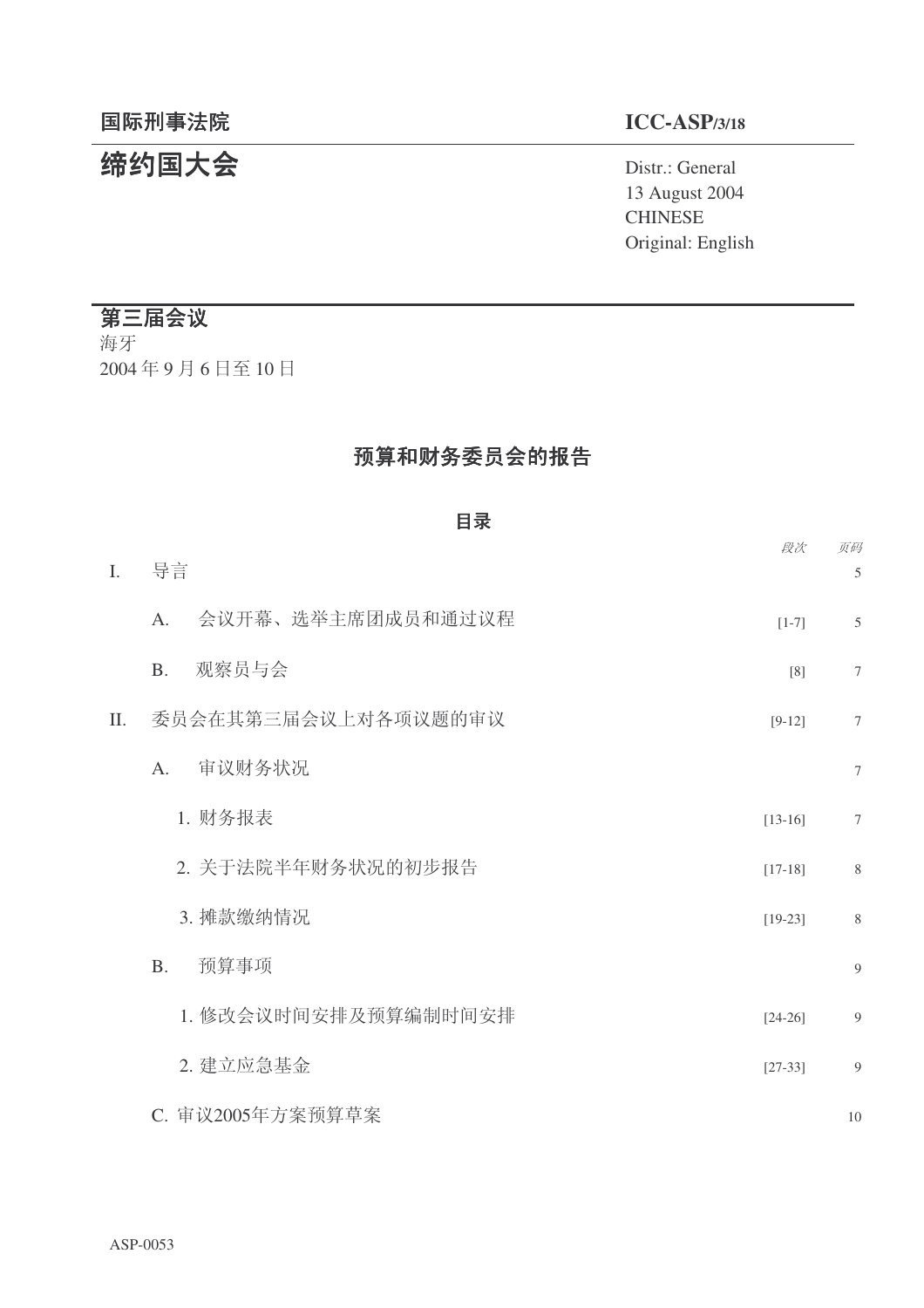|    |     | 1. 一般性建议                |             | 10 |
|----|-----|-------------------------|-------------|----|
|    | (a) | 总看法                     | $[34-38]$   | 10 |
|    | (b) | 资源的分类                   | $[39-42]$   | 11 |
|    | (c) | 基于结果的预算编制和格式            | $[43-50]$   | 12 |
|    |     | 2. 有关主要方案的建议            |             | 13 |
|    | (a) | 司法部门——院长会议和分庭           |             | 13 |
|    |     | 介绍主要方案 I: 司法部门——院长会议和分庭 | $[51]$      | 13 |
|    |     | 委员会的意见和建议               | $[52 - 54]$ | 13 |
|    | (b) | 检察官办公室                  |             | 14 |
|    |     | 介绍主要方案 II: 检察官办公室       | $[55-56]$   | 14 |
|    |     | 委员会的意见和建议               | $[57-69]$   | 14 |
|    | (c) | 书记官处                    |             | 16 |
|    |     | 介绍主要方案 III: 书记官处        | $[70-72]$   | 16 |
|    |     | 委员会的意见和建议               | $[73-87]$   | 16 |
|    | (d) | 缔约国大会秘书处                |             | 18 |
|    |     | 介绍主要方案 IV: 缔约国大会秘书处     | $[88-89]$   | 18 |
|    |     | 委员会的意见和建议               | $[90]$      | 19 |
|    | (e) | 对法院办公楼的投资               |             | 19 |
|    |     | 介绍主要方案 V: 对法院办公楼的投资     | [91]        | 19 |
|    |     | 委员会的意见和建议               | $[92-93]$   | 19 |
| D. |     | 提议建立的纽约联络办事处的预算         | $[94-95]$   | 19 |
| E. |     | 提议成立的被害人信托基金秘书处的预算      | $[96-99]$   | 20 |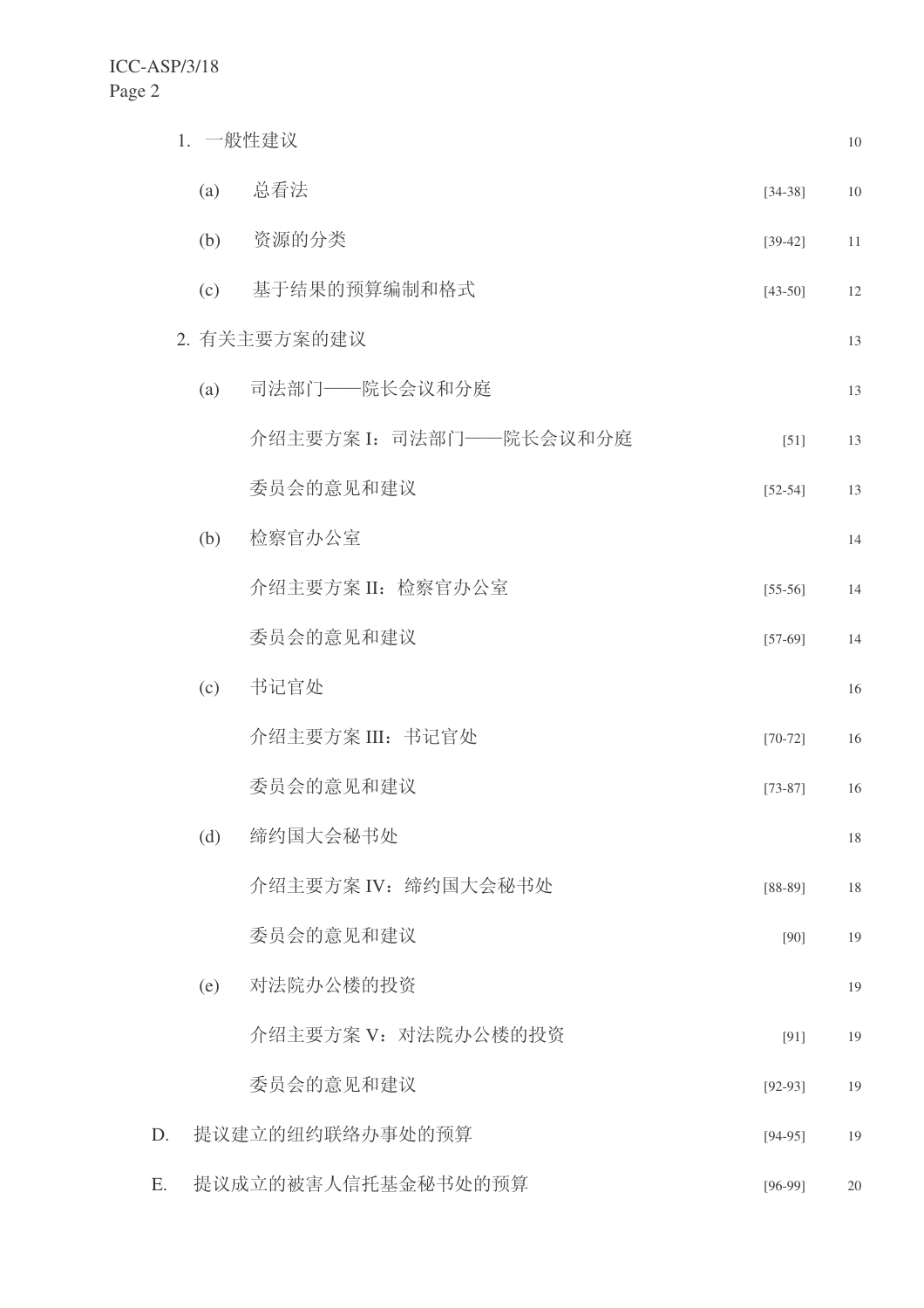| F. | 其他报告 |                           |             | 20 |
|----|------|---------------------------|-------------|----|
|    | 1.   | 关于法院永久办公楼的报告              | $[100-103]$ | 20 |
|    | 2.   | 关于对法院临时办公楼投资的报告           | $[104-106]$ | 21 |
|    | 3.   | 关于法院外延活动的报告               | $[107-108]$ | 21 |
|    | 4.   | 关于信托基金的报告                 | $[109-110]$ | 22 |
|    | 5.   | 关于法院组织结构图的报告              | $[111]$     | 22 |
|    | 6.   | 关于采购活动的报告                 | $[112]$     | 22 |
|    | 7.   | 关于笔译数量的报告                 | $[113]$     | 22 |
|    | 8.   | 关于被害人参与和对其赔偿的报告           | $[114]$     | 22 |
|    | 9.   | 关于确保被告人有足够辩护律师的办法的报告      | $[115-116]$ | 22 |
|    | 10.  | 关于信息技术的报告                 | $[117]$     | 23 |
|    | 11.  | 关于羁押设施的报告                 | $[118]$     | 23 |
|    | 12.  | 关于顾问和职位调动的报告              | [119]       | 23 |
|    | 13.  | 关于制定评估工作人员表现制度的报告         | $[120]$     | 23 |
|    | 14.  | 关于与其他国际和区域组织在安全和警卫方面合作的报告 | $[121]$     | 23 |
| G. | 其他事项 |                           |             | 23 |
|    |      | 今后的会议                     | $[122]$     | 23 |

# 附件

| $\mathbf{I}$ . | 文件清单        | 24 |
|----------------|-------------|----|
| П.             | 关于建立应急基金的建议 | 26 |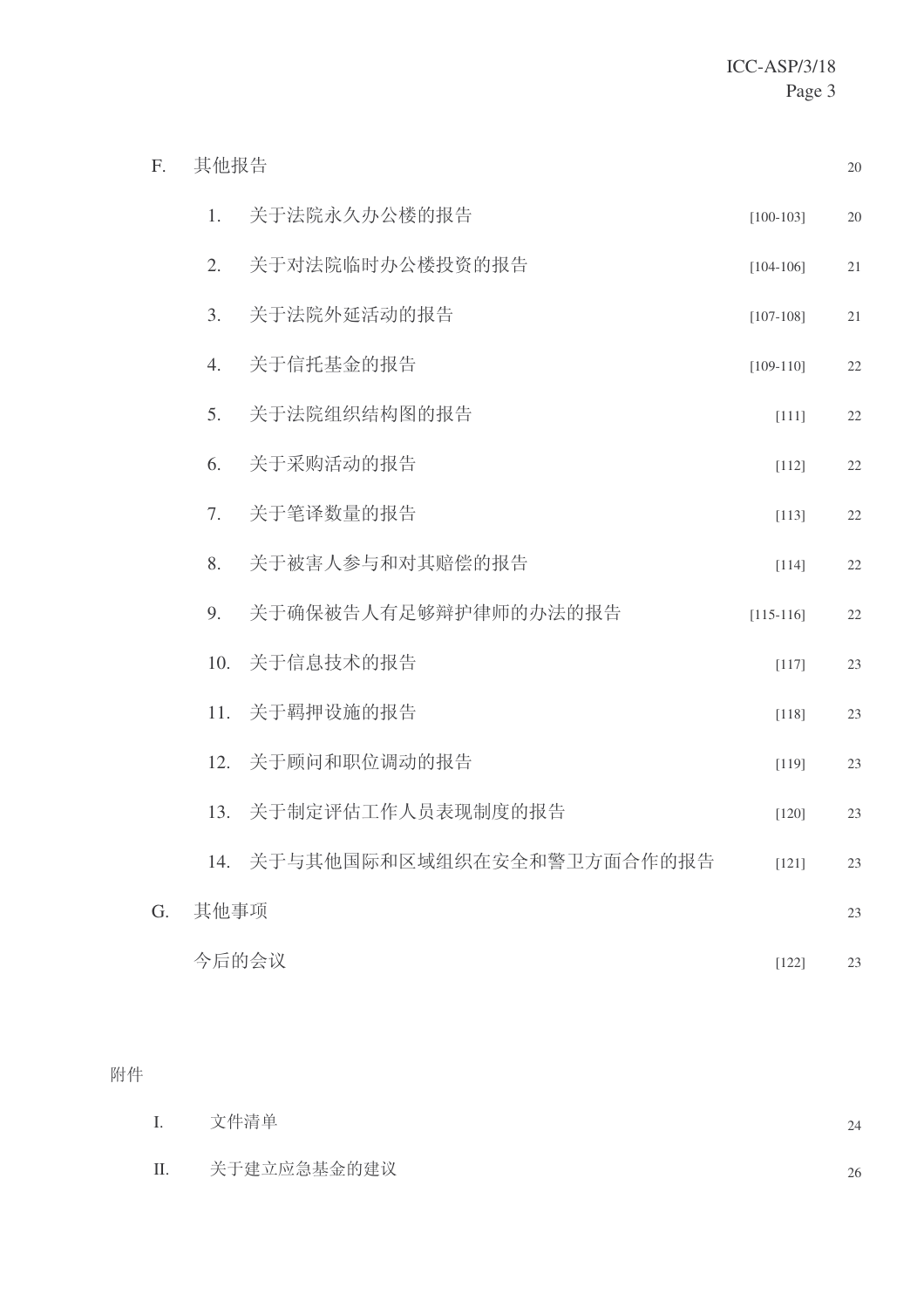| Ш. | 预算和财务委员会建议对预算的影响        |    |
|----|-------------------------|----|
|    | 支出情况(按费用类别列出)——2004 年预算 | 45 |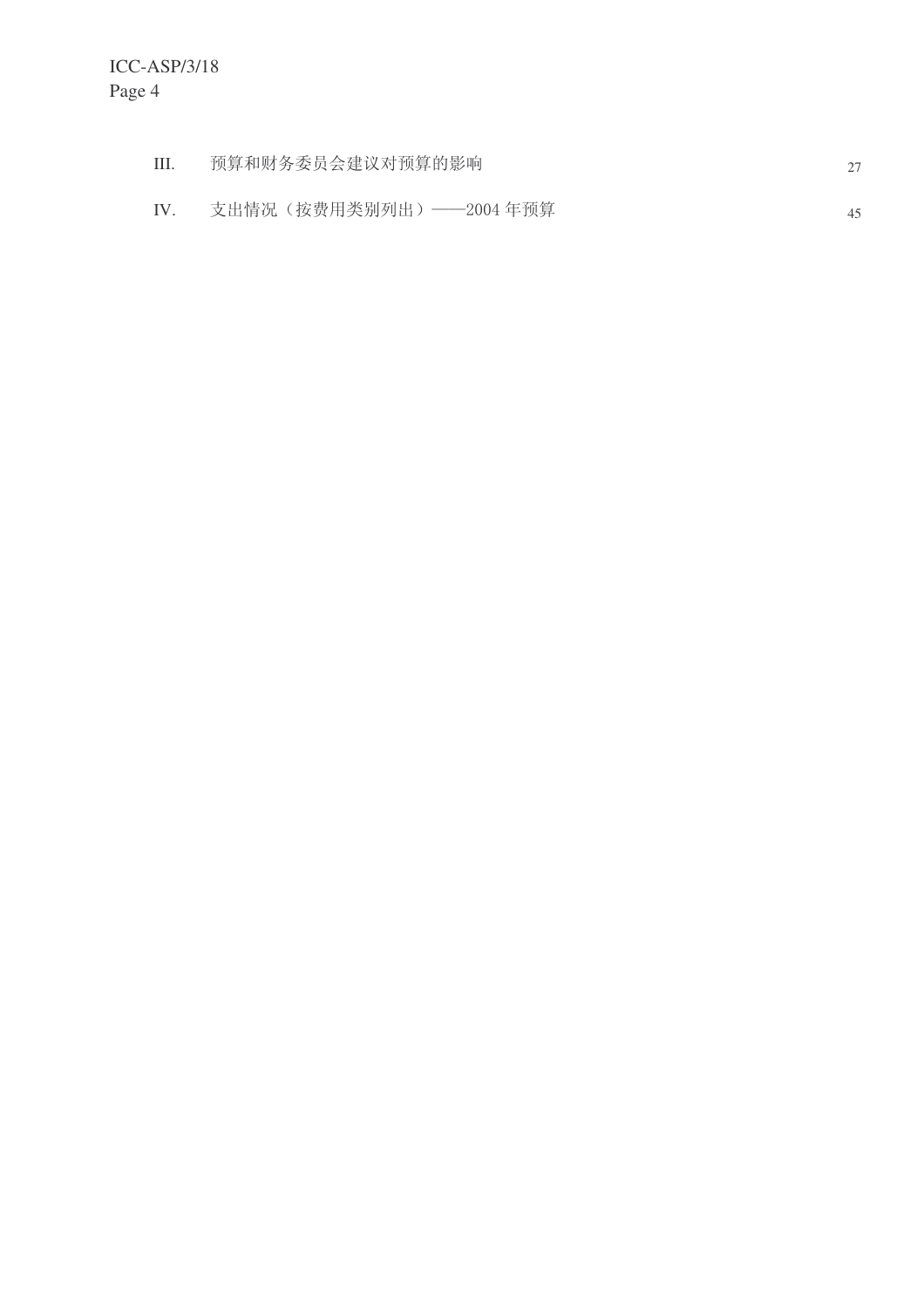# **I.** 导言

# A. 会议开幕、洗举主席团成员和通过议程

1. 预算和财务委员会(委员会)的第三届会议是根据缔约国大会(大会) 2003年9 月12日第二届会议第五次全体会议做出的决定召开的。委员会从2004年8月2日至 6 日在法院所在地海牙举行了第三届会议(共 10 次会议)。法院院长菲利普•基尔希 先生在会议开幕时致欢迎词。

2. 会议由主席卡尔•帕施克先生(德国)主持。

 $3.$  委员会在  $2004$ 年8月3日的第三次会议上再次选举卡尔•帕施克先生(德国)为 主席并选举 John F. S. Muwanga 先生 (乌干达) 为副主席。根据《预算和财务委员会 议事规则》第10条第2款,主席及副主席的任期从2004年8月4日开始。委员会选 举 David Dutton 先生 (澳大利亚) 为会议报告员。

4. 缔约国大会秘书处(秘书处)为委员会提供了实质性服务, 秘书处主任 Medard Rwelamira 先生担任委员会秘书。

5. 委员会在第一次会议上通过了以下议程 (ICC-ASP/3/CBF.2/L.1/Rev.2 和  $Corr.1)$ :

- 1. 会议开幕
- 2. 通过议程
- 3. 洗举主席和副主席
- 4. 观察员与会
- 5. 工作安排
- $6.$  介绍法院永久办公楼的情况: 与 Edmund Wellenstein 主任(荷兰)的会晤
- 7. 关于用于法院临时办公楼投资的报告
- 8. 关于法院外延活动的报告
- 9. 关于法院半年财务状况的初步报告
- 10. 重新确定预算周期
- 11. 关于修改与建立应急基金及其数额有关的《财务条例和细则》的建议
- 12. 关于采购活动的报告
- 13. 关于笔译数量的报告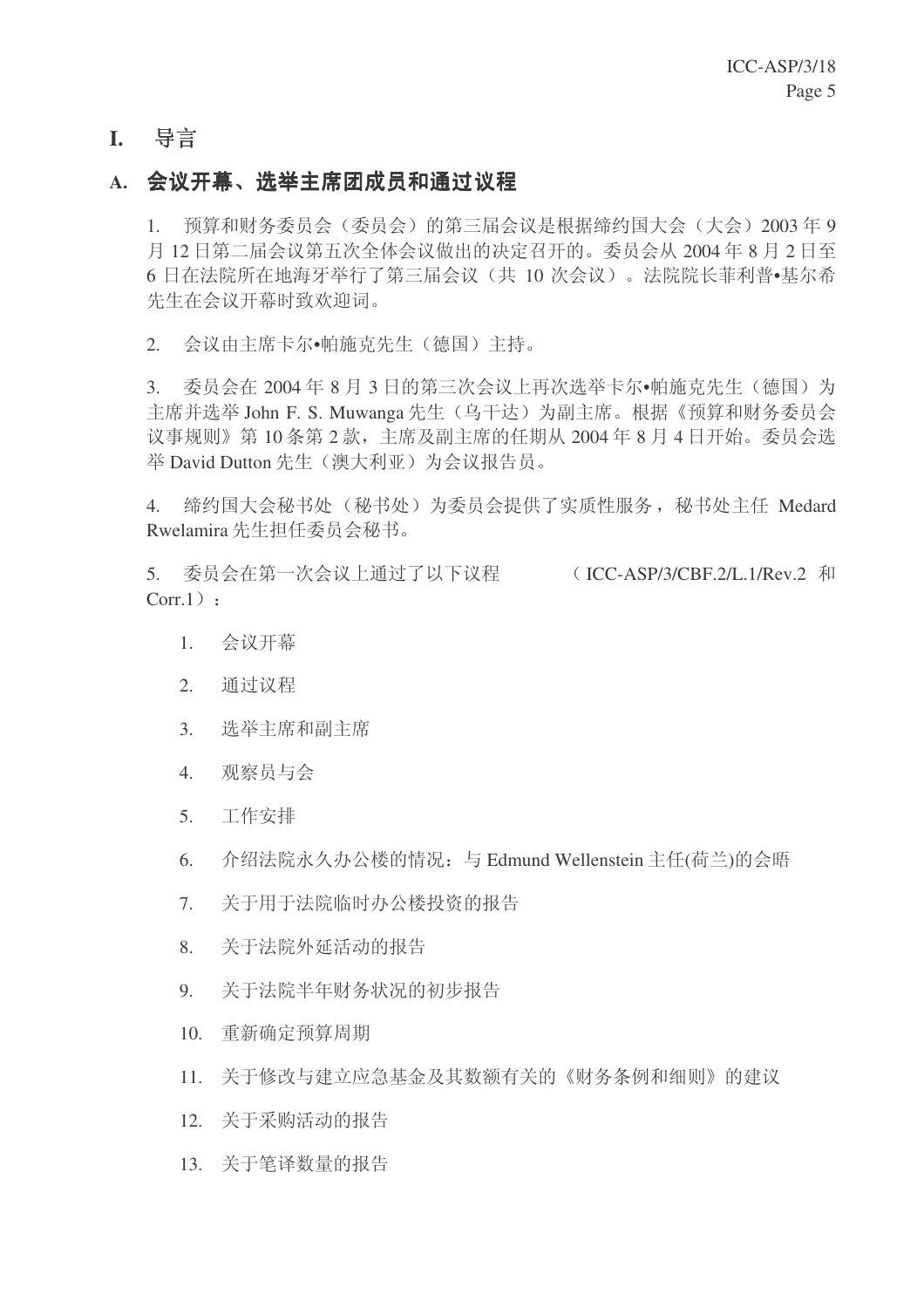- 14. 关于被害人参与和对其赔偿的报告
- 15. 关于信托基金的报告
- 16. 审议审计报告(财务报表)
- 17. 关于法院组织结构图的报告
- 18. 审议 2005年方案预算草案
- 19. 建议成立的被害人信托基金秘书处的预算
- 20. 预算和财务委员会成员的旅行方式
- 21. 通过会议报告
- 22. 其他事项
- 23. 会议闭幕
- 6. 以下成员参加了委员会第三届会议:
	- 1. Lambert Dah Kindji  $(\nabla \hat{\mathcal{F}})$
	- 2. David Dutton (澳大利亚)
	- 3. Eduardo Gallardo Aparicio (玻利维亚)
	- 4. Fawzi A. Gharaibeh (约旦)
	- 5. Hahn Myung-jae (大韩民国)
	- 6. Peter Lovell (大不列颠及北爱尔兰联合王国)
	- 7. John F. S. Muwanga (乌干达)
	- 8. Karl Paschke (德国)
	- 9. Elena Sopková (斯洛伐克)
	- 10. Inna Steinbuka (拉脱维亚)
	- 11. Michel Tilemans (比利时)
	- 12. Santiago Wins Arnábal (乌拉圭)

7. 法院的以下机关应邀出席了委员会的会议以便介绍各项报告和 2005 年方案预算 草案: 院长会议、检察官办公室和书记官处。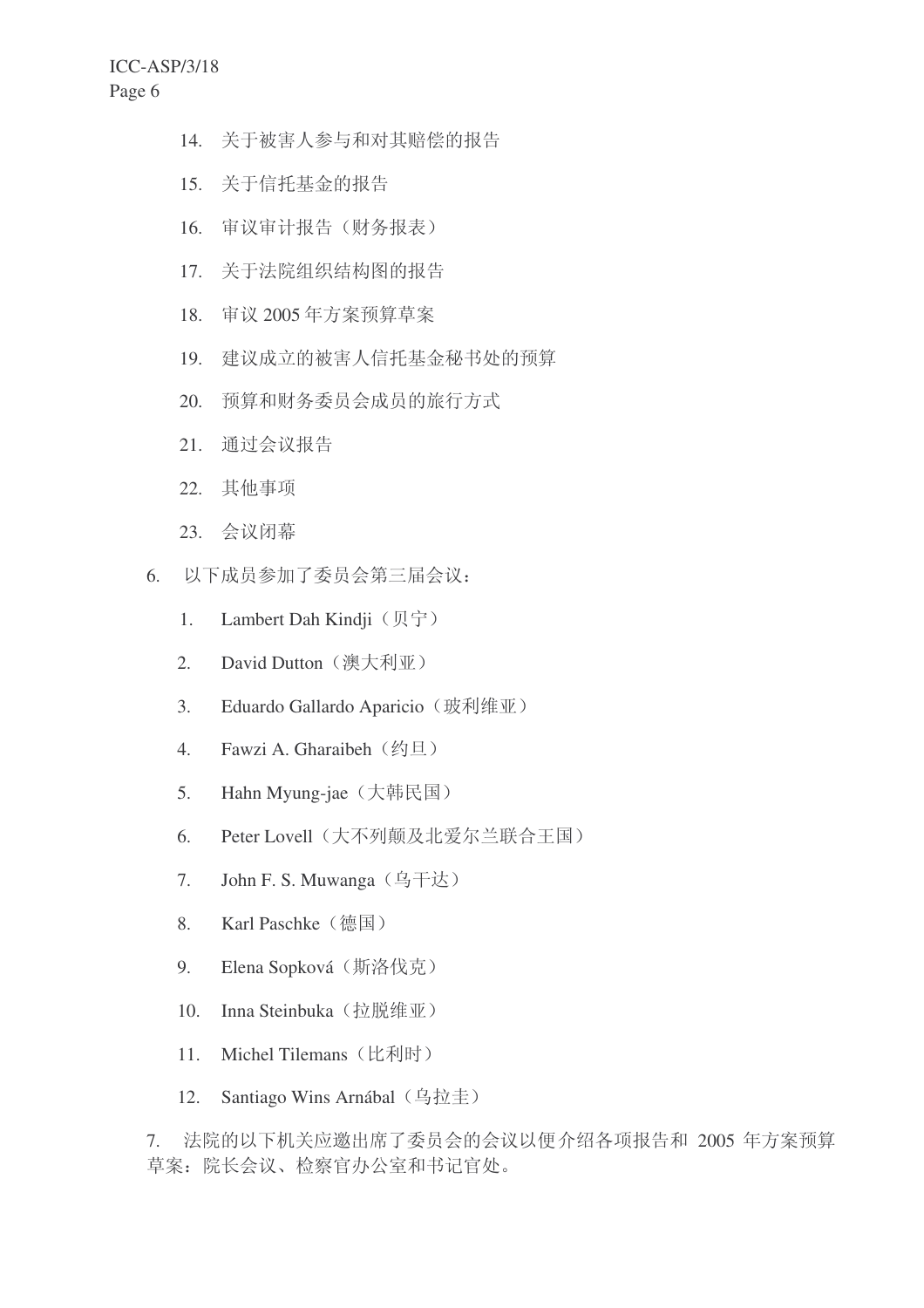# **B.** 观察员与会

8. 委员会决定接受促进设立国际刑事法院联盟关于在委员会会议上发言的请求。

# II. 委员会在其第三届会议上对各项议题的审议

9. 预算和财务委员会全面地审查了 2005 年方案预算草案。法院官员表示出来的合 作态度使委员会的工作得到了帮助, 法院官员坦率、友好而且非常乐意地回答了问题 并提供了新的信息。委员会还得到了秘书处的服务,对此表示非常满意。

# 10. 然而,会议的议程由于安排了大量报告而内容有些过多,委员会不得不审议这些 报告。委员会建议, 将来只向其提交曾明确要求的或由于 对预算有影响而要通过委 员会向缔约国大会提出的报告 。另外需要更加重视早日提交文件以便委员会的成员 有足够的时间研究这些报告。

11. 在同国际法院官员的交流中, 他们对国际刑事法院崇高目标的无限奉献精神, 以 及似乎在整个法院都很普遍的工作热情,再次给委员会成员留下了印象。另一方面, 委员会成员也得到了这样的印象, 即各个不同的机关之间仍然需要结合成一个整体。

12. 共同的行政管理战略尚未完全形成,而且除了那些出于独立性的考虑而需要职能 重复的领域之外, 仍然存在着职能重复的现象。 委员会期望法院在院长的领导下, 继续克服分散的现象并坚持"一个法院"的原则。

# A. 审议财务状况

### 1. 财务报表

13. 委员会审议了外聘审计员<sup>1</sup>关于审计截至 2003 年 12 月 31 日财政期间的财务报表 的报告 (ICC-ASP/3/4), 以及外聘审计员关于被害人信托基金截至 2003 年 12 月 31 日的财政期间的审计报告(ICC-ASP/3/5), 并且对高质量的审计报告表示感谢。外 聘审计员的代表 Damian Brewitt 先生在委员会会议上作了发言。

14. 委员会欢迎 Brewitt 先生关于法院起步工作非常出色的意见, 以及审计员对法院 财务报表无保留的意见。委员会还注意到由于被害人信托基金不能证实一些捐款的来 源,审计员对其财务报表不承担责任。委员会建议大会同意审计员的报告。

15. 委员会还讨论了审计报告当中提出的一些建议。委员会特别鼓励法院在其活动中 实施风险管理程序, 并且确保更好地规划和实施采购活动。

16. 委员会确定了一些需要审计员将来给予重视的领域。其中包括基于结果的预算编 制、信息技术投资和人力资源管理。委员会强调了将来继续与外部和内部审计员经常 对话的重要性。

<sup>1</sup>联合王国国家审计署。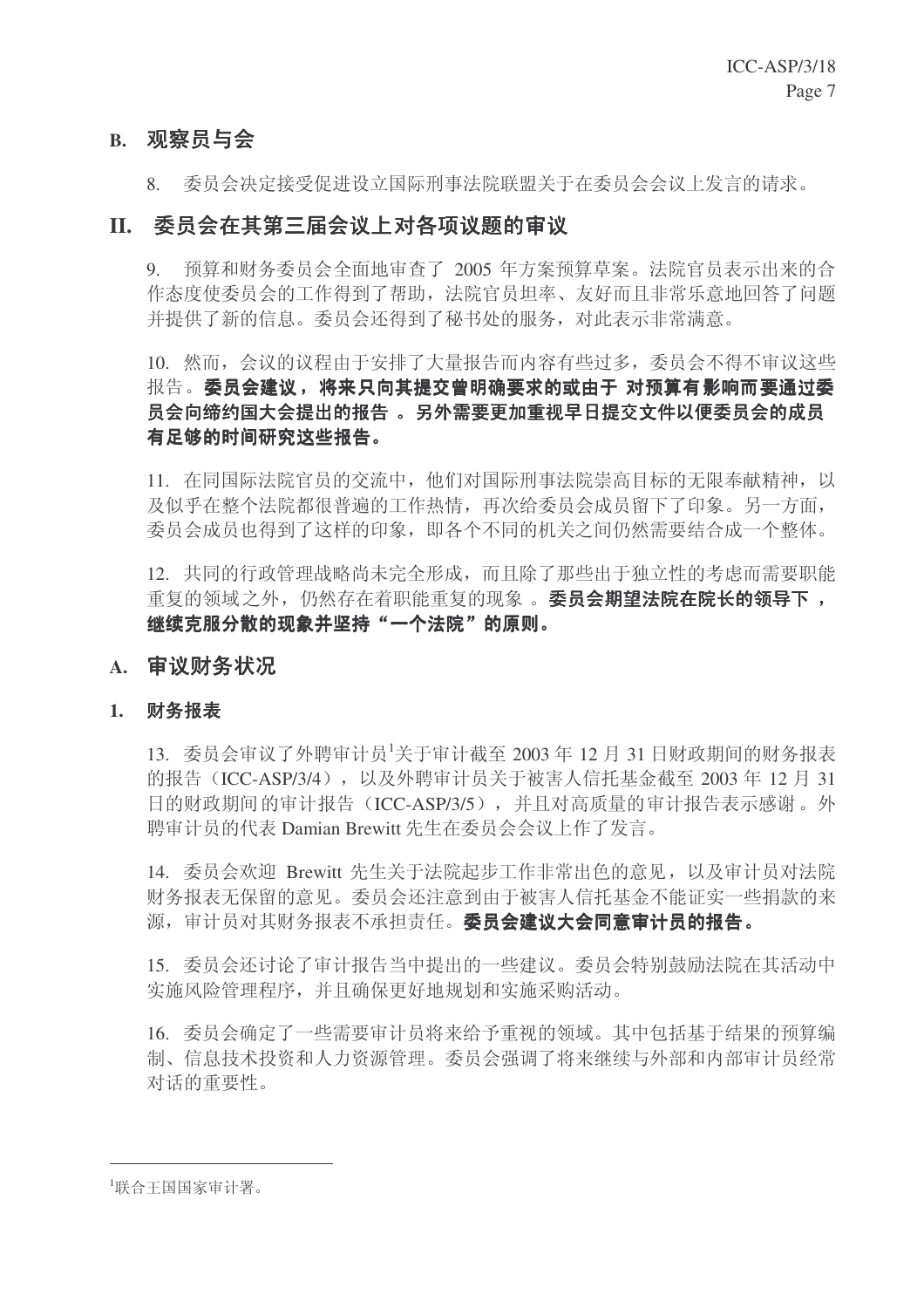ICC-ASP/3/18 Page 8

### 2. 关于法院半年财务状况的初步报告

17. 委员会忆及, 在其第二届会议上, 法院曾告知委员会 2004 年预算中对薪酬成本 的计算出现了错误。这一错误使职位费用出现了 4,750.0 欧元<sup>2</sup>、一般临时协助出现了 860.1 欧元的潜在赤字 。委员会获悉, 在管理人员商定要错开人员聘用时间 (ICC-ASP/3/CBF.2/15/Res.2) 之后, 法院一直在密切地监视支出情况。据报告, 2004 年 1 月至 6 月的薪酬实际支出为 6.712.2 欧元。7 月至 12 月的支出预计为 12.430.1 欧元, 因此全年共计 19,142.3 欧元。获批准的 2004 年薪酬预算是 19,246.5 欧元。因此预计 有 104.2 欧元的盈余。委员会注意到, 这一预计表明, 法院能够在获批准的预算内消 化出现的错误。

18. 委员会还收到了按支出项目划分的当前财 政期间每一主要方案的具体支出情 况<sup>3</sup>。2004年7月31日,司法部门的支出占其拨款的44.7%,检察官办公室的支出占 17.6%, 书记官处的支出占 42.5%, 秘书处占 39%, 整个预算已支出约 36%。到 2004 年 8 月 3 日, 司法部门 77%的职位已满; 检察官办公室 44%的职位已满, 而且 22% 正在招聘当中: 书记官处 75%的职位已满, 14%的职位正在招聘当中。检察官办公室 低水平的支出反映出检察官只是在最近才决定开始调查工作。而且在这之前,调查人 员的聘用工作一直在推延。虽然检察官办公室今年后期的支出很可能加快,特别是各 领域的空缺都将减少, 但是 2004 年预算似乎很有可能不会全部支用。委员会对此表 示欢迎, 委员会去年就注意到预算中为意外情况做了十分充分的准备, 并预计预算将 不会全部用完, 除非马上开始调查和司法活动。

#### 3. 摊款缴纳情况

19. 委员会审议了 2004年7月31日的摊款缴纳情况。<sup>4</sup>委员会注意到 2002-2003 财政 期间未缴摊款总额为 2,607,187 欧元, 2004 年的未缴摊款为 17,119,741 欧元。只有 20 个缔约国全额缴纳了2004年的摊款,委员会对此表示关切。有23个缔约国未向法院 缴纳两个财政期间的任何款项, 委员会对此也表示了关切。

# 20. 委员会注意到, 法院没有现金储备可以用来弥补摊款中的缺额 费用, 而且随着 法院未来几年活动的增加, 存在着法院因缔约国未缴摊款而遇到现金危机的危险 。 委员会建议,大会密切监测这一形势并采取措施鼓励所有成员国按时全额付款。

21. 委员会知道, 由于法院在发出摊款通知中存在着不清楚和不可预见的情况, 特别 是在应缴摊款数额做了调整之后, 因此有些缔约国在缴纳摊款时遇到了困难。 委员会 建议, 法院应当告诉缔约国将来准备如何以及什么时候发出摊款通知, 而且强调发 出通知需要有可预见性,以使各国按时全额缴纳摊款。

22. 委员会考虑了对《罗马规约》第112 条第8款的解释,该款规定如下:

<sup>&</sup>lt;sup>2</sup>本段中的数字以千欧元为单位。

 $3 \n  $\overline{E}$  附件 IV。$ 

<sup>4</sup>附件 V, "摊款缴纳情况"正在准备当中, 将作为本报告的增补文件发出。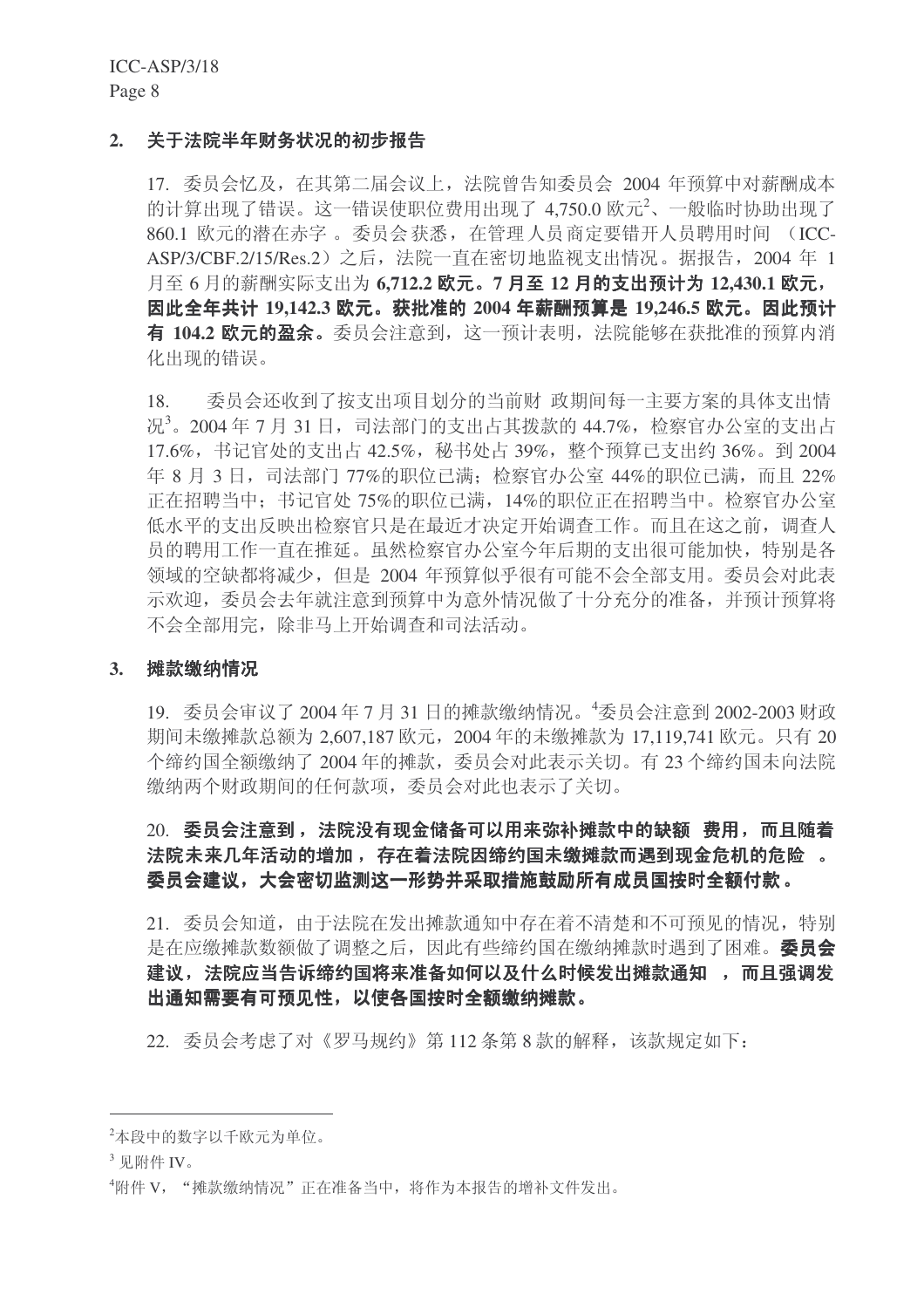"任何缔约国如果拖欠对本法院费用的摊款, 其拖欠数额相当于或超过其以 往整两年的摊款时, 将丧失在大会和主席团的表决权。如果大会认为拖欠是该缔 约国所无法控制的情况所致,大会仍可以允许该缔约国参加大会和主席团的表 决。"

23. 委员会注意到, 年底前仍未向法院缴纳摊款的缔约国将在 2005 年 1 月 1 日丧失 在大会和主席团的表决权。委员会建议,书记官长应致函可能在 2005 年 1 月 1 日丧 失表决权的缔约国,并建议此后每年致函很可能在每年年初成为第 112 条第 8 款所 述缔约国的国家。

### **B.** 预算事项

### 1. 修改会议时间安排及预算编制时间安排

24. 委员会在其上届会议上建议大会考虑将其年会的时间重新安排到日历年较后的时 期, 根据这一建议委员会审议了预算编制和批准的时间安排。委员会担心提交方案预 算草案的时间与该预算草案涉及的财政期间开始时间之间的差距,会影响到准确地制 定规划和编制预算, 在法院仍是一个新机构并快速成长的情况下尤其如此。因此, 委 员会建议,大会修改其会议时间以缩短预算编制与财政期间开始之间的时间差距。

25. 缩短时间差距的最简单办法是委员会和大会分别在 10 月和 11 月举行会议。然 而,委员会还认识到, 每年后期密集的政府间会议可能使大会不能够将其年会安排 在9月以后的时间。因此委员会建议,大会将法院的财政期间确定为7月1日至6月 30 日, 委员会会议安排在 4 月, 大会会议安排在 5 月。

 $26.$  向 7 月 1 日至 6 月 30 日财政期间的转变可以从 2006年1 月 1 日开始。大会可以 将 2005 年预算再延长 6 个月, 而不是要法院为 2006 年上半年编制一个 6 个月的预 算。可以通过应急基金或通过具体修改建议来对 2005 年预算水平进行补充。2005 年 1月将向缔约国征收 2005 年预算摊款, 2006 年 1 月征收 2006 年上半年的摊款, 2006 年7月征收 2006-2007 财政年度的摊款。

### 2. 建立应急基金

 $27.$  委员会忆及其第一届会议报告 (ICC-ASP/2/7 和 Corr.1) 的第 14 段和第二届会议 报告 (ICC-ASP/3/CBF.1/L.4) 的第 33 段, 在这两段中, 委员会表示支持关于建立法 院可用来为某一财政期间出现的新情况或意外变化寻求补充资源的机制的原则。委员 会注意到, 虽然预算对各种设想进行了清楚的描述, 但是法院 2005 年的一些活动仍 存在着很大程度的不确定性,因而妨碍了它精确编制预算的能力。

28. 委员会认识到, 法院的年度预算一旦由大会批准, 那么法院应对新情势或现有情 势的新需求的灵活性将是有限的。如果没有灵活的机制来获得补充资源以应对意外的 或相对来说不确定的情况和情势, 法院则将需要在预算中保持较高的应急水平, 其水 平应当高于谨慎的财务管理所要求的水平。委员会还意识到,特别是当一个意外的情 势提交给检察官而补充资金的缺乏却使他无法有效及时地做出反应时,检察官可能面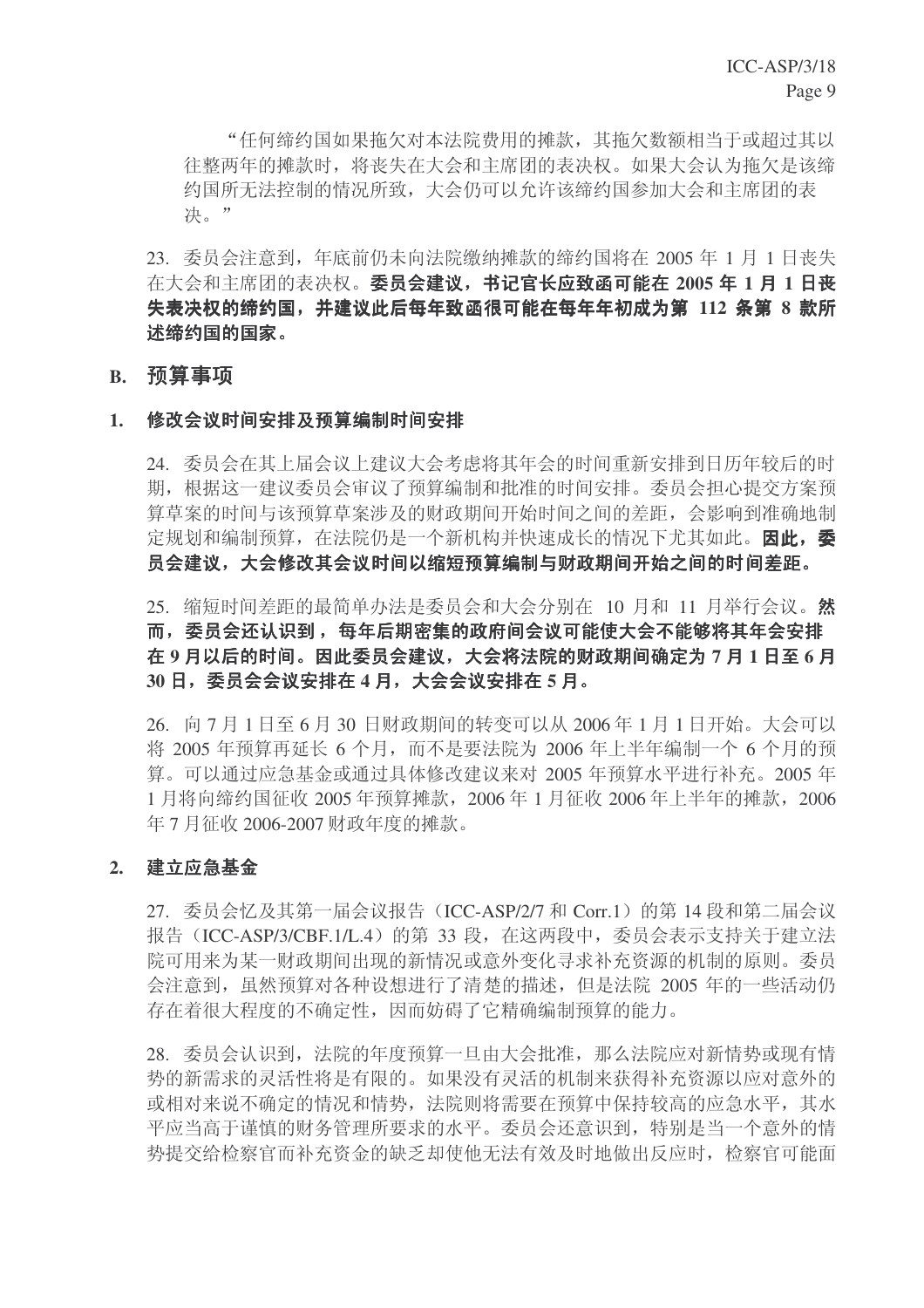# 临困难。为了向法院提供必要的资金以应对意外的或 不确定性太大因而无法在获准 预算中准确估计到的情势和情况,委员会建议建立一项应急基金。

29. 委员会收到了法院的一份报告, 建议在现行的《财务条例和细则》的规定内建立 一项应急基金 (ICC-ASP/3/CBF.2/12/Rev.1)。 经过对法院建议的认真考虑, 委员会 认为, 《条例和细则》没有提供足够的灵活性, 最好设计一个能更好地满足法院需要 的应急基金。

#### 30. 因此委员会建议, 应急基金应当能使法院满足:

- (i) 检察官决定按照《罗马规约》第13 条公开调查之后,一个新情势的费用:
- (ii) 现有情势的不可预见的或在通过预算时不能准确估计到的进展所引起的不 可避免的费用。

31. 应当采取通过主席向委员会转交简短的补充预算申请的办法 , 使用应急基金, 申请中应说明原因以及需要的资源 。在两周之后以及考虑了主席提出的有关资源需 求的任何意见的情况下, 将授权法院支取所申请的资金用于申请中说明的 目的。资 源申请和主席的意见将发送给大会供其在下一次会议上审议 。用这种方法得到的所 有获准资源只能同 其预算已获批准的 财政期间有关系, 而且需要在下一个财政期间 的方案预算草案中充分说明理由。

32. 委员会还建议, 应急基金最初建立时的水平应当为 1500 万欧元, 并从 2002- $2003$  和  $2004$  财政期间的盈余中筹供,以避免需要向缔约国收取新的摊款。委员会了 解到在大会第三届会议时, 将有 9.936.306 欧元的盈余, 但是 2004 年的盈余要到大 会收到 2004 财政期间的最后报告时才能知道。委员会建议大会: 或者(i)在现在这个 阶段只将 2002-2003 年的盈余转入应急基金并在明年将 2004 年盈余的一部分转入应 急基金, 从而完全达到应急基金的数额: 或者(ii)在目前这个阶段将 2002-2003 年盈 余转入应急基金, 并且结合缔约国 2005 财政期间的摊款将基金其余的款额分摊给缔 约国。此外,委员会还建议, 大会应当根据其使用的情况 以及法院的潜在需求来定 期审议基金水平。最后,委员会建议应当按照需要, 经过大会在批准方案预算时的 授权,每年对基金进行补充 , 而且对缔约国的摊款应当在每年预算摊款的同时进 行。

33. 委员会请法院据此修改 《财务条例 和细则》提交给大会第三届会议 (见附件 **II**˅DŽ

- C. 审议 2005 年方案预算草案
- 1. 一般性建议
- (a) 总看法

34. 委员会注意到, 对国际刑事法院 2005 年方案预算草案的审议是在这样一个时刻 进行的,即法院正在从忙于设计系统和招聘人员的初建阶段进入到 开展业务阶段。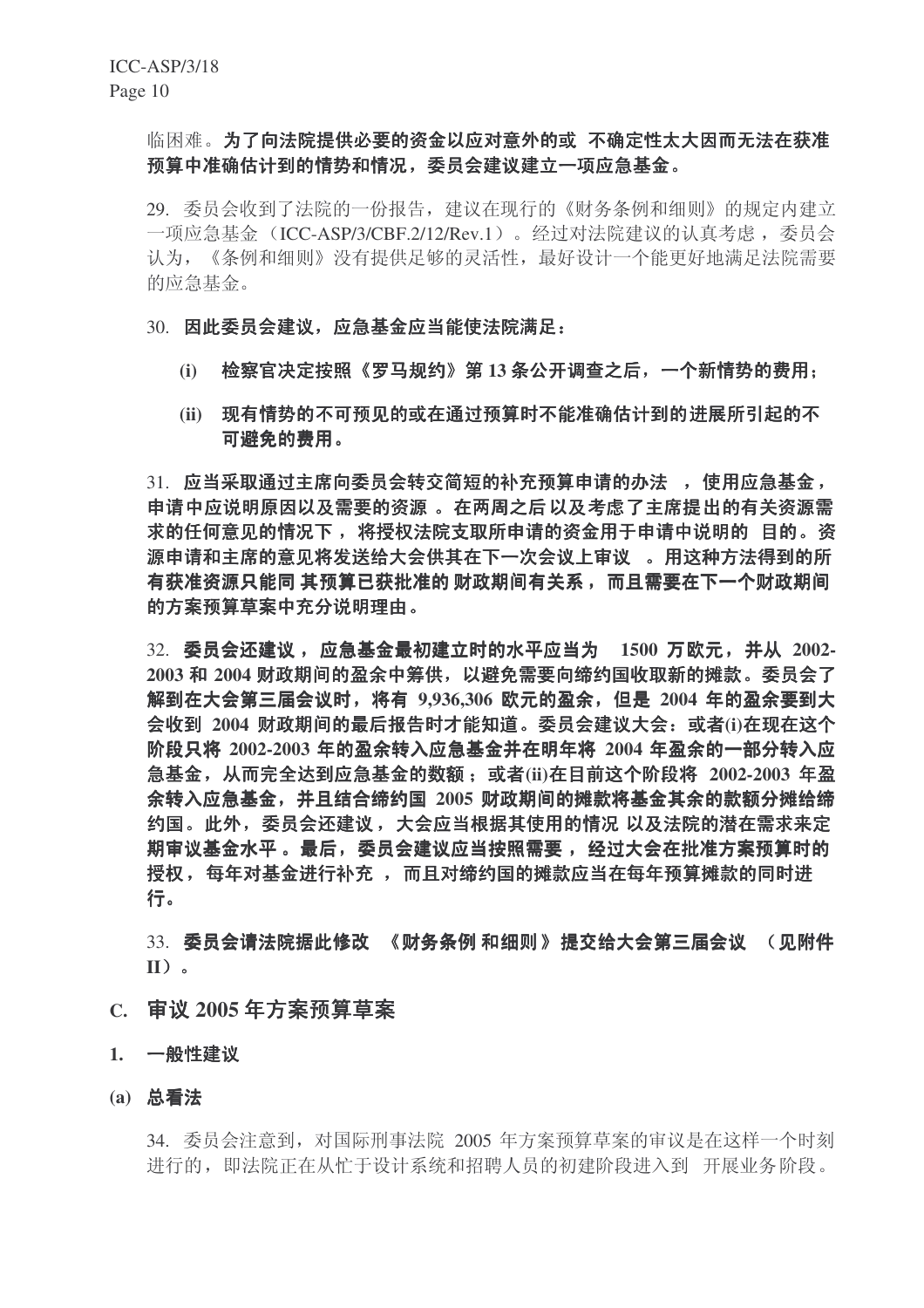2005 年将开展调查并很有可能开展法律诉讼。法院在前两年迅速、高效率地开始了 其工作,这一点给委员会留下了印象,委员会对法院工作人员的努力表示赞扬。

35. 委员会注意到, 2005 年预算是以一些设想和许多相关的工作假设为基础的, 委 员会欢迎预算文件中的解释以及对法院 2005 年设想的口头说明。预算的编制是基于 这样的假设,即 2005 年法院将深入地审查 4 个情势,同时还要对其他一些情势进行 分析。单一案件的情势 1 可以在 2005 年 1 月审讯, 并将持续 8 个月。对情势 2 中的 两个案件的调查将持续到 2005年5月,届时将可以审讯。2005年的剩余时间将继续 进行情势 2 的审讯。情势 3 正在由检察官办公室进行分析, 2005 年 7 月之前, 仍将 处于这一阶段, 7月之后, 可能要进行调查。情势 4 已进入后期分析阶段, 可能不会 进行调查或诉讼。

36. 委员会认为, 这些设想即表现出了雄心壮志, 也是合理的, 但是委员会注意到, 每个情势的时间表中都有一些重大的不确定因素。讲展情况将在很大程度上取决于同 有关国家和国际机构的合作、实际的条件以及是否已将被告逮捕并转交由法院看管。 委员会认为, 由于这些不确定因素, 预算对意外情况仍有高度的准备, 委员会还认 为, 具体的假设能否实现, 仍存在着许多各种各样的可能性。

37. 在审议方案预算时,委员会认识到有些估计是不大可能实现的。就像去年审议预 算时那样, 委员会希望在预算中避免出现应急准备水平过高的情况, 因为这将损害对 法院业务的有效和高效率管理。但是,委员会强调有必要使法院能够迅速地转向进行 己由检察官决定开始的调查,以及在必要时开展高效率的诉讼。

38. 因此,委员会决定建议建立应急基金(见上文 28 段)确保及时地获得资金而又 不使预算中的应急水平过高。委员会还决定建议现在不批准 2005 年不太可能需要的 一些资源。另外,委员会对于批准 一些新的资源采取了谨慎的做法 ,因为尚不清楚 2005 年的工作量是否需要这些资源。但是,委员会预计随着工作量的增加, 法院将 需要继续扩大,而且法院将或者通过应急基金 或者通过将来的 预算,申请工作量所 需要的资源 (包括现在这个阶段没有获得批准的资源 )。这种办法使委员会能够在 了解情况的基础上对申请的资源做出合理的决定 , 并能确保法院能够得到足够的资 金用于每一个情势。

#### (b) 资源的分类

 $39.$  委员会忆及, 在其第一届会议报告 (ICC-ASP/2/7 和 Corr.1) 的 14 段中曾要求法 院考虑按照每一个情势安排预算的意见, 提议的 2005 年预算将资源分为两类: "核 心"和"有条件的"。这两个类别在检察官办公室中给予了界定,但是在司法部门和 书记官处中的应用中却不相一致。委员会获悉, 法院尚没有办法能编制并管理将核心 职能和每一情势的活动费用分别表示的预算。

40. 委员会认为在预算中采用核心 /有条件的分类方法是一种有益的改进。在制定出 能够按照情势编制预算的办法之前,这种方法提供了一个临时的框架,而且这种方法 通过将某些资源申请同说明的条件结合起来而加强了对支出的内部控制。然而, 对核 心/有条件框架 的界定 还不十分全面, 不能够为连续的预算期间进行稳定的费用分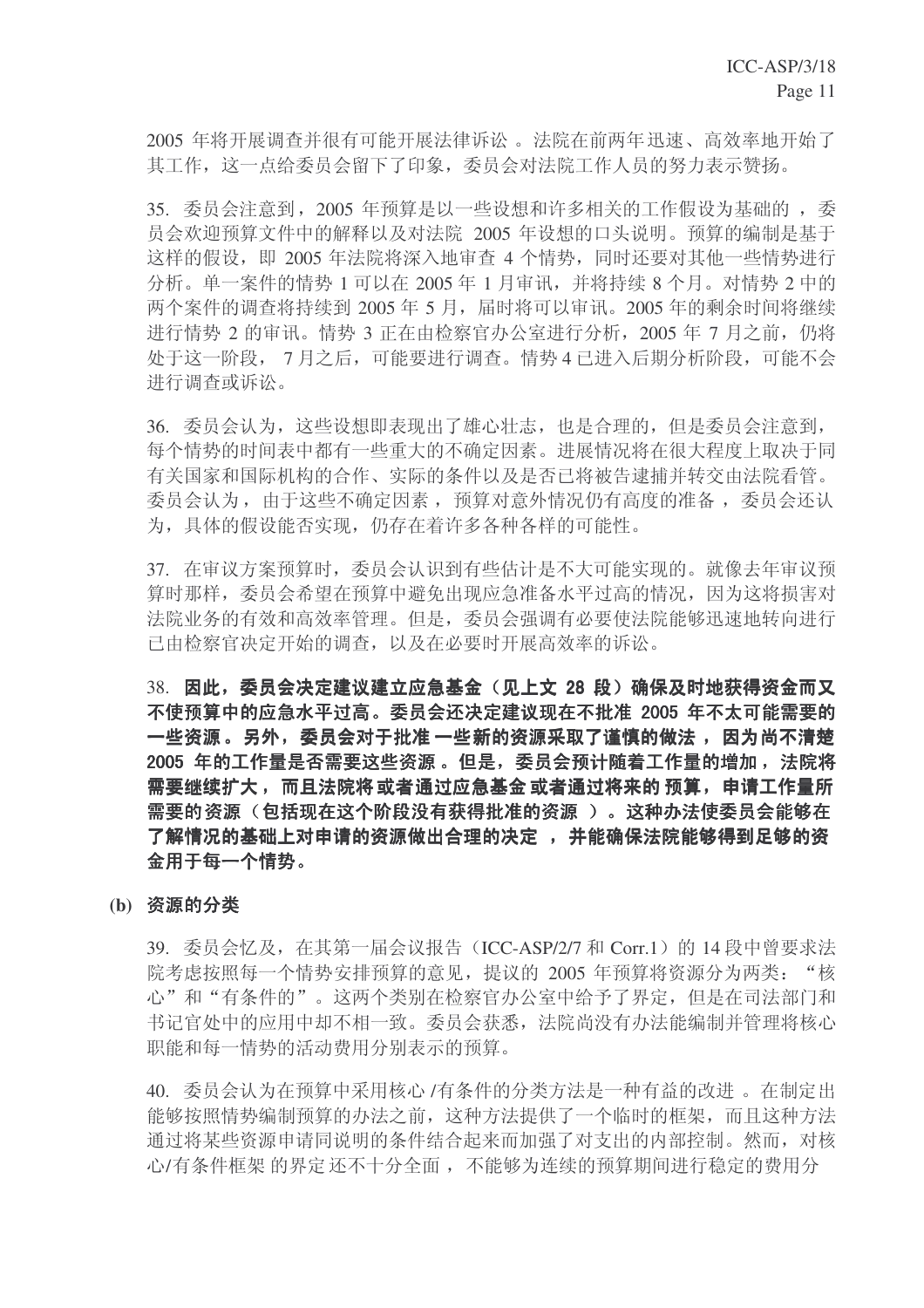类。司法部门和书记官处的情况尤其如此。而且也不能够提供一个有效的基础,以便 于向缔约国报告财务执行情况并使法院对支用有条件的资源进行说明。

41. 从短期来看,委员会建议将"有条件的"一词改为"以情势而定的",目的是 要清楚地划分很可能保持相对稳定的 核心费用和很可能根据情势数量和每一情势的 工作阶段 而有所变化 、而且是 同已着手处理的情势 有关的资源 。委员会进一步建 议, 法院应完善在所有主要方案中对这些类别的界定, 并在下一届会议上向委员会 报告。

42. 从中期的角度来看,由于安装了更为复杂的会计系统,委员会建议,应该力争 按照情势来构造预算的结构,这种结构从透明度以及 向缔约国说明的角度来看,将 是大大有益的。

(c) 基于结果的预算编制和格式

43. 委员会忆及它在第一届会议报告 (ICC-ASP/2/7 和 Corr.1) 第 18-21 段中关于提 议的 2004 年预算的格式的意见。委员会看到了法院做出的努力以及一个新的和迅速 成长的国际法院在基于结果的预算编制中所遇到的困难,但是委员会认为目前法院采 用的结果框架并没有为规划和报告提供很好的基础。特别是委员会对许多指标的低水 平、有些次级方案指标数量讨多以及某些目标的形式表示了关切。

44. 在审议 2005 年方案预算草案 时, 委员会欢迎将法院各机关的关键目标纳入其 中, 但是对预算中次级方案水平上 仍有过多的无法衡量的指标表示失望, 而且在目 标、预期成果、指标和产出中存在着重复用词的趋势,而没有对不同的概念加以充分 的更细致的阐述。此外, 预算文件过长而且包括了很多的内容, 从而使结果和关键指 标显得模糊不清。

45. 委员会建议, 法院应该进一步理解并实施 基于结果的预算编制方法, 以确保法 院的有效管理以及委员会和大会的有效监督 。委员会特别要求将以下各项紧密地结 合起来: 每一个目标: 其预期成果: 其实现指标: 以及所需要的资源 。 基于结果的 框架需要进一步完善才能够成为自我评价和向大会报告执行情况的基础。

46. 对于将来的预算文件, 委员会建议, 法院应当为整个法院提出一套总目标和预 期成果,从而反映出法院用来 推进实现《罗马规约》目标的全盘计划。这些目标应 当由各个机关的目标来做支撑。

47. 委员会还建议, 应当减少指标的数量, 强调有必要尽量采用可衡量的指标, 而 且指标应当有所选择以提高预算和管理工作的价值。

48. 委员会决定继续监测法院应用和改讲基于结果的预算编制的情况。

49. 对于将来方案预算草案的编制, 委员会建议法院考虑使编制方式更加精炼, 将 委员会已熟悉的、 对每一领域结构和职能进行的描述去掉 , 并省去每个科的产出清 单。委员会还建议, 法院应争取将每个科的资源和职位表合并成一个表 。 另外,委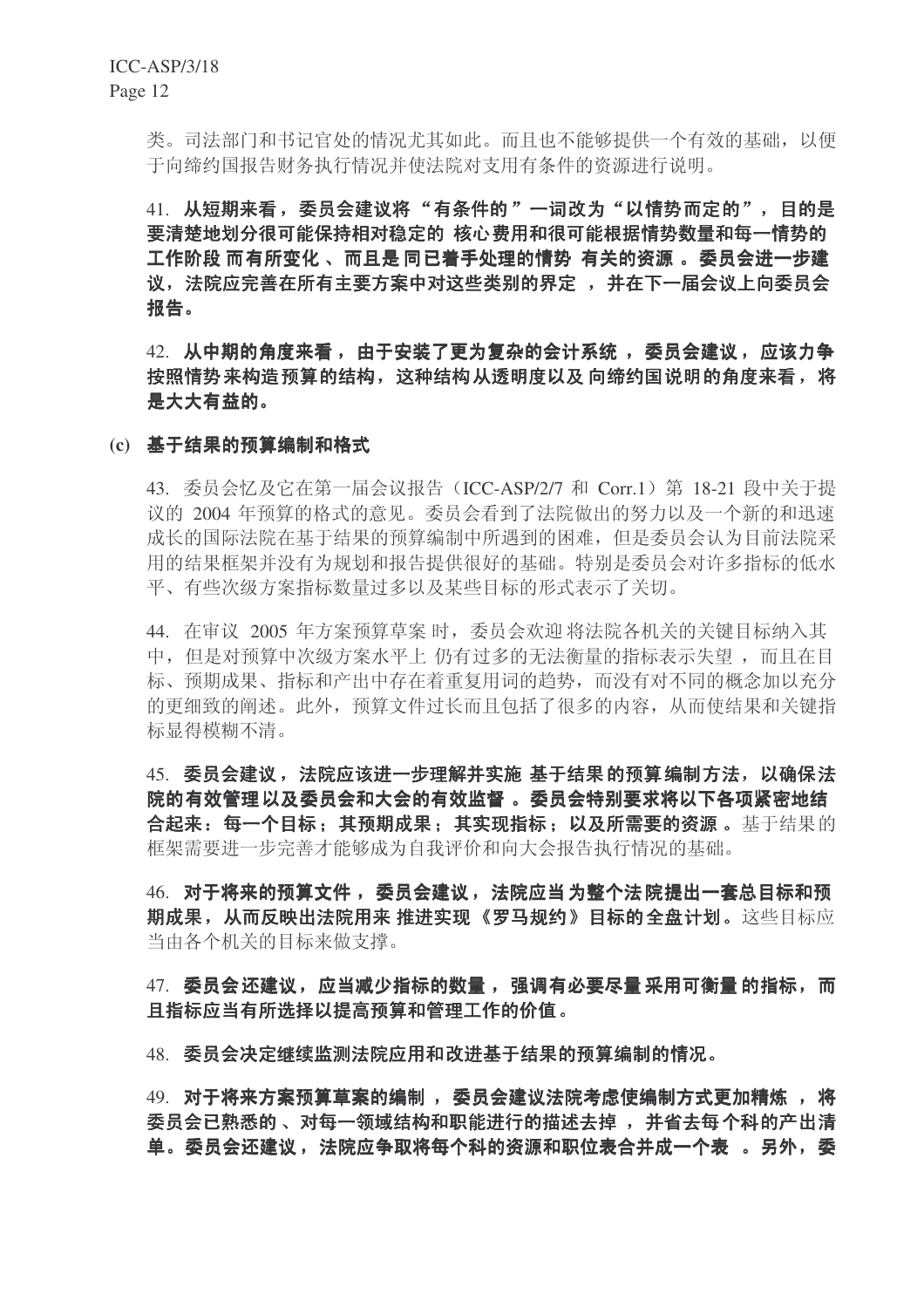# 员会还要求将方案预算草案附件 III 中的整个法院的财务数据按科细分。最后委员会 建议增加一个按支出目的划分的整个预算的支出表,并将培训单独列为一项支出。

50. 委员会注意到, 预算文件中 2002-2003 财政期间的执行情况没有包括财务数据, 而且重点主要是放在了产出上。委员会建议,在将来的执行情况报告中应包括财务 执行情况的数据和已经取得的成果而不 是产出。这种信息应以方案预算草案的形式 或者单独的执行情况报告的形式通过委员会每年向大会提供。

# 2. 有关主要方案的建议

(a) 司法部门 -- 院长会议和分庭

# 介绍主要方案 I:司法部门──院长会议和分庭

51. 委员会审议了主要方案 I 司法部门——院长会议和分庭。在介绍主要方案 I 时, 法院的书记官长和院长会议办公室主任谈到, 提议的主要方案 I 的核心预算是基于这 样的设想, 即法院 2005 年将有两个情势讲入调杳阶段, 其中至少有一个在这一年中 将讲行起诉和审判。委员会获悉, 主要方案 I 的有条件的预算是基于这样的设想, 即 法院将有另外一个或多个情势进入调杳或分析阶段。委员会还获悉,根据设想, 2005 年方案预算草案中的有条件的职位在 2006 年方案预算草案中将变为核心职位,因为 这样将有助于招聘到合格的专业人员,而且有助于从建立起必要的机构记忆。委员会 获悉,院长会议曾对前南斯拉夫 问题国际刑事法庭 的人员配备模式进行过认真地研 究, 但是法院司法部门以司为基础的结构与前南问题国际刑事法庭以分庭为基础的组 织结构大不相同。委员会还获悉, 2004 年院长会议的某些工作是由从分庭"借来" 的人员完成的, 但是随着分庭预想的工作量的增加, 2005 年这种安排将是不现实 的。

# 委员会的意见和建议

### 方案 1100: 院长会议

# $52.$  委员会支持设立四个核心专业 人员职位以加强行政和外延活动的能力 (2005 年 方案预算草案第 116、第 118、第 120 和第 122 段)。<sup>5</sup>委员会建议不设提议的一个有 条件的 P2 级职位 (2005 年方案预算草案第 131-133 段), 因为大量的一般临时协助 资源将使院长会议有足够的灵活性来满足 2005 年的行政需求。

### 方案 1200: 分庭

53. 委员会欢迎法院在陈述设想的、将来为法官提供法律支持的结构时所表现出来的 清晰和透明度。委员会获悉, 为案件的全部工作提供服务将需要 45 名官员, 其中包 括为每一法官分配一名 P2 级和 P3 级官员, 以及为预审庭和审判庭以及上诉庭分配一 些法律干事。相比之下, 前南问题国际刑事法庭共用 48 名法律人员来完成相似的工 作,而塞拉利昂特别法庭的人员要少得多。委员会认识到各个机构的情况有所不同,

 $5$  ICC-ASP/3/2.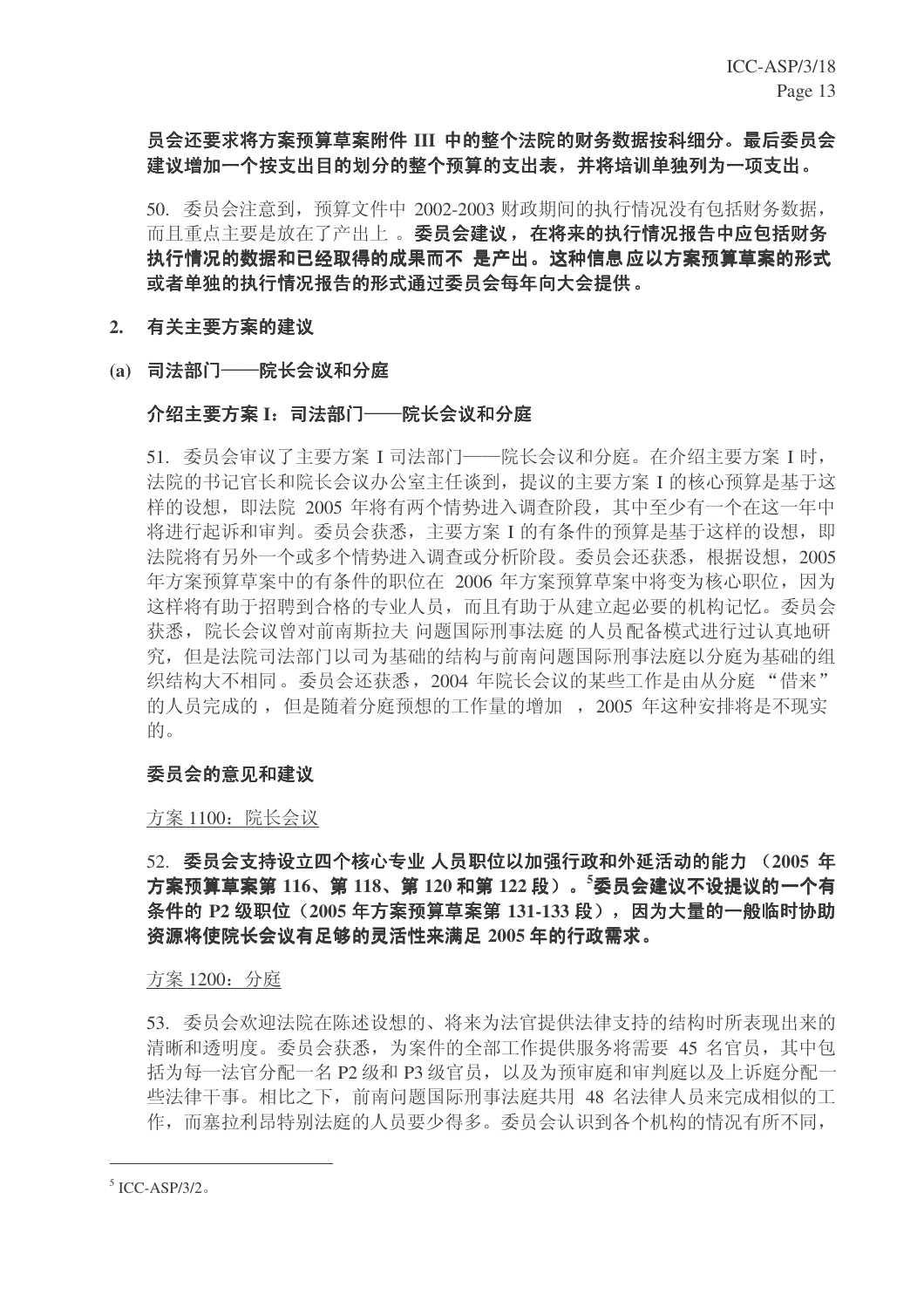但是, 委员会强调, 法院有必要尽量建立一个最精干的结构而又不影响法院做出最高 质量判决的能力。因此,委员会要求法院今后在申请批准设想的职位时,根据工作量 来提出更充分的理由。

54. 关于 2005 年所需要的资源, 委员会建议批准新增六个专业人员职位和三个一般 事务职位。但是,委员会建议不批准三个有条件的 P4 级法律顾问,因为还没有足够 的证据表明有相应的工作量需要这些职位,而且大量的一般临时协助资源将确保有 足够的灵活性可以满足可能出现的需求。

### (b) 检察官办公室

### 介绍主要方案 II: 检察官办公室

55. 检察官办公室和书记官处介绍了主要方案 II. 并且向委员会介绍, 法院人员最近 准备前往刚果民主共和国。检察官办公室注意到,该方案的预算草案是以处理两个情 势为基础的, 在有关国家提交了这两个情势之后检察官已正式公开了这两个情势。检 察官办公室指出, 其工作在很大程度上将依赖于同各国以及国际组织的合作, 这样可 以减少法庭的费用,而且预算草案反映出对情势进行了分析之后需要向调查和审判过 渡。该方案预算草案还包括了第三个调杳小组所需要的费用,以确保检察官在收到一 个新情势时, 能够开始与其有关的工作。

56. 委员会注意到, 检察官办公室在对检察官已公开的两个情势进行调查时很有可能 遇到后勤和实际的困难。委员会注意到, 这有可能影响到检察官设想的时间安排, 而 日,提议的方案预算草案也许不能为检察官办公室或书记官处在实地的活动和安全提 供足够的资源。

# 委员会的意见和建议

57. 委员会对检察官在工作中的创新性和战略作法印象深刻。委员会欢迎得知检察官 办公室正在从海牙对情势进行深入分析、认真地事先制定调查计划,并寻求进行重点 调杳以支持控告犯罪的最高级领导人的少数经选择的指控。这一战略看来是使法院的 影响和成本/效益最大化和避免像特设法庭所进行的费用很高的调查的一种手段。

58. 委员会指出, 法院已决定不建立进行调查和履行证人保护职能的实地办事处, 以 及法院正在制定通过定期旅行到 实地去而有效地 履行这些职能的计划。委员会还指 出, 在这个阶段不建立实地办事处的决定可以节约资金和减少长期在实地所带来的安 全风险,并且同意最好尽量避免建立这样的办事处。然而,委员会也深知,如果法院 发现没有一个实地办事处,它不能有效地进行调查和履行保护证人的职能,可能最终 会证明需要建立这样的办事处。鉴于在方案预算草案中只为实地办事处提供了有限的 资源, 委员会认为任何扩大实地活动的决定也许将需要从应急基金或今后的方案预算 中获得大量的补充资源。

59. 委员会还获悉, 方案预算草案是在某种假设的基础上编制的, 即某些地方的实地 警卫和运输将主要由国家或国际当局提供。委员会怀疑是否可能从其他当局免费得到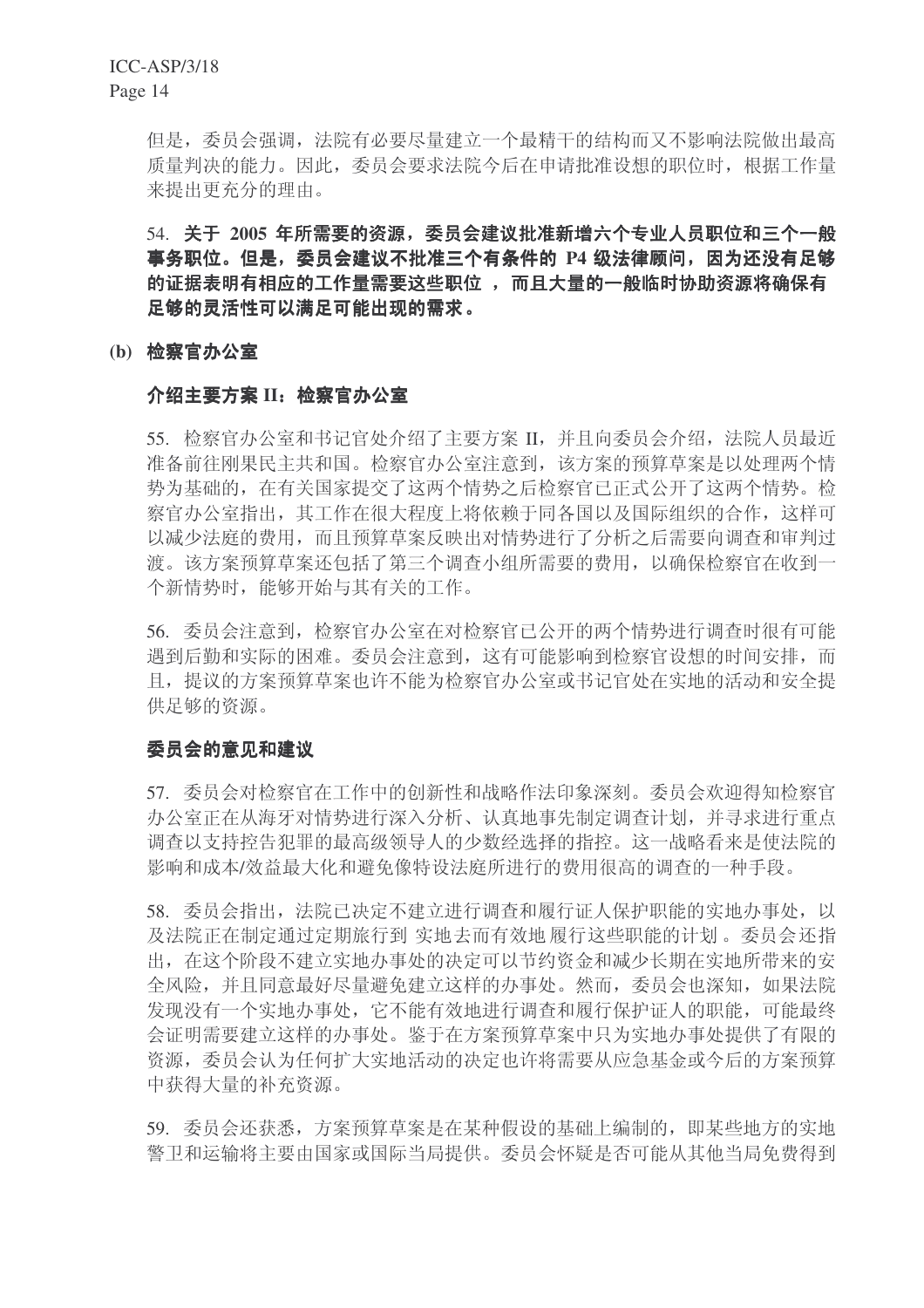大量的警卫和当地运输支持, 鉴于此, 委员会预计法院将可能需要从应急基金或今后 的方案预算中获得大量补充资源。

60. 委员会注意到自从批准上次预算以来, 检察官对检察官办公室进行了重大改组。 尽管委员会在前一年曾建议授权法院在每个主要方案内部调动职位以保证灵活性,但 委员会没有预见到在这样广泛的规模上使用了这一授权。

61. 关于新的结构, 委员会对检察官办公室主任同时兼任管辖权、互补和合作司的司 长这种不寻常的安排表示不安。这样一种安排 使检察官办公室 没有很明确的授权顺 序,而且可能使两个已选出的副检察官作用变得复杂。委员会建议,检察官考虑在他 的直属办公室内恢复管辖权、互补和合作司, 使其司长能发挥双重作用。

62. 委员会还注意到, 检察官办公室的行政结构有所重叠。尽管委员会认为在检察官 办公室保持较小的行政管理和人力资源管理能力是适当的,而且有助于保证检察官的 独立性,但使委员会表示关切的是,检察官办公室已开始承担本应由书记官处对法院 整体履行的行政职能。

方案 2100: 检察官

63. 委员会建议, 不批准事务科三个有条件的笔译职位 (2005 年方案预算草 案第 184 段),因为为同样的职能已提供了大量的临时一般协助款项,委员会还建议,法 院就在书记官处 单独的一个单位 建立合理的法院笔译能力的可能性提 交报告,同时 充分尊重检察官办公室的保密要求。

64. 委员会建议,工作人员战略股由在检察官直属办公室或事务科的一个职位 (最 好是 P3 级)取代,专门履行人力资源职能。委员会强调,书记官处应为法院作为一 个整体履行 人力资源职能, 还建议余下的两个职位在检察官办公室内 部调动或必要 时调动到书记官处。

65. 委员会认为检察官办公室不需要一个单独的新闻股, 因此建议这个股只由检察 官直属办公室的一个职位取 代,履行支持检察官的对外关系和联系 职能。委员会建 议余下的两个职位重新调配。

方案 2200: 管辖权、互补和合作司

66. 委员会批准了情势分析科的概念和设立一个新的 P3 级分析员的职位 (2005 年方 案预算草案第 223 段), 但是, 认为不需要两个新的 P2 级准分析员的职位 (2005 年 方案预算草案第 225 段) 加入调查小组。在调查小组中增加这些职位将会重复那些 小组中其他成员的 工作, 并且会妨碍情势分析和调查职能之间的明确分工的有效 性。为此,委员会还建议,与此相关的旅行拨款 133.0 欧元<sup>6</sup> (2005 年方案预算草案 第 226 段) 削减 35%。

<sup>6</sup> 见脚注 2。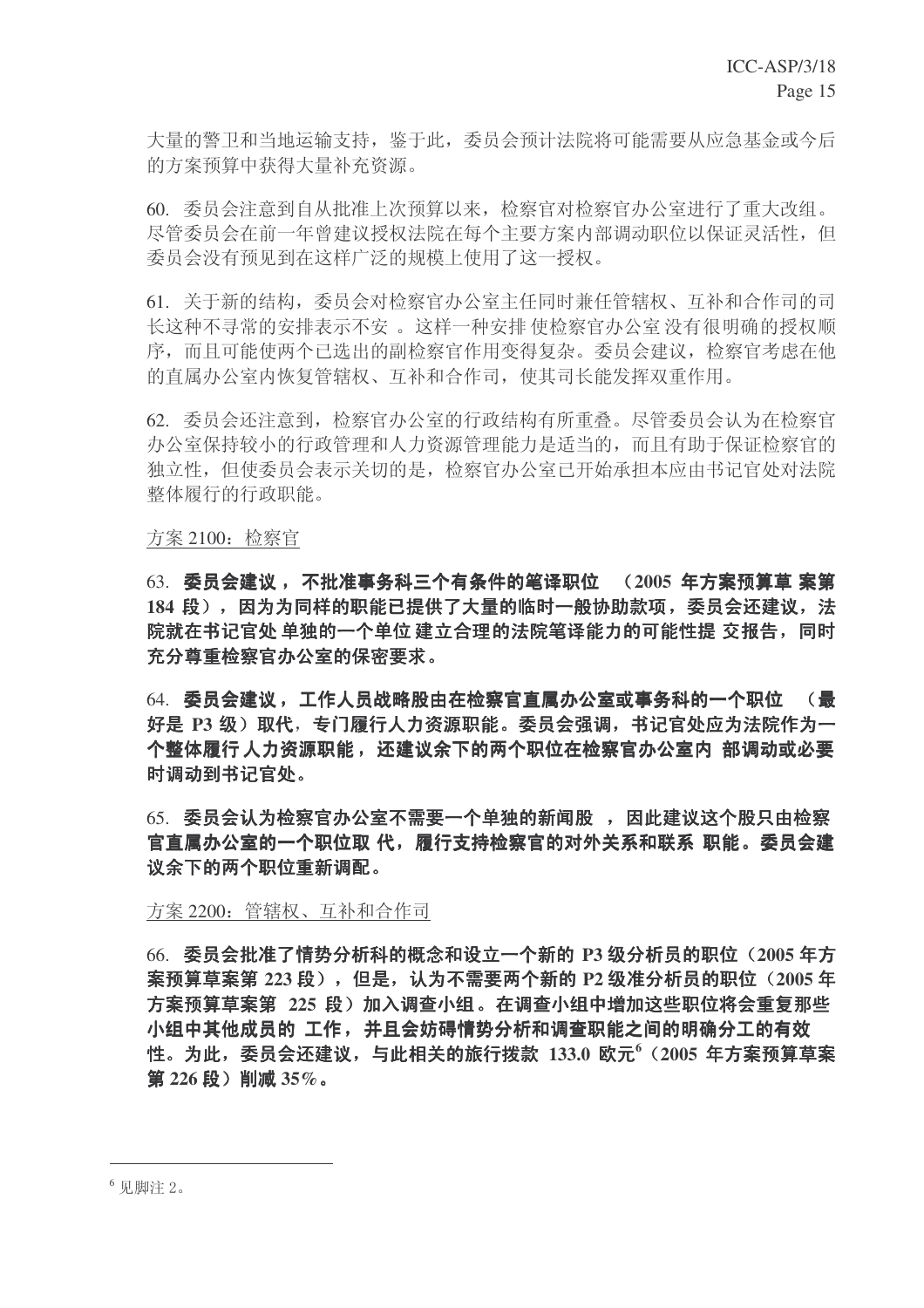#### 方案 2300: 调查司

67. 委员会指出, 在 2005 年检察官可能公开第三个情势的情况和时间不明确, 但认 识到确保检察官在他决定公开一个新的调查之后能迅速开始调查的重要性, 为此, 委 员会建议现时不批准所提议的第三个调查小组 (2005 年方案预算草案第 248 段) 和 一个当地联络助理(2005 年方案预算草案第 250 段)。委员会还建议,为该司所做 的旅行预算减少三分之一, 以反映所批准的工作人员有所减少 。然而, 委员会预 计,如果当第三个情势开始时,根据检察官办公室的工作量,法院将寻求资源开始调 杳, 包括必要时从应急基金得到资源。

方案 2400: 起诉司

68. 委员会指出, 一些不确定因素将影响检察官办公室 2005 年在起诉司增加工作人 员的需要,而且审判小组的工作量 也尚未得到验证 。委员会指出,起诉司已包括了 足够的职位来 成立两个预审小组和一个审判小组 。为此,委员会建议,现时不批准 起诉科要增加 13 个工作人员的建议。然而,委员会预计,在晚些时候随着审判工作 的增加以及在证明检察官办公室的工作量需要扩大 现有小组的规模以后, 法院将会 寻求批准第二个审判小组和扩大现有的小组。

69. 根据上面 68 段所说明的同样的理由, 委员会建议, 现时不批准上诉科提出的两 个有条件的上诉律师的职位。

#### (c) 书记官处

#### 介绍主要方案 III: 书记官处

70. 在书记官长为 2005 年方案预算草案做的概述中, 他强调, 随着法院的活动走向 调杳和审判阶段, 预计他们工作量最大量的增加、因此需要资源分配显著增加的领域 是法庭事务司及被害人和律师司。书记官长还强调了他在确保被害人和证人的保护和 参与方面所负有的责任,并说明在 2005 年方案预算草案中所提议的资源分配反映了 他对这一责任的重视。

71. 委员会得知, 期望法院进行的新阶段的活动将使书记官处履行的警卫职能有一个 新尺度, 这一职能现在将从保护在海牙的总部延伸到有调查在进行的实地。书记官长 强调, 法院倾向于利用实地已存在的警卫安排, 但尽管如此, 书记官处的警卫和安全 科仍然要在 2005 年扩大其工作范围。

72. 委员会注意到, 书记官处预见的一部分额外费用是法院承担临时办公楼设施费用 的结果,而这一费用以前是东道国承担的。

#### 委员会的意见和建议

73. 委员会提到, 一些要求旅行资源的出差理由牵强或没有理由, 而且看来有一种倾 向是给每个科都分配少量的旅行费用。为此,委员会建议,书记官处的总旅行预算 削减 25%, 并要求书记官长根据优先重点重新分配资金。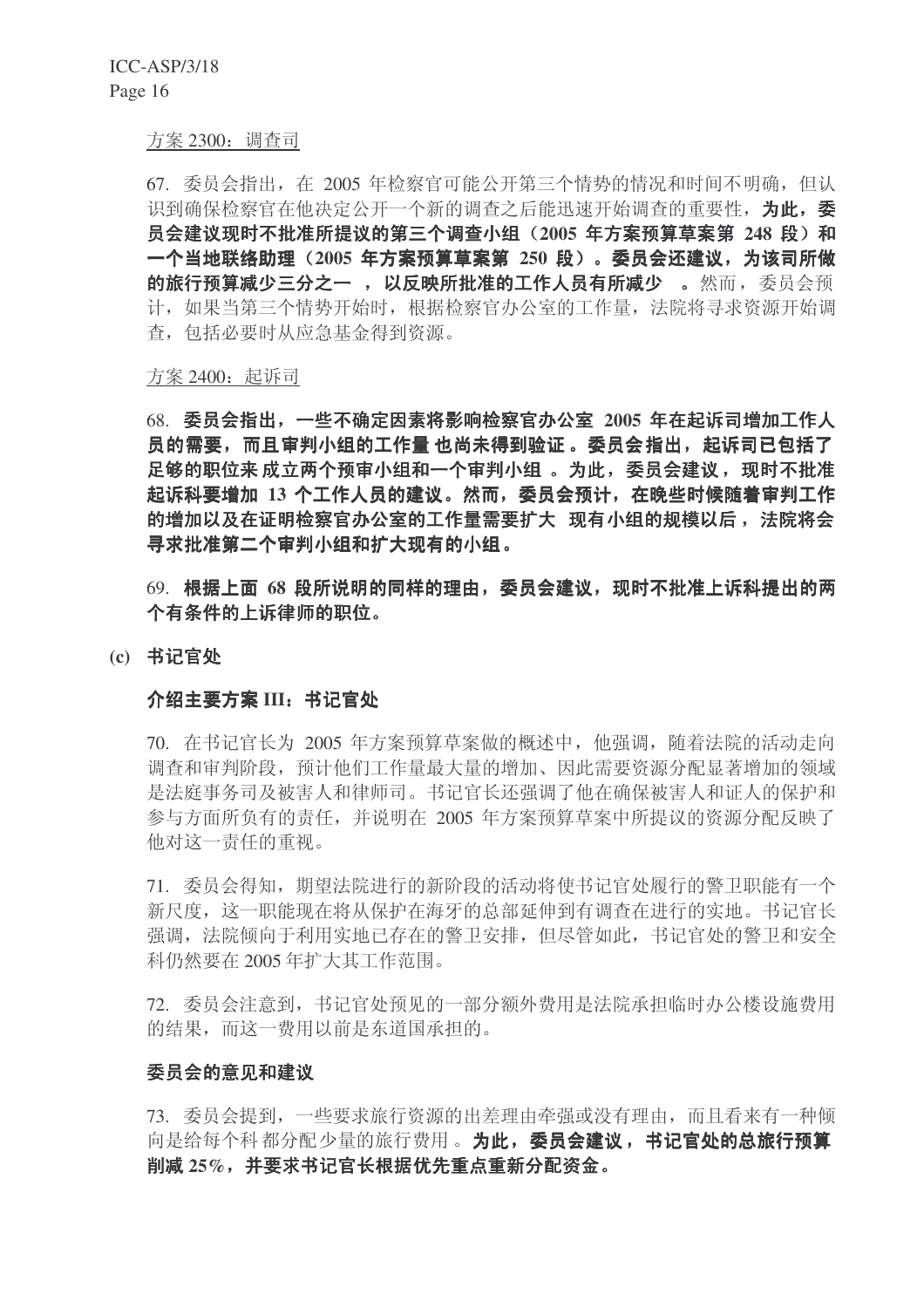74. 委员会还提到, 有几种要求顾问资源的理由不令人信服, 同时委员会对这样的资 源没有尽量按司法程序使用表示关切。为此, 委员会建议, 书记官处的总顾问预算 削减 25%, 并要求书记官长根据优先重点重新分配资金。

3100: 书记官长办公室

75. 委员会注意到, 提议了 185.0 欧元<sup>7</sup>的一般临时协助款项, 以完成"高峰期、延长 的病假和事假"的工作量 (2005 年方案预算草案第 283 段)。 委员会提到, 这种需 要没必要单独立项,而应纳入为工作人员 费用的拨款中。为此,委员会建议不批准 这一数额。

76. 委员会建议, 不批准为书记官处直属办公室提议的一般事务级的行政职位 (2005 年方案预算草案第 285 段), 因为该办公室已有几名行政人员, 而且未向委员会提供 充分理由。

77. 委员会注意到: 一个 P4 级信息安全干事的职位尚未填补, 并问道信息安全职能 是否放在信息和通信技术科更好。鉴于这一 P4 级职位仍然空缺,而因此不可能预估 这一职能的工作量,委员会建议,这一一般事务—其他职等遵守信息安全分析员 的 职位 (2005年方案预算草案第 294 段) 推迟到今后的预算期间再考虑。

3200: 共同行政事务司

78. 根据财务科的会计、薪资和支付科工作已自动化和电脑化的 特点,委员会认为 2005 年方案预算草案第 323 段提及的需要三名财务助理的理由不够充分。因此,委 员会建议不批准这 些职位,而在预算中设一项相当于同级的三名工作人员工作三个 月的一般临时协助款项,以确保财务科有足够的灵活性来完成任何额外工作量。

79. 关于信息和通信技术科, 委员会注意到法院为 2004 年预见的几个信息技术项目 已经推迟,并且记得在介绍 2004 年方案预算草案时书记官处关于要建立小而有效的 信息通信业务的承诺。为此,委员会建议,只批准 2005 年方案预算草案第 344 和 345 段提到的两个 P-2 级职位中的一个,并要求书记官长重新分配所提议的工作量。 委员会还建议, 不批准 2005 年方案预算草案中第 346、347 和 348 段所提的四个一般 事务—其他职等的职位, 因为这些职位的工作量尚未完全确定。

80. 此外,委员会不认为信息和通信技术科所要求的有条件的资源是有道理的。。为 此,委员会建议,不批准六个有条件的一般事务职位 (2005 年预算方案草案第 353-358 段)、153.0 欧元<sup>8</sup>的合同性服务、262.0 欧元的一般业务费用、40.0 欧元的物品 费用和 763.0 欧元的家具费用 (2005 年方案预算草案第 367-370 段) 。

 $81.$  关于预算和控制科,委员会建议,书记官长考虑 将该科从共同行政事务司 调到 他的直属办公室,因为考虑到制定计划、编制预算和控制职能的重要性,这样可确 保该科与书记官长有更紧密的关系。委员会还提到,今后该科可能需要加强, 以扩

 $7 \n *ℝ*$   $\n *Re*$   $\overline{E}$   $\overline{E}$   $\overline{E}$   $\overline{E}$   $\overline{E}$   $\overline{E}$   $\overline{E}$   $\overline{E}$   $\overline{E}$   $\overline{E}$   $\overline{E}$   $\overline{E}$   $\overline{E}$   $\overline{E}$   $\overline{E}$   $\overline{E}$   $\overline{E}$   $\overline{E}$   $\overline{E}$   $\overline{E}$   $\overline{E}$   $\overline$ 

<sup>8</sup> 见脚注 2。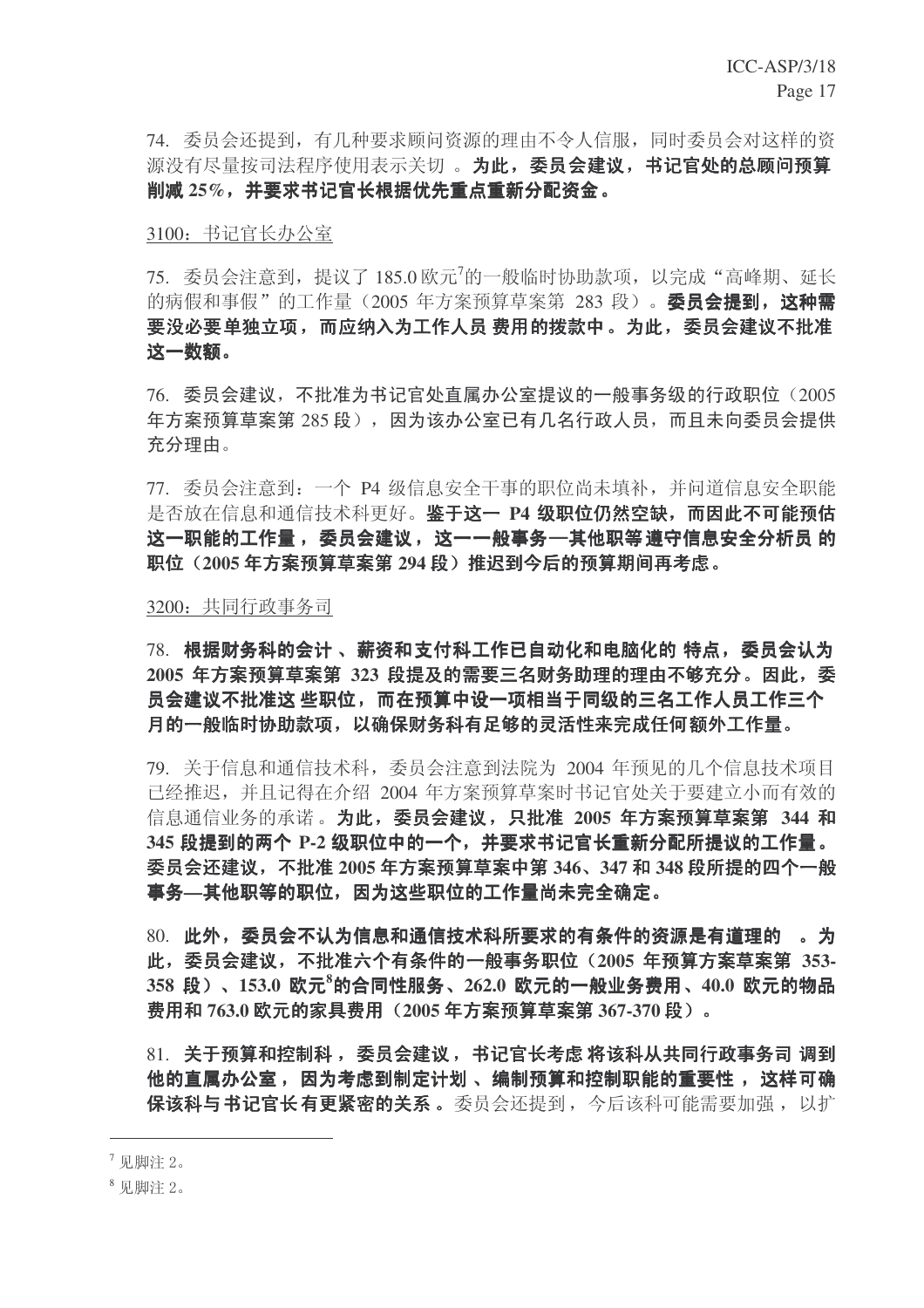ICC-ASP/3/18 Page 18

> 大法院在本报告中与其他建议相一致的在计划制定、注重结果的预算编制和风险管理 方面的能力。

#### 3300: 法庭事务司

82. 委员会注意到, 羁押科一名 P2 级准法律干事职位的调动 (2005 年方案预算草案 第 391 段)。尽管委员会认识到法院需要做出羁押安排, 但不相信现在就需要设几个 职位, 并提出这一 P2 级职位看来与现有的职位负有同样的责任。委员会建议, 书记 官长继续审查该科的资源。

83. 委员会提到, 预算包括了一项一般业务费用的款项, 足够支付从东道国和用一个 单元 12 个监舍的费用。委员会还了解, 自编制预算以来, 已出现了与前南斯拉夫问 题国际刑事法庭(法庭有多余的监舍)共用某些监舍的可能性。委员会建议,法院 考虑必要时从前南问题刑事法庭租用监舍。

84. 委员会注意到, 为法庭的口/笔译科和被害人和证据股提议了大量新职位。这些 新职位的需要在很大程度上取决于情势 I 和 II 的法律诉讼是否在 2005 年如设想的那 样开始。委员会建议,如果在工作量需要之前,将不填补这些职位,可根据情势的 具体情况批准这些职位。

#### 3500: 被害人和律师司

85. 委员会注意到, 在辩护支持科内, 为法律援助设了款项。鉴于委员会在第三次会 议上还未能审议提交给缔约国大会的关于确保被告人<sup>9</sup>有足够辩护律师的办法的报告 (见下面115 段), 委员会表示愿意在其下次会议上再讨论这一问题和有关资源。

86. 关于被害人参与和赔偿科, 委员会了解法院在被害人方面的责任和职能的重要性 和前所未有的特点。委员会注意到, 鉴于被害人问题的敏感性以及如果期待过高会给 法院声誉带来的风险, 这些职能将需谨慎地履行。 委员会还指出, 被害人参与和赔 偿的工作量 尚不清楚,而且律师的工作量也尚未 得到验证。委员会建议,批准所提 议的核心职位,以确保建立被害人公设律师办事处和加强该科的行政管理职 能。委 员会还建议,提议的六个有条件的职位在此时不予批准,因为已有的职位可以履行 所有职能,而且不清楚 2005 年的工作量将证明确实需要这些职位。然而,委员会期 待法院会在晚些时候、在必要时通过应急基金寻求批准这些新的职位。

87. 委员会鼓励法院保证与履行被害人职能的有关机关和科室紧密合作。

#### (d) 缔约国大会秘书处

#### 介绍主要方案 IV: 缔约国大会秘书处

88. 委员会听取了书记官长和缔约国大会秘书处主任关于提议的 2005 年方案预算中 主要方案 IV——缔约国大会秘书处——的介绍。

 $^9$  ICC-ASP/3/CBF.2/3.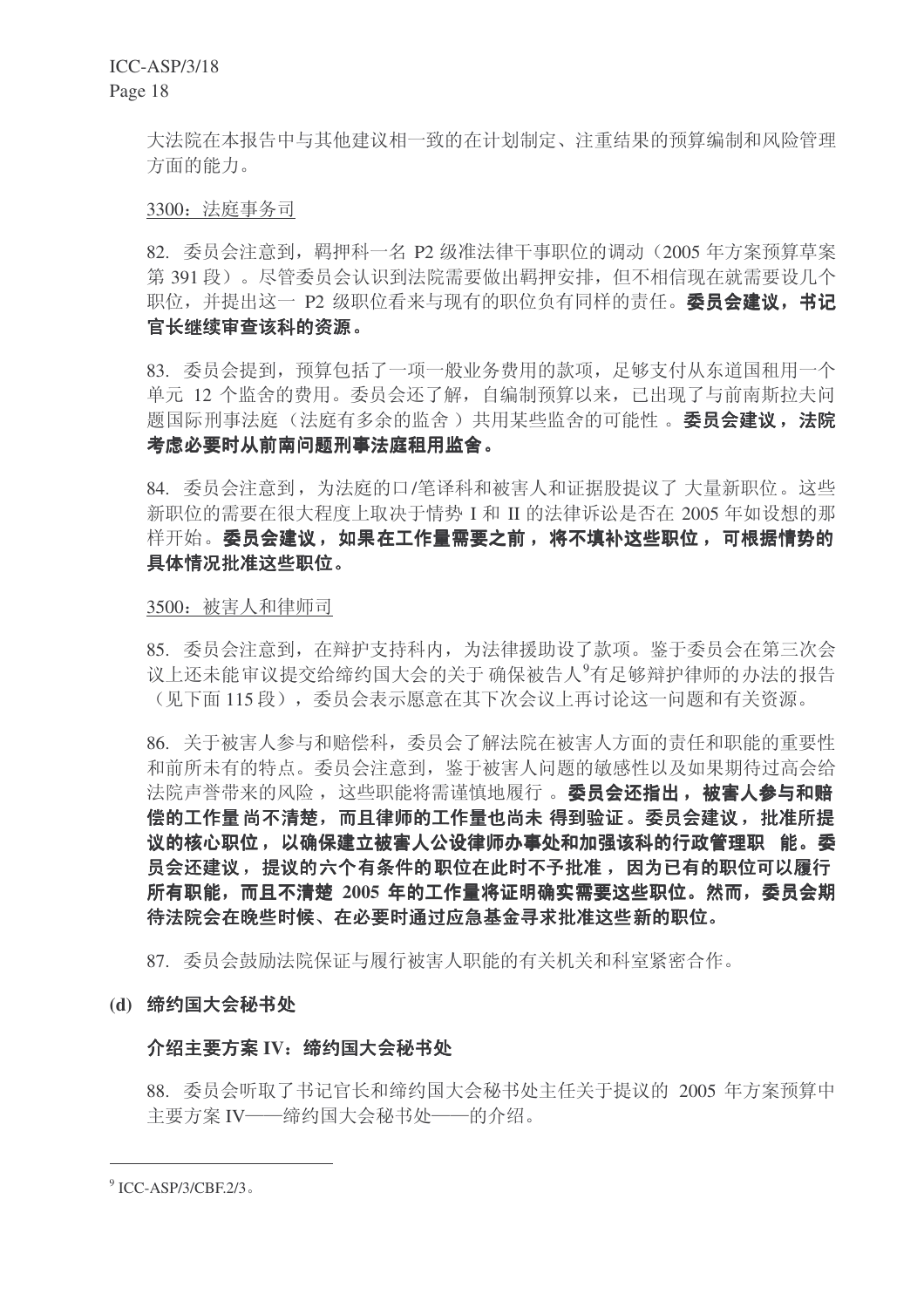89. 委员会获悉, 秘书处的预算是根据 这样的假设编制的, 即在海牙仅举行一次大 会, 在海牙举行两次预算和财务委员会会议, 以及主席团的会议继续在纽约举行。委 员会注意到, 任何会议的增加将可能需要额外资源。

# 委员会的意见和建议

90. 委员会注意到, 在预算草案中有 68.0 欧元<sup>10</sup>用于秘书处网站的款项 (2005 年方 案预算草案第482段)。委员会强调,大会的内容应在共同信息技术基础设施中包括 在法院的网站上。如果这是发展法院网站附加能力的一次性费用,以此满足秘书处特 殊的职能需要,委员会建议,批准这一款项。委员会进一步要求书记官处依照大会 ICC-ASP/2/Res.3 号决议(为行政管理的目的,该决议将秘书处视为书记官处的一部 分),保证秘书处能得到充足的共同行政服务和支持。

### (e) 对法院办公楼的投资

### 介绍主要方案 V: 对法院办公楼的投资

91. 委员会听取了书记官长关于 2005 年方案预算草案主要方案 V——对法院办公楼 投资——的介绍。

### 委员会的意见和建议

92. 委员会对给临时办公楼投资所设的款项没有异议。然而, 委员会强调它不期望今 后对临时办公楼的全部改善费用都必须从法院预算中支付。

93. 委员会欢迎书记官处所做的澄清, 即法院预计将在 Scheveningen 监狱内建造有 48 个监舍的一座大楼, 这还取决于法院永久办公楼地点的确定, 以及目前将在同一 监狱租用监舍。

# D. 提议建立的纽约联络办事处的预算

94. 委员会审议了法院关于在纽约建立联络办事处的报告, 以及所附要求支付该办公 室 2005 年费用 438.0 欧元11的预算 (ICC-ASP/3/6)。尽管委员会了解法院有必要与 联合国和在纽约的常驻使团保持联系,委员会并不认为所提建议为建立联络办事处提 供了足够的理由。特别是委员会不认为联络职能,特别是那些使检察官办公室了解安 理会讨论情况的职能不能在海牙通过现代通信技术和定期旅行很好地履行。此外, 建 立纽约办事处的报告所确定的大量任务与报告中为这样一个办事处所提的人员配置所 需的有限的人力资源不相符合。还有,委员会感到,需要更充分的理由向缔约国保证 建立纽约联络办事处将大大增加法院工作的价值。

 $10$  见脚注  $2$ 。

 $11$  见脚注 2.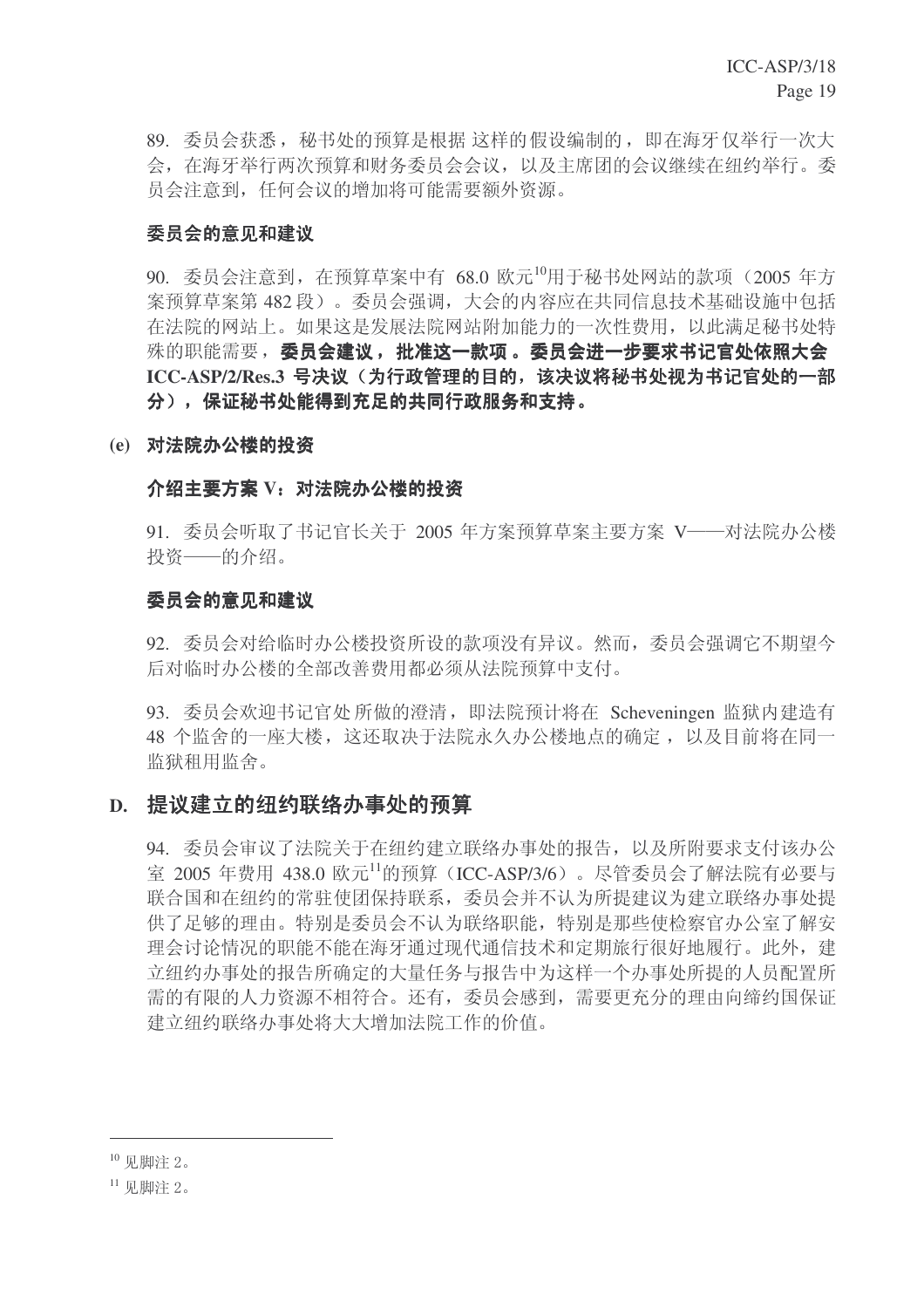# 95. 在这种情况下,委员会建议,在进一步考虑法院各机关和纽约对话者之间直接 联系的可能性, 以及确保所提议的职能与所提议的资源水平相符合之后, 法院在明 年重新提交建立联络办事处的建议。

# E. 提议成立的被害人信托基金秘书处的预算

96. 委员会审议了被害人信托基金理事会向大会提交的关于 2003-2004 年活动和项目 的报告及所附预算建议 ICC-ASP/3/14。委员会没有收到对报告 提议的增补文件, 即 外聘审计员关于信托基金 2002-2003 年财务报表的有保留的审计意见。

97. 委员会提到, 被害人信托基金条例草案第 22 条规定, 秘书处的费用将由法院承 担与大会 ICC-ASP/1/Rev.6 号决议第 2 段相矛盾, 大会决议称: "缔约国大会........

还决定信托基金的资金应来自:

- (a) "各国政府、国际组织、个人、企业和其他实体提供的自愿捐款, 但须遵守缔约 国大会通过的有关标准:
- (b) 罚金或没收所得, 法院根据《规约》第79条第2款命令转入信托基金的财物:
- (c) 法院根据《程序和证据规则》规则 98 作出的赔偿命令所得的资源;
- (d) 缔约国大会可能决定分配给信托基金的非摊款资源。

98. 鉴于信托基金条例草案看来与大会关于所提议成立的被害人信托基金秘书处的供 资基础的决议相矛盾,委员会不清楚应该在什么基础上审议为秘书处提议的预算。因 此, 委员会不能考虑为信托基金秘书处所提议的预算建议。 委员会建议大会 审议大 会 ICC-ASP/1/Res.6 号决议和该基金条例草案之间的矛盾。

99. 委员会还注意到, 提议成立的信托基金秘书处与法院被害人参与和赔偿科有密切 关系,因此要求在下次会议上提供 说明每个机关的责任是怎样划分 方面的信息。此 外,委员会提到,假设大会打算用自愿捐款为所提议的信托基金秘书处供资,那么在 还没有足够自愿捐款的认捐之前, 批准秘书处相当大的预算将是不成熟的。

# **F.** 其他报告

# 1. 关于法院永久办公楼的报告

100. 委员会收到了关于提出建造法院永久办公楼要求的发展过程的报告,并听取了东 道国外交部国际刑事法院工作组主任 Edmond Wellenstein 先生、书记官长和 Kaul 法 官的一份报告。委员会获悉, 法院和东道国一起审议和修改了 2002 年 4 月东道国起 草的建筑设计任务书。Kaul 法官领导法院方面审查了在材料中的职能要求。预计任 务书将于年底定稿。委员会还获悉, 最初为法院永久办公楼选择的地点现在看来太 小,因为法院估计的工作人员从 600-800 增加到大约 1,800 及有必要采取比原来更严 密的警卫措施。Wellenstein 先生说, 东道国探索了扩大所选地点的可能性。东道国和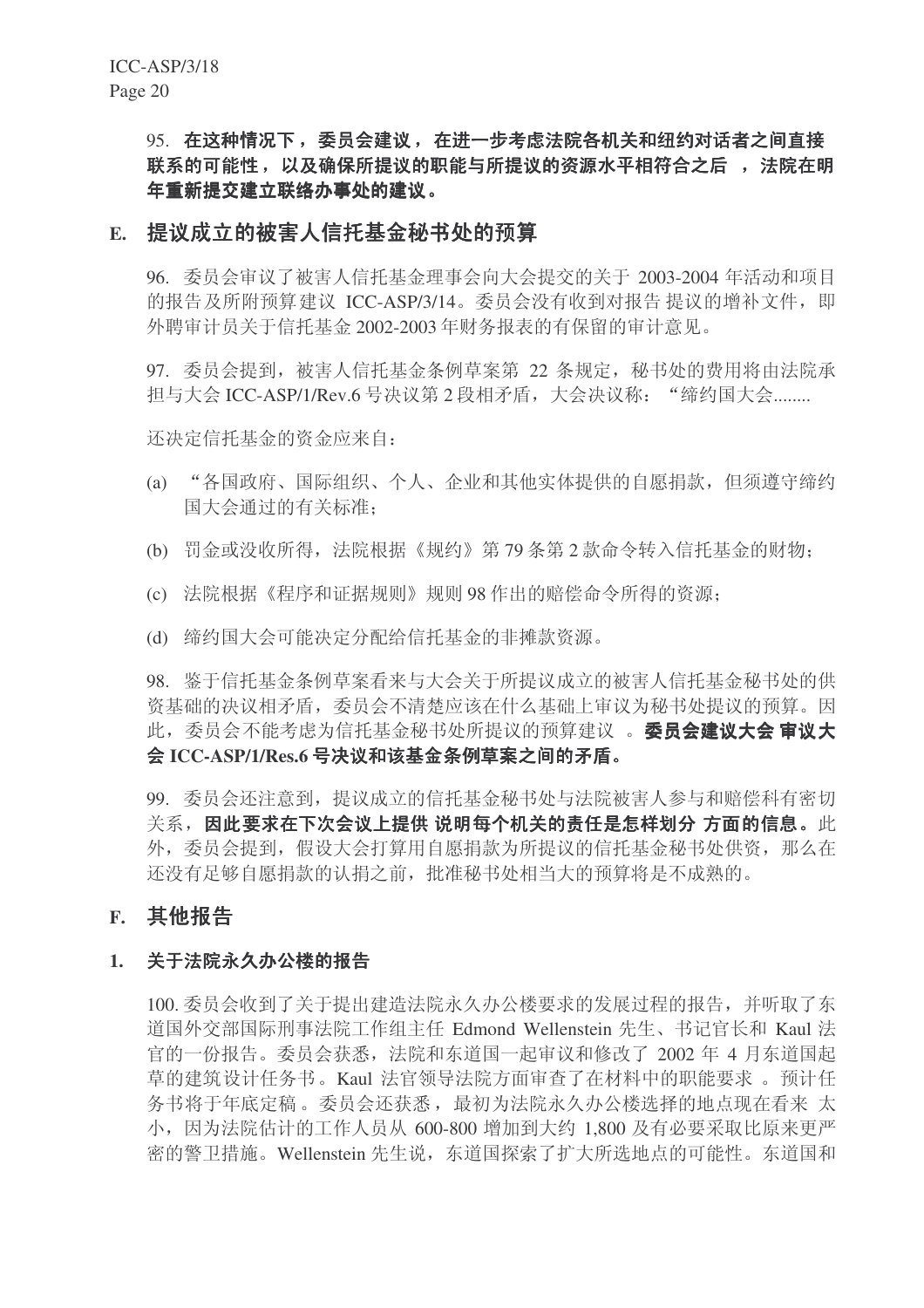书记官长都说到,已审议了将法院永久办公楼设在目前前南斯拉夫问题国际刑事法庭 所在地点的方案, 但发现不太实际。

101. 委员会提到, 大会原则上尚未决定进行法院永久办公楼的建设计划, 以及这一项 目的费用可能大大超过 5 亿欧元。因此, 委员会建议大会考虑建设符合法院要求的 永久办公楼的 必要性。鉴于将需要几年的时间 才能制定详细计划和找到供资渠道, 委员会认为,需要听取大会的意见。

102. 考虑到永久办公楼的建设 将给缔约国造成相当大的财政负担, 委员会还建议, 法院和大会考虑继续长期使用临时办公楼的可能性 。委员会指出, 永久办公楼最早 也不大可能在 2012 年前建成, 而且法院可能至少在 10 年的时间内还将留在临时地 点。委员会要求法院准备一份关于继续使用当前办公楼 成本/效益的分析文件, 以便 帮助大会考虑这些选择。

103. 随着永久办公楼计划向前讲展, 委员会表示愿意继续与法院和东道国一起关注这 一问题。

### 2. 关于对法院临时办公楼投资的报告

104. 委员会收到了关于对法院临时办公楼投资的报告 (ICC-ASP/3/CBF.2/7), 并听 取了东道国外交部国际刑事法院工作组主任 Edmond Wellenstein 先生的讲话。委员会 获悉, 在 2012 年之前, 法院不大可能离开目前的办公地点。书记官长告知委员会, 鉴于东道国无法为建设第二审判室供资, 法院因此在 2005 年方案预算草案中包括了 一项要求大会为建设这样一个审判室供资的请求。

105. 委员会回忆了其第二次会议报告的第 14 段 (ICC-ASP/3/CBF.1) 并收到了一项澄 清, 即东道国已承诺为临时办公楼投资提供 1,000 万欧元, 及 2,300 万欧元作为在 10 年时间内和用办公楼的费用。东道国表示, 自那时以来, 它实际支付的用于投资的费 用已增长到 3,000 万欧元, 而且预计的 10 年的租金费用由于通货膨胀和房地产升值 已增长到三倍。

106. 委员会欢迎东渞国已承担的对于法院临时办公楼的投资, 并要求随时了解进一步 的进展情况12。

### 3. 关于法院外延活动的报告

107. 委员会审议了法院关于其外延活动的报告 (ICC-ASP/3/CBF.2/10)。报告清楚地 说明, 法院在传播信息方面是积极和成功的, 以及特别是院长已到世界不同地区的听 众中间夫讨。然而,委员会关注的是, 在公众信息、外延和沟通方面缺少连贯性的战 略。看来每个机关之间都有很强烈的独立意识,这阳碍了法院在统一战略上的合作, 也会导致工作的重复。

<sup>12</sup> 见上面 91-93 段和下面 118 段。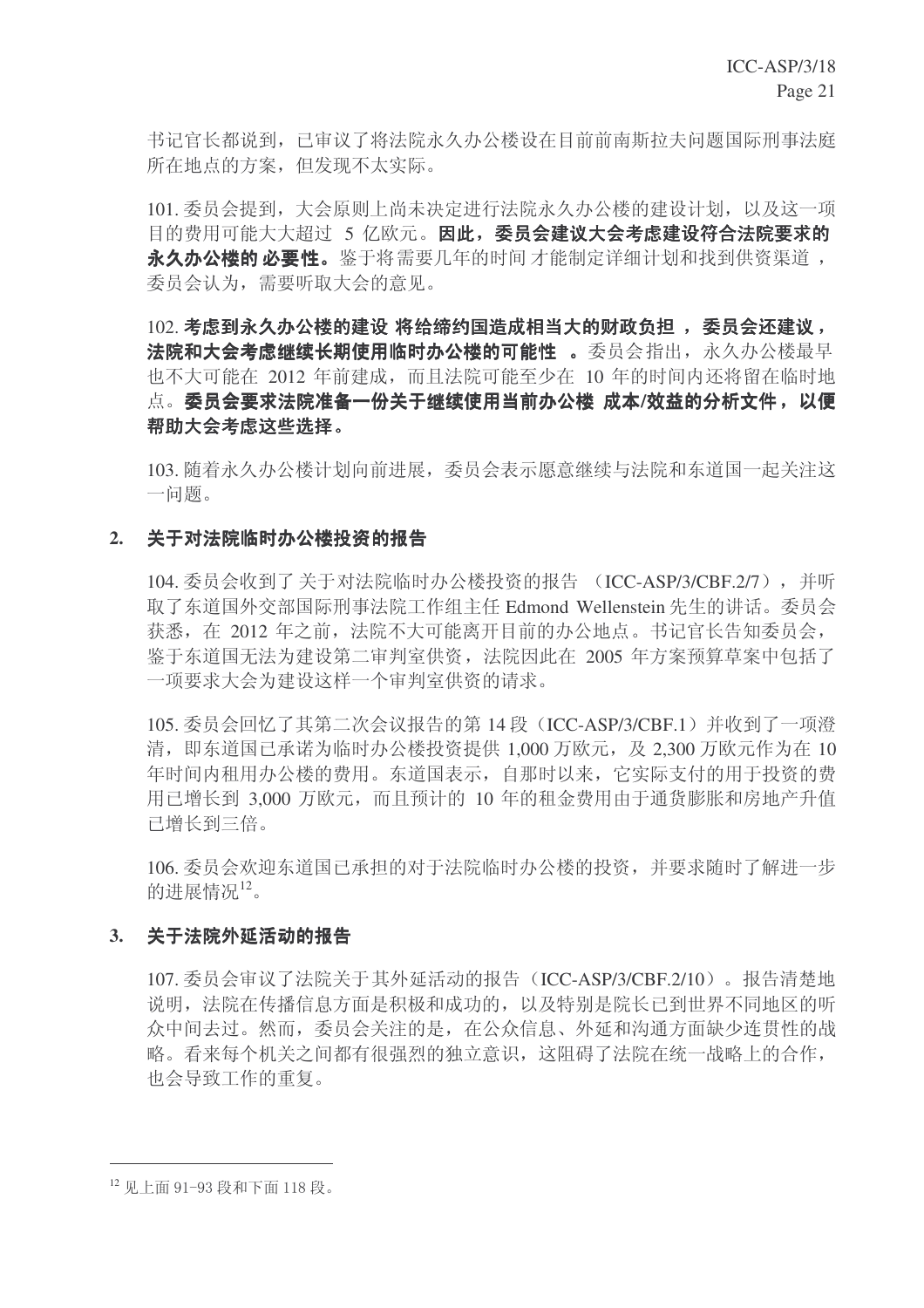108. 委员会要求法院制定单一 和综合的公众信息和外延战略 。这项战略应该具体 规 定短期和中期目标、 明确确定目标听众并包括可衡量 成功与否的指标。委员会要求 法院在下次的方案预算草案中,提供其战略的最新情况。

### 4. 关于信托基金的报告

109. 委员会注意到法院关于信托基金管理和所收到的预算外资源的报告 (ICC-ASP/3/CBF.2/14 和 Add.1)。截至 2004 年 3 月 31 日, 信托基金的余额如下:

| 实习生和来访的专业人员计划         | 1,000,392 欧元 |
|-----------------------|--------------|
| 提高国际刑事法院被害人对其使命的认识的计划 | 104,295 欧元   |
| 国际刑事法院机构录像            | 41,615 欧元    |
| 国际刑事法院被害人和证人图书馆       | 41,392 欧元    |
| 最不发达国家参加大会活动          | 30,000 欧元    |
| 普通信托基金                | 29,786 欧元    |

110. 委员会指出, 在某些情况下自愿捐助的资金可以用来补充主要用法院摊款供资的 职能。在这种情况下, 委员会建议, 今后的方案预算包括在每个财政期间为每个方 案和次级方案所预计的自愿捐助的资源所做的估计 (包括职位), 明确地确定资源 的目的。

### 5. 关于法院组织结构图的报告

111. 委员会指出, 所提交的组织结构图(ICC-ASP/3/CBF.2/9)有很大的价值, 并建议在 今后几年将其纳入到方案预算草案中。

### 6. 关于采购活动的报告

 $112.$  委员会注意到了题为采购审查委员会 2003 年 1 月 1 日至 2004 年 4 月 30 日的采 购活动的文件(ICC-ASP/3/CBF.2/13), 并决定继续关注这一问题。

### 7. 关于笔译数量的报告

113. 委员会注意到了关于 笔译数量的报告 (ICC-ASP/3/CBF.2/1), 并决定在晚些时 候再来考虑这一问题。

### 8. 关于被害人参与和对其赔偿的报告

114. 委员会注意到了关于被害人参与和对其赔偿的报告(ICC-ASP/3/CBF.2/2)。

# 9. 关于确保被告人有足够辩护律师的办法的报告

115. 在会议期间, 委员会未能留出足够的时间讨论缔约国大会关于确保被告人有足够 辩护律师的办法的报告(ICC-ASP/3/CBF.2/3), 并决定在下次会议上再来讨论这一报 告。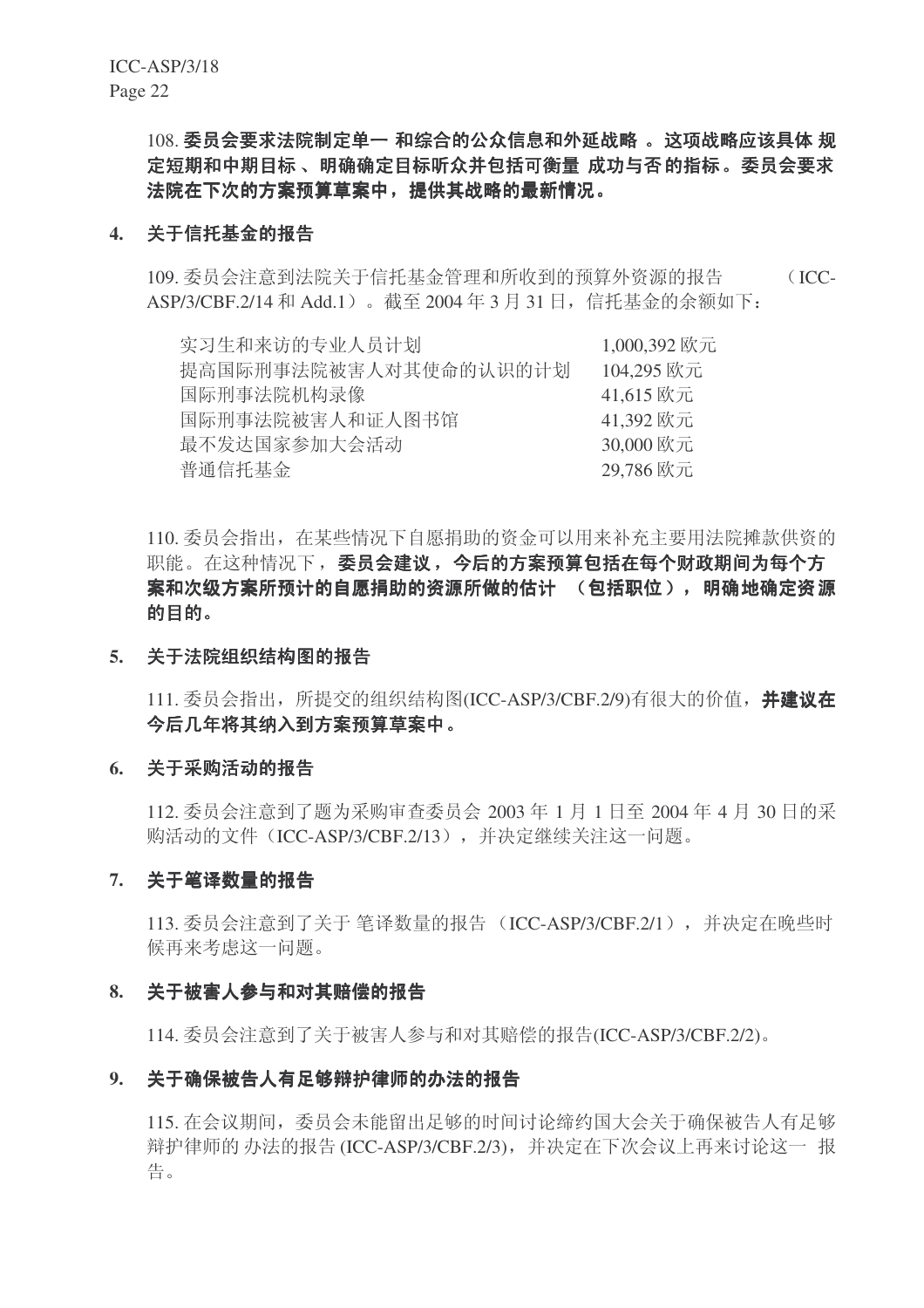# 116. 委员会要求法院在下次会议上提供关于法院打算如何为法律援助的目的确定 贫 闲程度。

# 10. 关于信息技术的报告

117. 委员会注意到了关于信息技术的报告 (ICC-ASP/3/CBF.2/4)。

# 11. 关于羁押设施的报告

118. 委员会获悉, 前南问题刑事法庭已通知书记官处现在可以提供监舍, 而且数量还 可能增加。

# 12. 关于顾问和职位调动的报告

119. 委员会注意到了关于法院 雇用的顾问的报告 (ICC-ASP/3/CBF.2/8), 并要求法 院在第三届大会上就其使用的顾问 、获得顾问服务的程序以及法院 雇用的顾问的国 籍提交进一步的报告。此外,委员会还要求法院向委员会的下 次会议提交一份关于 人力资源管理 政策的报告,主要包括工作人员的招聘程序 、合同安排、表现评估和 地域分配。

# 13. 关于制定评估工作人员表现制度的报告

120. 委员会注意到了关于建立评估工作人员 表现制度的报告(ICC-ASP/3/CBF.2/16), 并决定在晚些时候讨论人力资源管理时,再回来讨论这个问题。

# 14. 关于与其他国际和区域组织在安全和警卫方面合作的报告

121. 委员会注意到了关于与其他国际和区域组织在安全和警卫方面合作的报告(ICC-ASP/3/CBF.2/18), 并**敦促尽快签署如文件第5 段所提到的协定。**此外, 委员会忆及 到它关于与其他政府间组织<sup>13</sup>达成协议的可能性, 以及在这方面它要求随时了解进展 情况的建议。

# **G.** 其他事项

# 今后的会议

122. 委员会决定于 2005 年 4 月 4 日至 6 日在海牙举行第四次会议。委员会还决定, 除非大会依照本报告第 25 段所提的建议修改财政期间, 委员会将于 2005 年 8 月 1 日 至 5 日在海牙举行第五次会议。

 $^{13}$  ICC-ASP/CBF.1/L.4,第19段。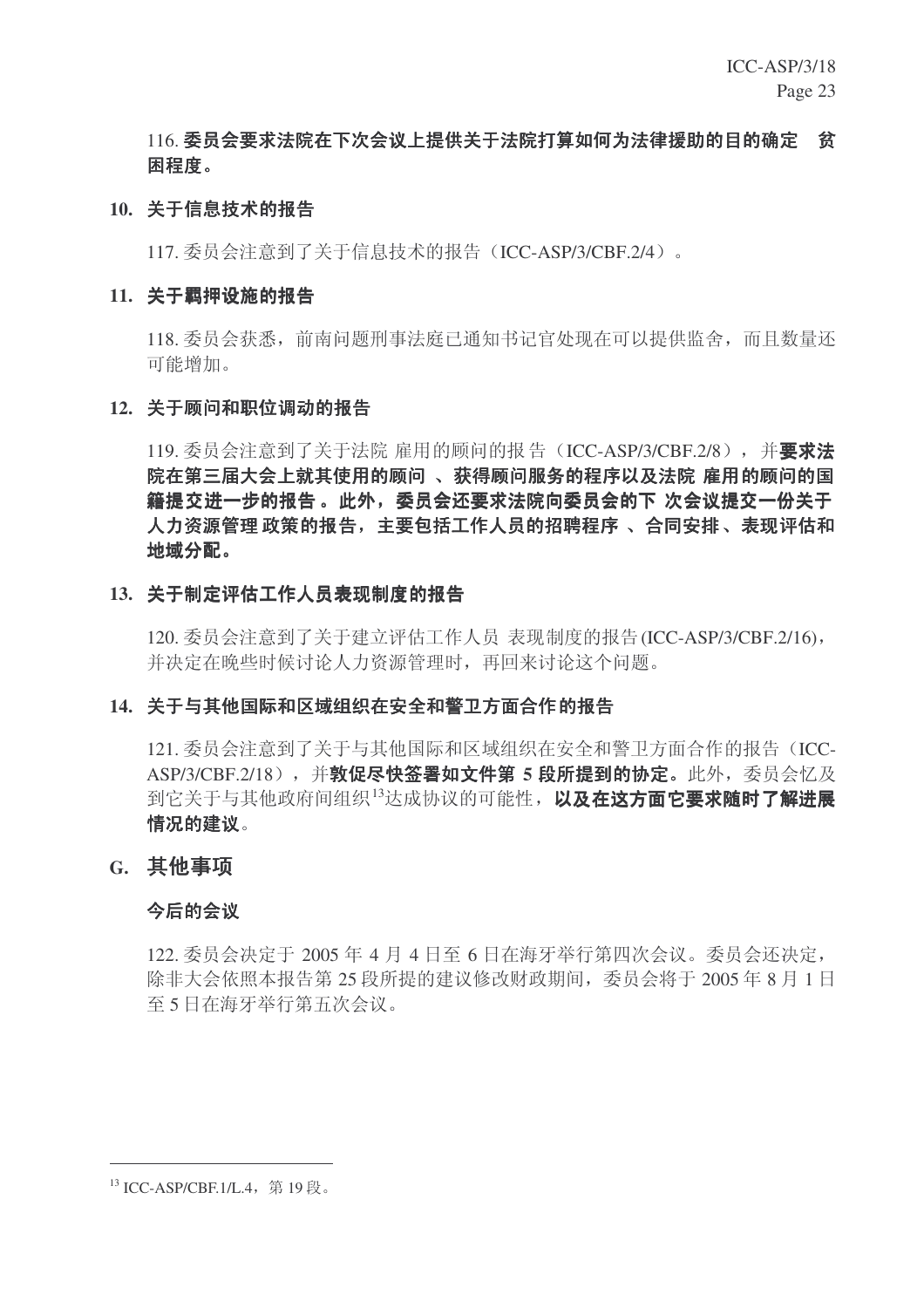# 附件 I

# 文件清单

# 预算和财务委员会

- ICC-ASP/3/2 2005 年方案预算草案
- ICC-ASP/3/4 2002年9月1日至 2003年12月31日财政期间的财务报表
- ICC-ASP/3/5 㹿ᆇҎֵᠬ䞥üü2002 ᑈ 9 ᳜ 1 ᮹㟇 2003 ᑈ 12 ᳜ 31 ᮹ᳳ 间的财务报表
- ICC-ASP/3/6 成立国际刑事法院和缔约国大会秘书处驻纽约联络办事处
- ICC-ASP/3/14 向缔约国大会提交的关于被害人信托基金理事会活动和项目的 报告
- ICC-ASP/2/7 预算和财务委员会的报告 (2003年8月4-8日)

和 Corr. 1

ICC-ASP/3/CBF.1/L.4 预算和财务委员会的报告 (2004年3月29-31日)

ICC-ASP/3/CBF.2/L.1/Rev.2 暂定议程 和 Corr.1

- ICC-ASP/3/CBF.2/L.2 附加说明的暂定议程项目表
- ICC-ASP/3/CBF.2/1 关于笔译数量的报告
- ICC-ASP/3/CBF.2/2 关于被害参与和对其赔偿的报告
- ICC-ASP/3/CBF.2/3 关于确保被告人有足够辩护律师的办法的报告
- ICC-ASP/3/CBF.2/4 关于信息技术的报告
- ICC-ASP/3/CBF.2/5 向缔约国大会提交的关于法院永久办公楼讨论的报告
- ICC-ASP/3/CBF.2/6 关于羁押设施的报告
- ICC-ASP/3/CBF.2/7 美干对法院临时办公楼投资的报告
- ICC-ASP/3/CBF.2/8 法院聘用的顾问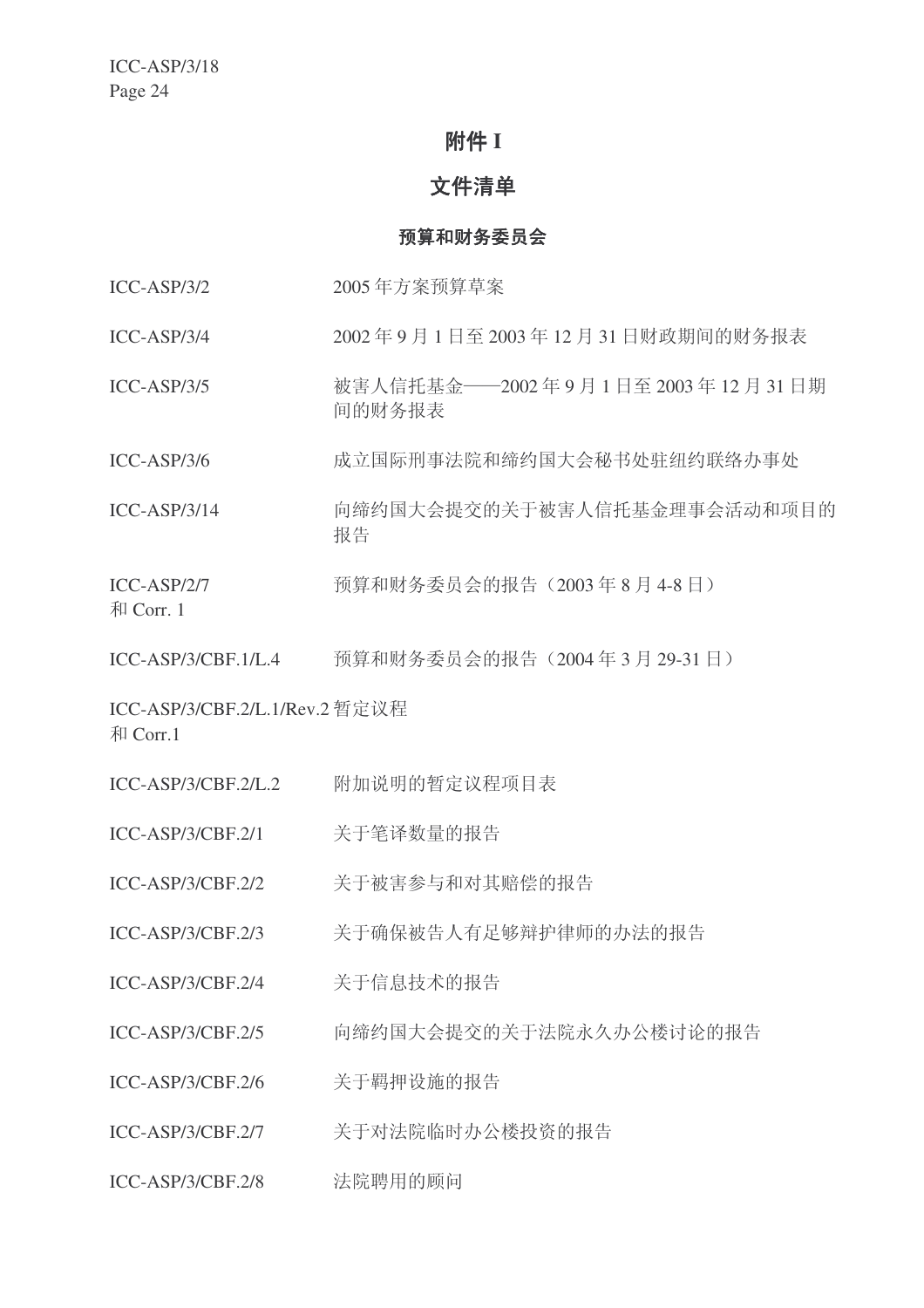- ICC-ASP/3/CBF.2/9 法院组织结构图
- ICC-ASP/3/CBF.2/10 关于法院外延活动的报告
- ICC-ASP/3/CBF.2/11 关于预算编制时间安排的报告

ICC-ASP/3/CBF.2/12/Rev.1\*关于建立应急基金建议的报告

ICC-ASP/3/CBF.2/13 采购审查委员会 2003 年 1 月 1 日至 2004 年 4 月 30 日的采购 活动

ICC-ASP/3/CBF.2/14 关于信托基金管理和法院收到的预算外资源的报告 和 Add.1

ICC-ASP/3/CBF.2/15/Rev.3 关于法院半年财务状况的初步报告

- ICC-ASP/3/CBF.2/16 关于制定评估工作人员表现制度的报告
- ICC-ASP/3/CBF.2/17 关于加班的报告
- ICC-ASP/3/CBF.2/18 关于同其他国际和区域组织在安全和警卫方面合作的报告
- ICC-ASP/3/CBF.2/19 关于提议的方案预算中各年度比较的报告
- ICC-ASP/3/CBF.2/20 关于要求提供顾问和职位调动情况的报告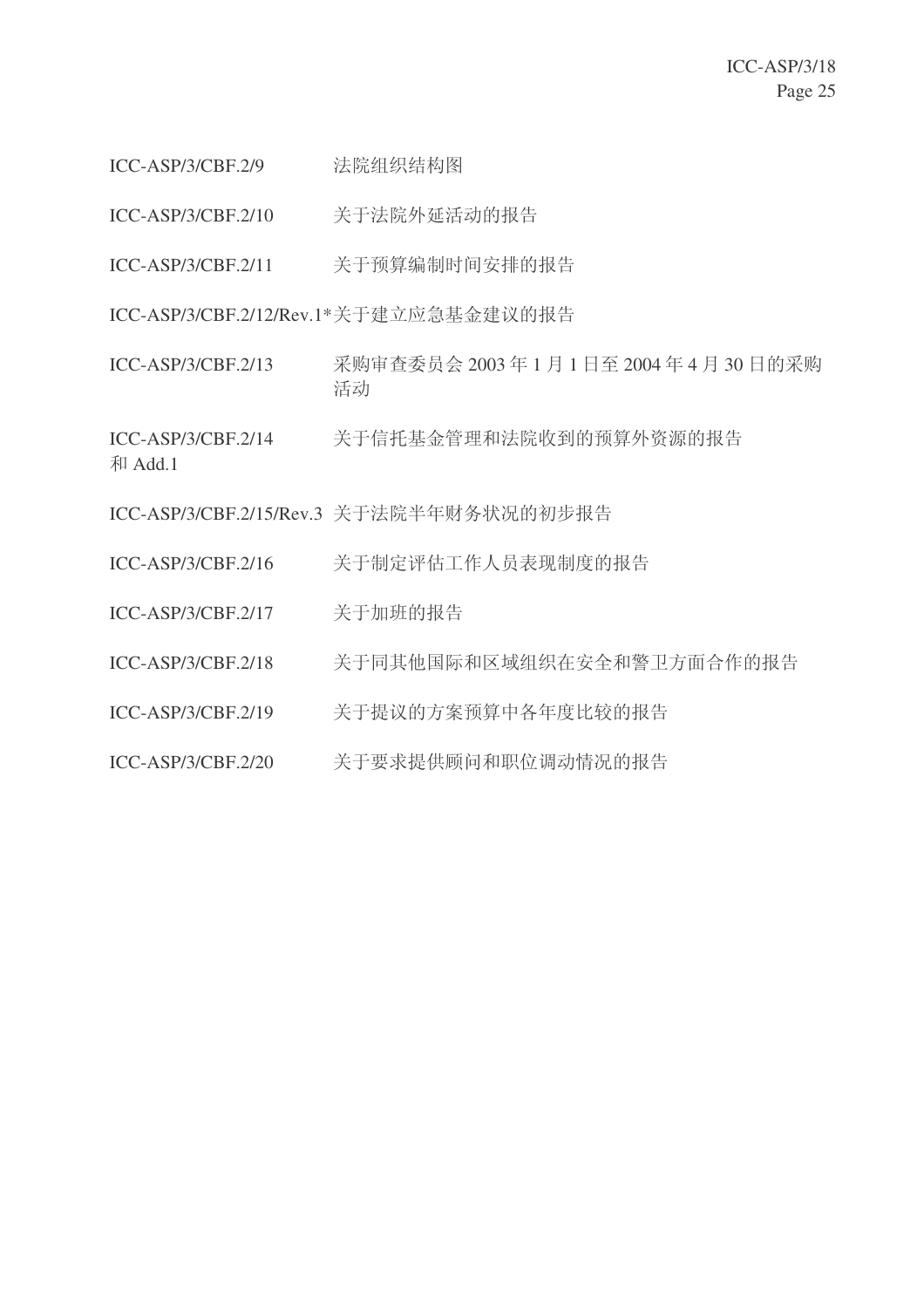# 附件 **II**

# 关于建立应急基金的建议

下面是为建立应急基金需要对《财务条例和细则》做的修改:

### 对条例 6——资金的修改

# 在规则 6.5 之后插入下列条款:

- 6.6 将建立应急基金以确保法院能够提供:
	- (a) 在检察官决定开放一项调查之后与一项新情势有关的费用: 或
	- (b) 现有情势发展所需要的不可避免的开支, 这些开支是在通过预算时 未预见到的或不能准确估计的。

基金的水平和供资手段(即由摊款和/或预算中的现金结余供资)将由缔约 国大会决定。

- 6.7 如果出现需要支付未预见到的或不可避免的开支的费用时, 书记官长, 他/ 她自行决定或应检察官或院长的请求,有权作出不超过应急基金总水平的承 诺。在做出这样的承诺之前, 书记官长应向预算和财务委员会的主席提交一 份简短的补充预算通知。在通知预算和财务委员会主席两周之后,并考虑了 主席关于供资需求的任何财务意见之后, 书记官长可根据决定或请求做出承 诺。所有以这种方式获得的供资将只与某一方案预算已批准了的财政期间有 关。
- 6.8 一旦所需开支的某种目的的资金到位, 应急基金预付的款项应该立即得到偿 还。
- $6.9$  书记官长应通过预算和财务委员会, 向缔约国大会报告根据条例 6.7 行使承 诺权的情况。
- 6.10 应急基金投资所得收入, 应归为杂项收入, 划入普通基金。

# 对条例 5---资金的筹措的修改:

#### <u>条例 5.8 修改如下:</u>

5.8 依缔约国应付摊款的顺序, 某缔约国的付款应首先划入周转基金, 然后划入 普通基金应得款项, 然后再划入应急基金。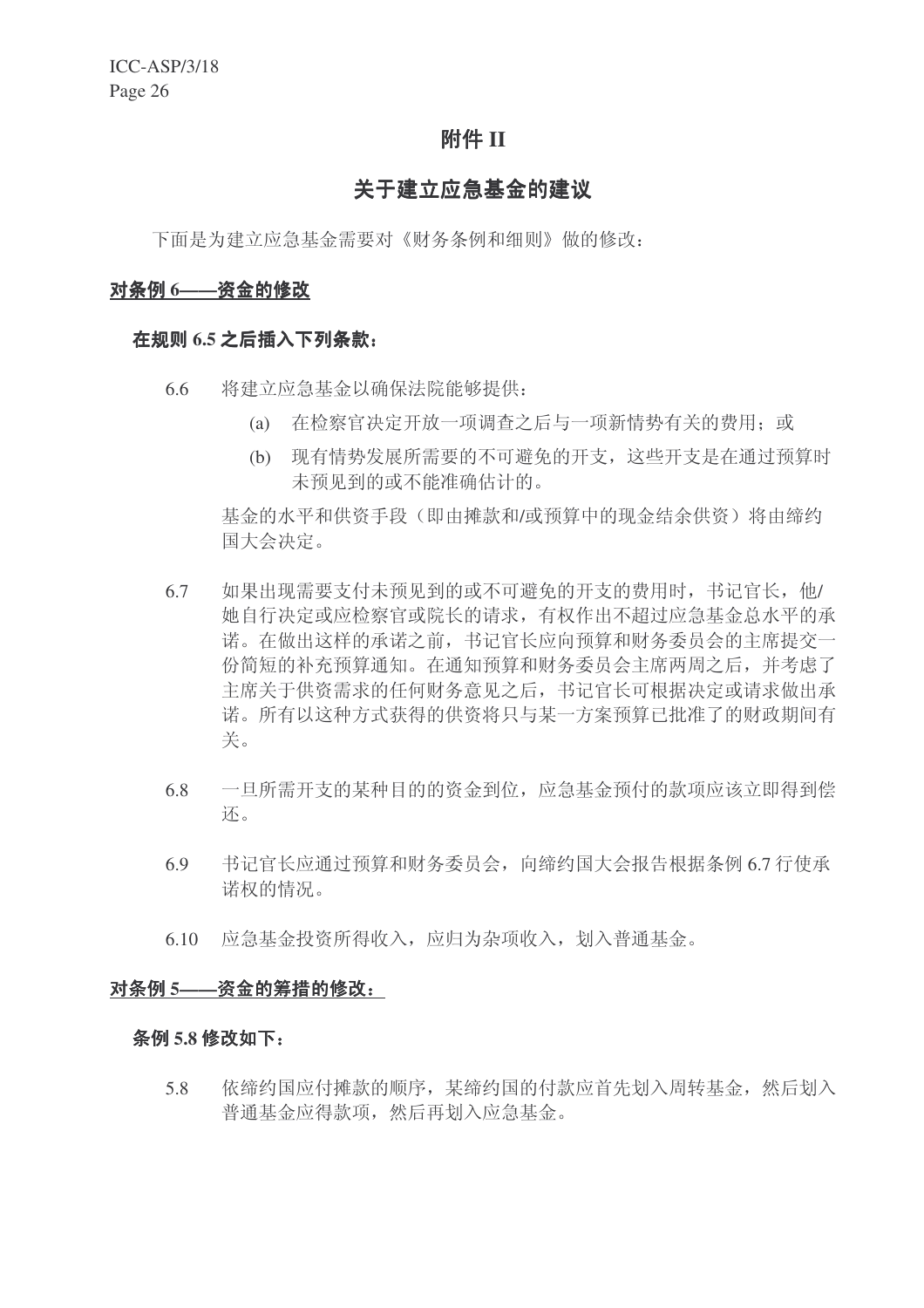# 附件 III 预算和财务委员会建议对预算的影响

# 提议的预算与预算和财务委员会建议的比较

# 所有主要方案——合计

|          |     |            |     |        |              |        |          |      |            |        | 预算和财务委员会 |        |
|----------|-----|------------|-----|--------|--------------|--------|----------|------|------------|--------|----------|--------|
|          |     | 提议的2005年预算 |     |        | 提议的 2005 年预算 |        | 预算和财务委员会 |      | 提议的2005年预算 |        |          |        |
| 项目       |     | 2005年职位表   |     |        | (千欧元)        |        | 2005年职位表 |      | (千欧元)      |        |          |        |
|          | 核心  | 有条件的       | 合计  | 核心     | 有条件的         | 合计     | 核心       | 有条件的 | 合计         | 核心     | 有条件的     | 合计     |
| 法官       | 18  |            | 18  | 4,011  |              | 4,011  | 18       |      | 18         | 4,011  |          | 4,011  |
| 专业人员     | 222 | 58         | 280 | 20,954 | 3,180        | 24,134 | 220      | 23   | 243        | 20,769 | 1,072    | 21,841 |
| 一般事务人员   | 202 | 44         | 246 | 9,952  | 1,375        | 11,327 | 196      | 27   | 223        | 9,539  | 836      | 10,375 |
| 人员分项合计   | 424 | 102        | 526 | 30,906 | 4,554        | 35,461 | 416      | 50   | 466        | 30,308 | 1,908    | 32,216 |
| 一般临时协助   |     |            |     | 1,137  | 1,708        | 2,845  |          |      |            | 1,009  | 1,708    | 2,717  |
| 会议临时协助   |     |            |     | 370    |              | 370    |          |      |            | 370    |          | 370    |
| 加班费      |     |            |     | 269    | 83           | 352    |          |      |            | 269    | 83       | 352    |
| 顾问       |     |            |     | 605    |              | 605    |          |      |            | 537    |          | 537    |
| 其他人员分项合计 |     |            |     | 2,381  | 1,791        | 4,172  |          |      |            | 2,185  | 1,791    | 3,976  |
| 旅行       |     |            |     | 1,298  | 1,326        | 2,624  |          |      |            | 1,201  | 1,024    | 2,225  |
| 招待费      |     |            |     | 41     |              | 41     |          |      |            | 41     |          | 41     |
| 合同性服务    |     |            |     | 7,703  | 3,652        | 11,355 |          |      |            | 7,871  | 3,498    | 11,369 |
| 一般业务费用   |     |            |     | 4,406  | 1,810        | 6,216  |          |      |            | 4,406  | 1,548    | 5,954  |
| 物品和材料    |     |            |     | 802    | 73           | 875    |          |      |            | 848    | 33       | 881    |
| 家具和设备    |     |            |     | 3,771  | 1,038        | 4,809  |          |      |            | 3,771  | 275      | 4,046  |
| 非人员分项合计  |     |            |     | 18,021 | 7,899        | 25,920 |          |      |            | 18,138 | 6,378    | 24,516 |
| 主要方案合计   |     |            |     | 55,319 | 14,244       | 69,563 |          |      |            | 54,642 | 10,077   | 64,719 |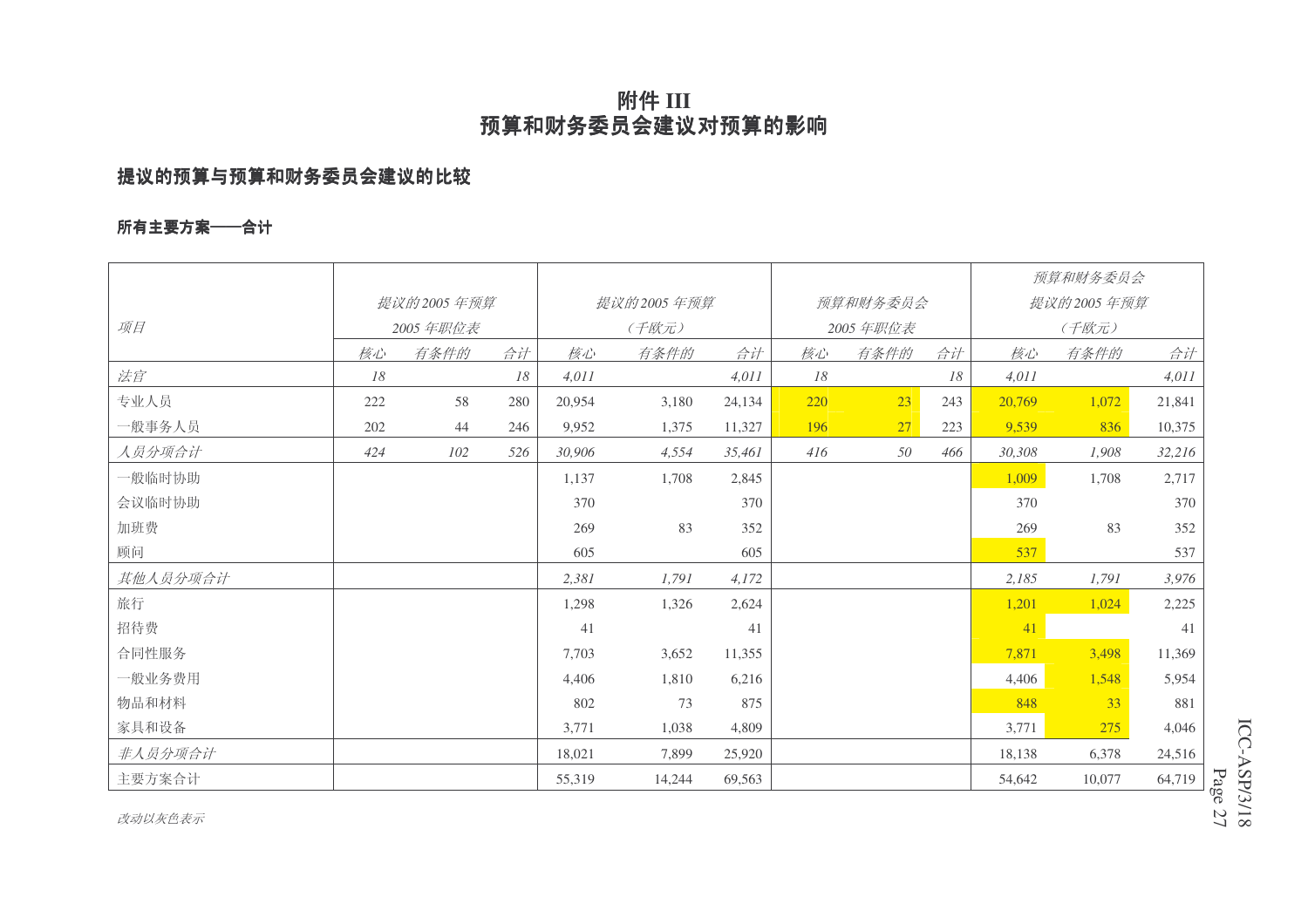# 提议的预算与预算和财务委员会建议的比较

### 1. 主要方案 I −司法部门

|           |            |                |    |                |      |                |    |                      |                | 预算和财务委员会       |                |  |
|-----------|------------|----------------|----|----------------|------|----------------|----|----------------------|----------------|----------------|----------------|--|
|           | 提议的2005年预算 |                |    | 提议的2005年预算     |      |                |    | 预算和财务委员会             |                | 提议的2005年预算     |                |  |
| 项目        |            | 2005 年职位表      |    | (千欧元)          |      |                |    | 2005年职位表             |                | (千欧元)          |                |  |
|           | 核心         | 有条件的           | 合计 | 核心             | 有条件的 | 合计             | 核心 | 合计                   | 核心             | 有条件            | 合计             |  |
| 法官        | 18         |                | 18 | 4,011          |      | 4,011          | 18 | 18                   | 4,011          |                | 4,011          |  |
| 专业人员      | 27         | $\overline{4}$ | 31 | 2,070          | 236  | 2,306          | 27 | $\overline{0}$<br>27 | 2,070          | $\overline{0}$ | 2,070          |  |
| 一般事务人员    | 14         |                | 14 | 688            |      | 688            | 14 | 14                   | 688            |                | 688            |  |
| 人员分项合计    | 41         | $\overline{4}$ | 45 | 2,758          | 236  | 2,994          | 41 | 41                   | 2,758          |                | 2,758          |  |
| 一般临时协助    |            |                |    | 100            | 200  | 300            |    |                      | 100            | 200            | 300            |  |
| 加班费       |            |                |    | $\mathfrak s$  |      | 5              |    |                      | $\mathfrak{S}$ |                | $\overline{5}$ |  |
| 顾问        |            |                |    | 50             |      | 50             |    |                      | 50             |                | 50             |  |
| 其他人员分项合计  |            |                |    | 155            | 200  | 355            |    |                      | 155            | 200            | 355            |  |
| 旅行        |            |                |    | 140            |      | 140            |    |                      | 140            |                | 140            |  |
| 招待费       |            |                |    | 11             |      | 11             |    |                      | 11             |                | 11             |  |
| 合同性服务     |            |                |    | 25             |      | 25             |    |                      | 25             |                | $25\,$         |  |
| 物品和材料     |            |                |    | $\overline{4}$ |      | $\overline{4}$ |    |                      | $\overline{4}$ |                | $\overline{4}$ |  |
| 非人员分项合计   |            |                |    | 180            |      | 180            |    |                      | 180            |                | 180            |  |
| 主要方案 I 合计 |            |                |    | 7,104          | 436  | 7,540          |    |                      | 7,104          | 200            | 7,304          |  |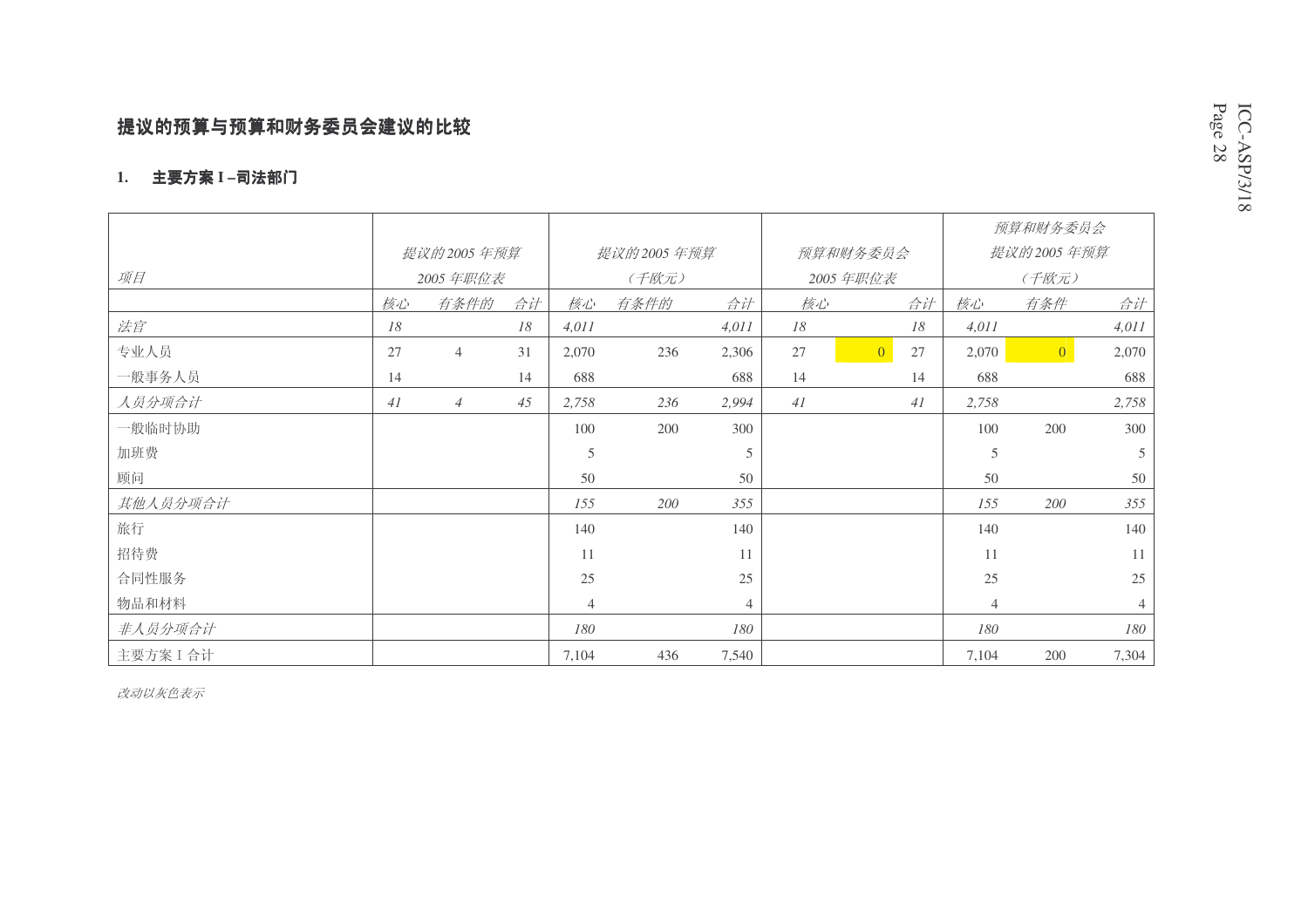### **1.1 方案 1100 –院长会议**

|          |                |              |        |       |              |       |                |                |                |       | 预算和财务委员会       |       |  |
|----------|----------------|--------------|--------|-------|--------------|-------|----------------|----------------|----------------|-------|----------------|-------|--|
|          |                | 提议的 2005 年预算 |        |       | 提议的 2005 年预算 |       |                | 预算和财务委员会       |                |       | 提议的2005年预算     |       |  |
| 项目       |                | 2005年职位表     |        |       | (千欧元)        |       |                | 2005 年职位表      |                | (千欧元) |                |       |  |
|          | 核心             | 有条件的         | 合计     | 核心    | 有条件的         | 合计    | 核心             | 有条件的           | 合计             | 核心    | 有条件的           | 合计    |  |
| 法官       | $\mathfrak{Z}$ |              | 3      | 701   |              | 701   | $\mathfrak{Z}$ |                | $\mathfrak{Z}$ | 701   |                | 701   |  |
| 专业人员     | 6              |              | $\tau$ | 467   | 41           | 508   | 6              | $\overline{0}$ | 6              | 467   | $\overline{0}$ | 467   |  |
| 一般事务人员   | 3              |              | 3      | 160   |              | 160   | 3              |                | 3              | 160   |                | 160   |  |
| 人员分项合计   | 9              |              | 10     | 627   | 41           | 668   | 9              |                | 9              | 627   |                | 627   |  |
| 一般临时协助   |                |              |        | 100   |              | 100   |                |                |                | 100   |                | 100   |  |
| 加班费      |                |              |        | 5     |              | 5     |                |                |                | 5     |                | 5     |  |
| 顾问       |                |              |        | 50    |              | 50    |                |                |                | 50    |                | 50    |  |
| 其他人员分项合计 |                |              |        | 155   |              | 155   |                |                |                | 155   |                | 155   |  |
| 旅行       |                |              |        | 80    |              | 80    |                |                |                | 80    |                | 80    |  |
| 招待费      |                |              |        | 10    |              | 10    |                |                |                | 10    |                | 10    |  |
| 非人员分项合计  |                |              |        | 90    |              | 90    |                |                |                | 90    |                | 90    |  |
| 方案合计     |                |              |        | 1,573 | 41           | 1,614 |                |                |                | 1,573 |                | 1,573 |  |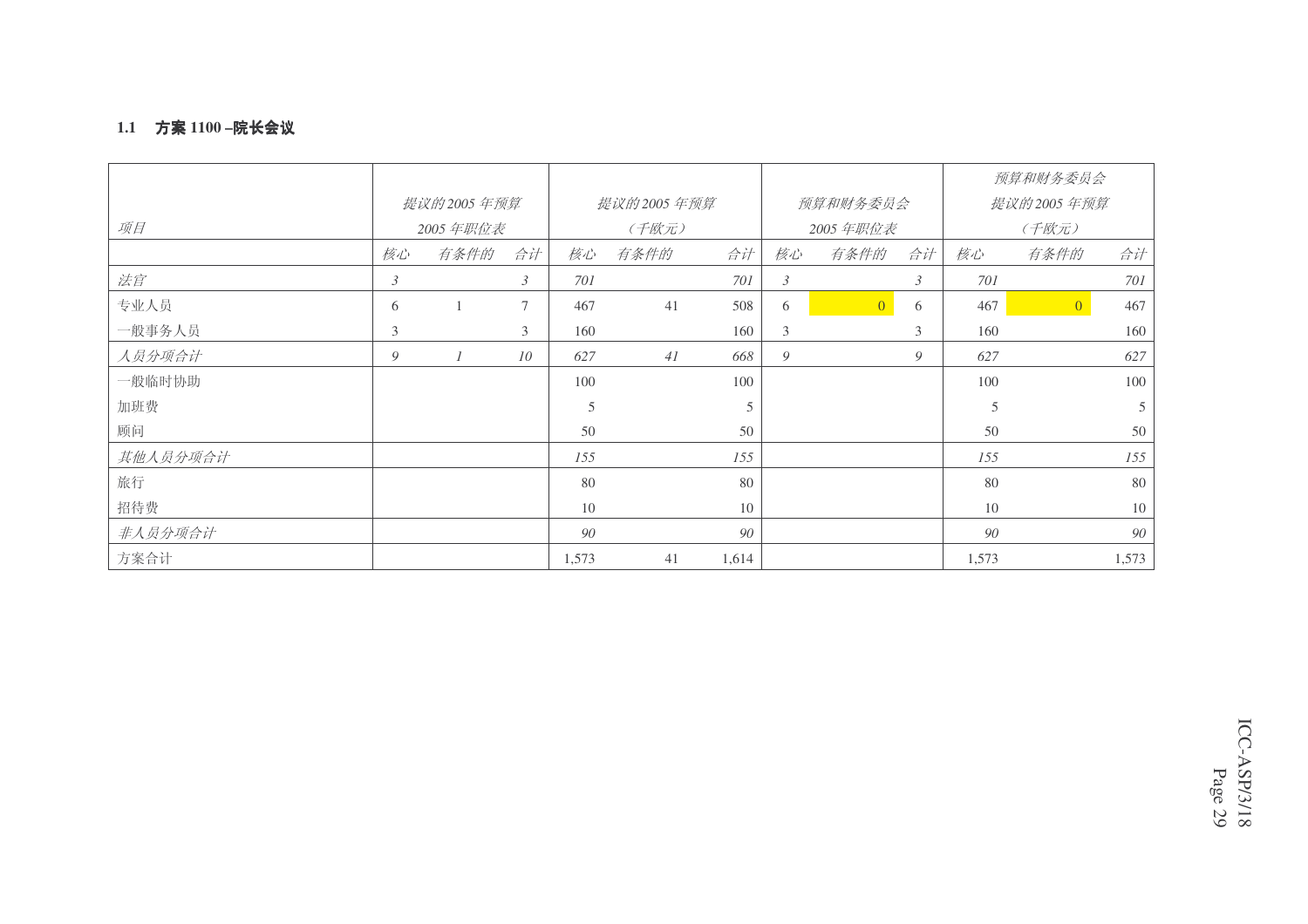#### **1.2** ᮍḜ **1200 –**ߚᒁ

|          |    |              |    |                |            |                |    |                |    |       | 预算和财务委员会       |       |  |
|----------|----|--------------|----|----------------|------------|----------------|----|----------------|----|-------|----------------|-------|--|
|          |    | 提议的 2005 年预算 |    |                | 提议的2005年预算 |                |    | 预算和财务委员会       |    |       | 提议的2005年预算     |       |  |
| 项目       |    | 2005 年职位表    |    |                | (千欧元)      |                |    | 2005年职位表       |    | (千欧元) |                |       |  |
|          | 核心 | 有条件的         | 合计 | 核心             | 有条件的       | 合计             | 核心 | 有条件的           | 合计 | 核心    | 有条件的           | 合计    |  |
| 法官       | 15 |              | 15 | 3,310          |            | 3,310          | 15 |                | 15 | 3,310 |                | 3,310 |  |
| 专业人员     | 21 | 3            | 24 | 1,603          | 195        | 1,798          | 21 | $\overline{0}$ | 21 | 1,603 | $\overline{0}$ | 1,603 |  |
| 一般事务人员   | 11 |              | 11 | 528            |            | 528            | 11 |                | 11 | 528   |                | 528   |  |
| 人员分项合计   | 32 | 3            | 35 | 2,131          | 195        | 2,326          | 32 |                | 32 | 2,131 |                | 2,131 |  |
| 一般临时协助   |    |              |    |                | 200        | 200            |    |                |    |       | 200            | 200   |  |
| 其他人员分项合计 |    |              |    |                | 200        | 200            |    |                |    |       | 200            | 200   |  |
| 旅行       |    |              |    | 60             |            | 60             |    |                |    | 60    |                | 60    |  |
| 招待费      |    |              |    |                |            |                |    |                |    |       |                |       |  |
| 合同性服务    |    |              |    | 25             |            | 25             |    |                |    | 25    |                | 25    |  |
| 物品和材料    |    |              |    | $\overline{4}$ |            | $\overline{4}$ |    |                |    | 4     |                | 4     |  |
| 非人员分项合计  |    |              |    | 90             |            | 90             |    |                |    | 90    |                | 90    |  |
| 方案合计     |    |              |    | 5,531          | 395        | 5,926          |    |                |    | 5,531 | 200            | 5,731 |  |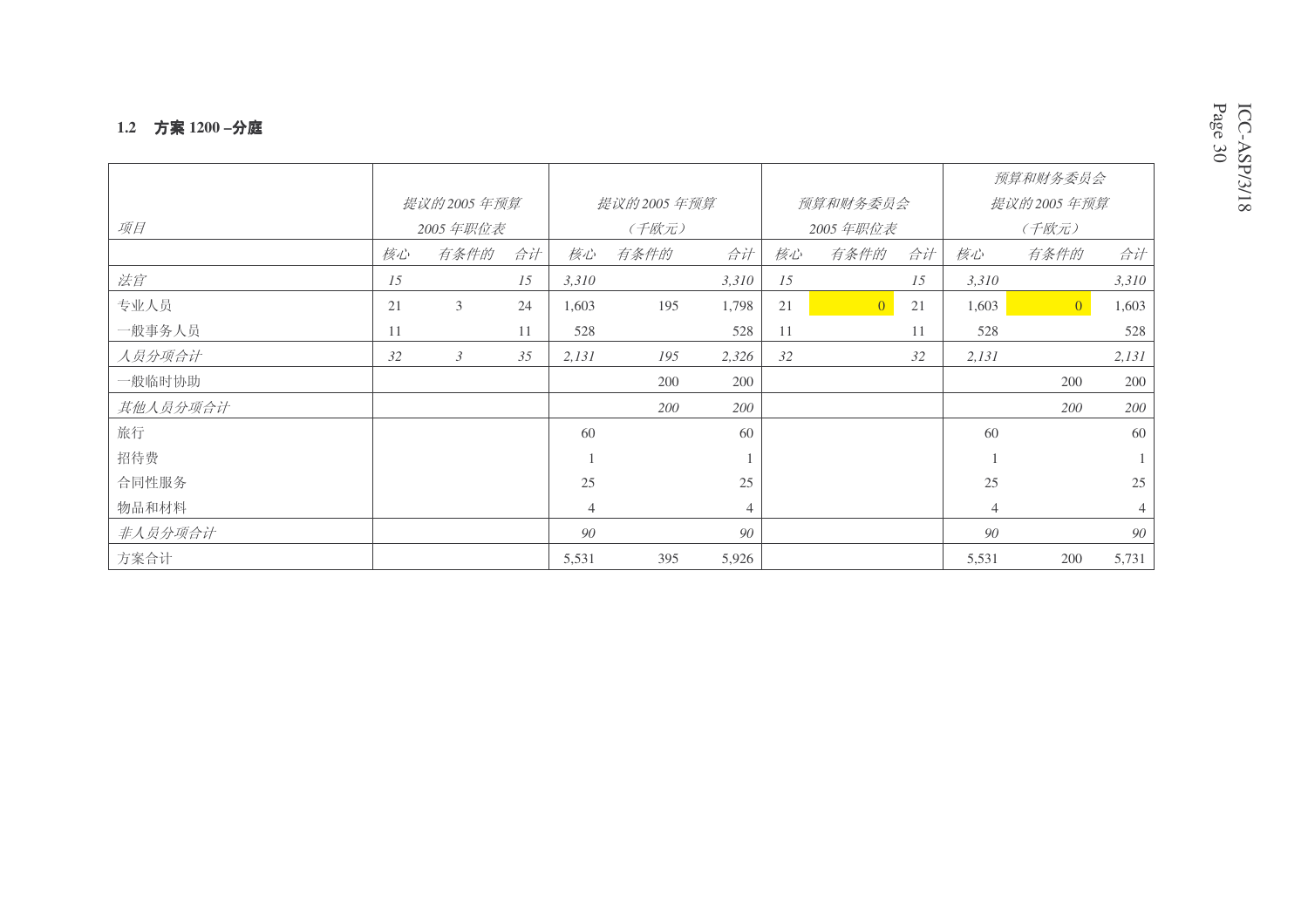# 提议的预算与预算和财务委员会建议的比较

#### 2. 主要方案 II –检察官办公室

|          |     |            |     |        |            |        |     |           |     |            | 预算和财务委员会 |        |  |
|----------|-----|------------|-----|--------|------------|--------|-----|-----------|-----|------------|----------|--------|--|
|          |     | 提议的2005年预算 |     |        | 提议的2005年预算 |        |     | 预算和财务委员会  |     | 提议的2005年预算 |          |        |  |
| 项目       |     | 2005年职位表   |     |        | (千欧元)      |        |     | 2005 年职位表 |     | (千欧元)      |          |        |  |
|          | 核心  | 有条件的       | 合计  | 核心     | 有条件的       | 合计     | 核心  | 有条件的      | 合计  | 核心         | 有条件的     | 合计     |  |
| 专业人员     | 90  | 28         | 118 | 8,750  | 1,725      | 10,475 | 89  |           | 90  | 8,681      | 82       | 8,763  |  |
| 一般事务人员   | 35  | 14         | 49  | 1,771  | 539        | 2,310  | 35  | 8         | 43  | 1,771      | 307      | 2,078  |  |
| 人员分项合计   | 125 | 42         | 167 | 10,521 | 2,264      | 12,785 | 124 | 9         | 133 | 10,452     | 389      | 10,841 |  |
| 一般临时协助   |     |            |     | 398    | 1,428      | 1,826  |     |           |     | 398        | 1,428    | 1,826  |  |
|          |     |            |     |        |            |        |     |           |     |            |          |        |  |
| 加班费      |     |            |     | 15     | 15         | 30     |     |           |     | 15         | 15       | 30     |  |
| 顾问       |     |            |     | 175    |            | 175    |     |           |     | 175        |          | 175    |  |
| 其他人员分项合计 |     |            |     | 588    | 1,443      | 2,031  |     |           |     | 588        | 1,443    | 2,031  |  |
| 旅行       |     |            |     | 793    | 957        | 1,750  |     |           |     | 762        | 747      | 1,509  |  |
| 招待费      |     |            |     | 10     |            | 10     |     |           |     | 10         |          | 10     |  |
| 合同性服务    |     |            |     | 217    | 524        | 741    |     |           |     | 217        | 524      | 741    |  |
| 一般业务费用   |     |            |     | 50     |            | 50     |     |           |     | 50         |          | 50     |  |
| 物品和材料    |     |            |     | 26     | 25         | 51     |     |           |     | 26         | 25       | 51     |  |
| 家具和设备    |     |            |     | 519    | 275        | 794    |     |           |     | 519        | 275      | 794    |  |
| 非人员分项合计  |     |            |     | 1,615  | 1,781      | 3,396  |     |           |     | 1,584      | 1,571    | 3,155  |  |
| 主要方案II合计 |     |            |     | 12,724 | 5,488      | 18,212 |     |           |     | 12,624     | 3,403    | 16,027 |  |

改动以灰色表示

ICC-ASP/3/18 Page  $\overline{1}$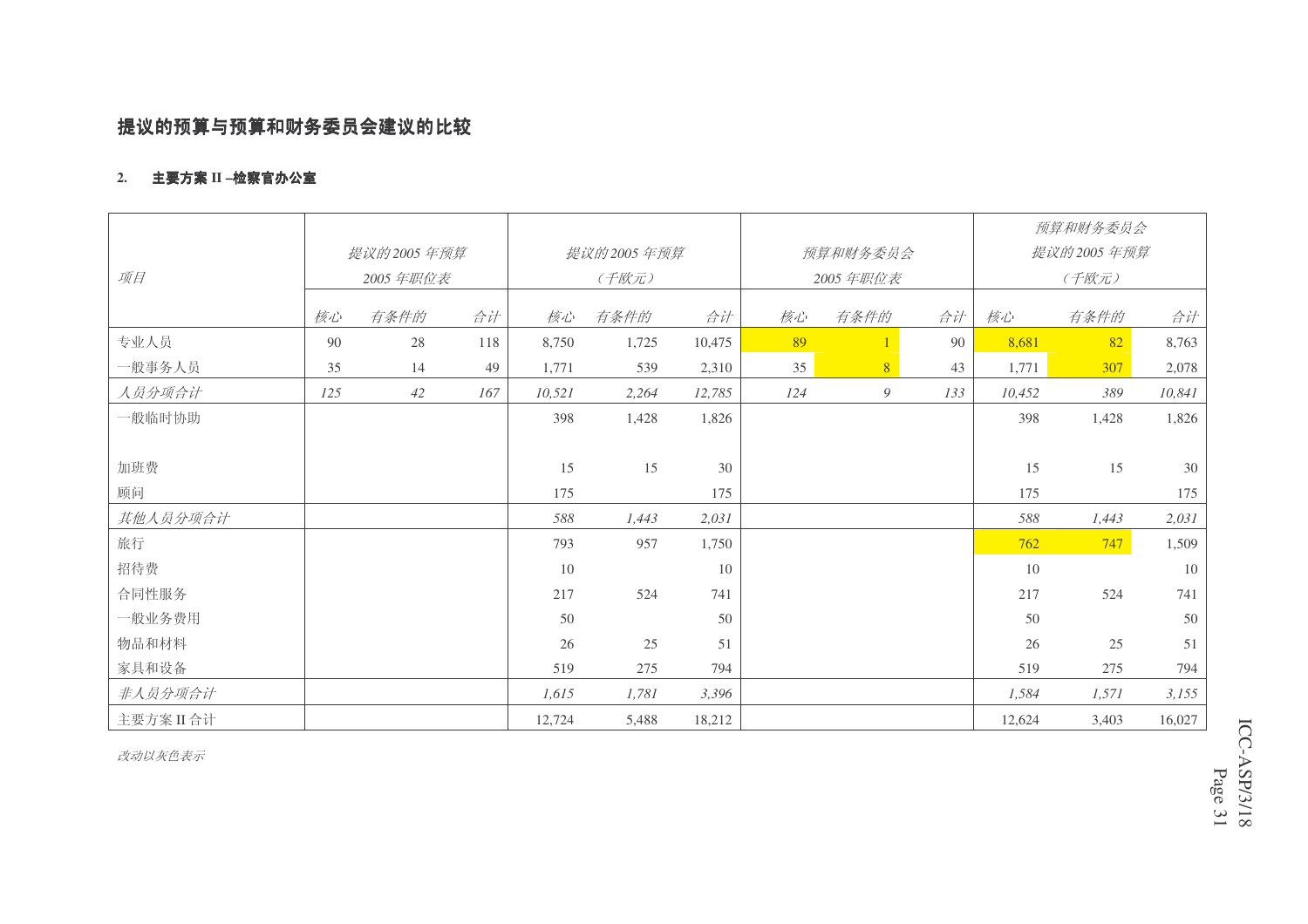#### **2.1 方案 2100 −检察官**

|          |    |                |    |       |            |       |    |                |    |       | 预算和财务委员会   |       |  |
|----------|----|----------------|----|-------|------------|-------|----|----------------|----|-------|------------|-------|--|
|          |    | 提议的2005年预算     |    |       | 提议的2005年预算 |       |    | 预算和财务委员会       |    |       | 提议的2005年预算 |       |  |
| 项目       |    | 2005 年职位表      |    | (千欧元) |            |       |    | 2005 年职位表      |    | (千欧元) |            |       |  |
|          | 核心 | 有条件的           | 合计 | 核心    | 有条件的       | 合计    | 核心 | 有条件的           | 合计 | 核心    | 有条件的       | 合计    |  |
| 专业人员     | 20 | 3              | 23 | 1,973 | 148        | 2,121 | 20 |                | 20 | 1,973 |            | 1,973 |  |
| 一般事务人员   | 15 | $\mathfrak{Z}$ | 18 | 761   | 84         | 845   | 15 | 3              | 18 | 761   | 84         | 845   |  |
| 人员分项合计   | 35 | 6              | 41 | 2,734 | 232        | 2,966 | 35 | $\mathfrak{Z}$ | 38 | 2,734 | 84         | 2,818 |  |
| 一般临时协助   |    |                |    | 330   | 744        | 1,074 |    |                |    | 330   | 744        | 1,074 |  |
| 加班费      |    |                |    | 15    | 15         | 30    |    |                |    | 15    | 15         | 30    |  |
| 顾问       |    |                |    | 175   |            | 175   |    |                |    | 175   |            | 175   |  |
| 其他人员分项合计 |    |                |    | 520   | 759        | 1,279 |    |                |    | 520   | 759        | 1,279 |  |
| 旅行       |    |                |    | 141   | 53         | 194   |    |                |    | 141   | 53         | 194   |  |
| 招待费      |    |                |    | 10    |            | 10    |    |                |    | 10    |            | 10    |  |
| 合同性服务    |    |                |    | 217   | 424        | 641   |    |                |    | 217   | 424        | 641   |  |
| 一般业务费用   |    |                |    | 50    |            | 50    |    |                |    | 50    |            | 50    |  |
| 物品和材料    |    |                |    | 26    | 25         | 51    |    |                |    | 26    | 25         | 51    |  |
| 家具和设备    |    |                |    | 351   |            | 351   |    |                |    | 351   |            | 351   |  |
| 非人员分项合计  |    |                |    | 795   | 502        | 1,297 |    |                |    | 795   | 502        | 1,297 |  |
| 方案合计     |    |                |    | 4,049 | 1,493      | 5,542 |    |                |    | 4,049 | 1,345      | 5,394 |  |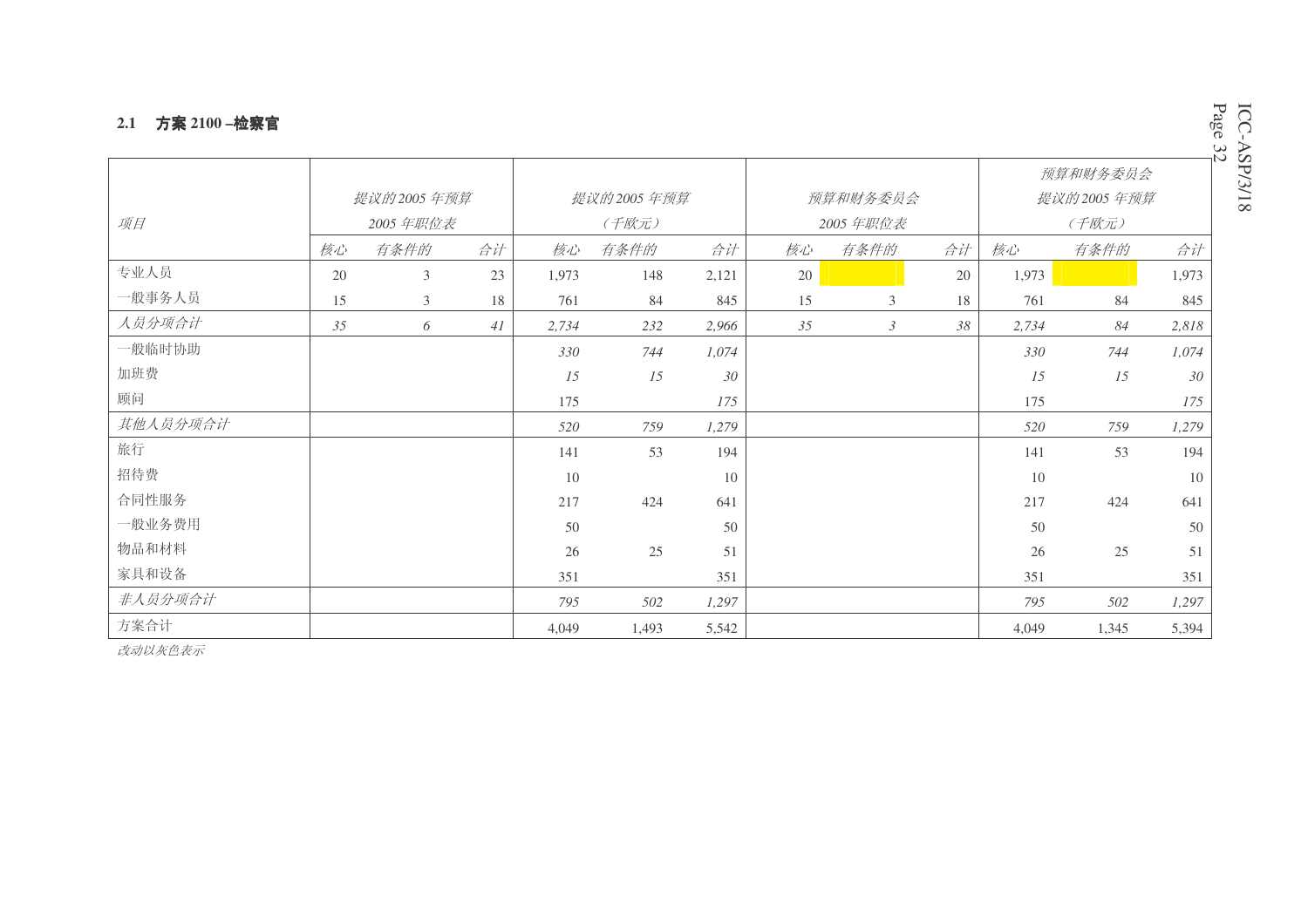### 2.2 **方案** 2200 – 管辖权、互补和合作司

|          |                |            |    |       |            |       |    |                |    |       | 预算和财务委员会       |       |
|----------|----------------|------------|----|-------|------------|-------|----|----------------|----|-------|----------------|-------|
|          |                | 提议的2005年预算 |    |       | 提议的2005年预算 |       |    | 预算和财务委员会       |    |       | 提议的 2005 年预算   |       |
| 项目       |                | 2005年职位表   |    |       | (千欧元)      |       |    | 2005年职位表       |    |       | (千欧元)          |       |
|          | 核心             | 有条件的       | 合计 | 核心    | 有条件的       | 合计    | 核心 | 有条件的           | 合计 | 核心    | 有条件的           | 合计    |
| 专业人员     | 11             | 2          | 13 | 1,044 | 123        | 1,167 | 11 | $\overline{0}$ | 11 | 1,044 | $\overline{0}$ | 1,044 |
| 一般事务人员   | $\overline{2}$ |            | 2  | 100   |            | 100   | 2  |                | 2  | 100   |                | 100   |
| 人员分项合计   | 13             | 2          | 15 | 1,144 | 123        | 1,267 | 13 |                | 13 | 1,144 |                | 1,144 |
| 一般临时协助   |                |            |    | 68    |            | 68    |    |                |    | 68    |                | 68    |
| 加班费      |                |            |    |       |            |       |    |                |    |       |                |       |
| 其他人员分项合计 |                |            |    | 68    |            | 68    |    |                |    | 68    |                | 68    |
| 旅行       |                |            |    | 330   |            | 330   |    |                |    | 299   |                | 299   |
| 招待费      |                |            |    |       |            |       |    |                |    |       |                |       |
| 非人员分项合计  |                |            |    | 330   |            | 330   |    |                |    | 299   |                | 299   |
| 方案合计     |                |            |    | 1,542 | 123        | 1,665 |    |                |    | 1,511 |                | 1,511 |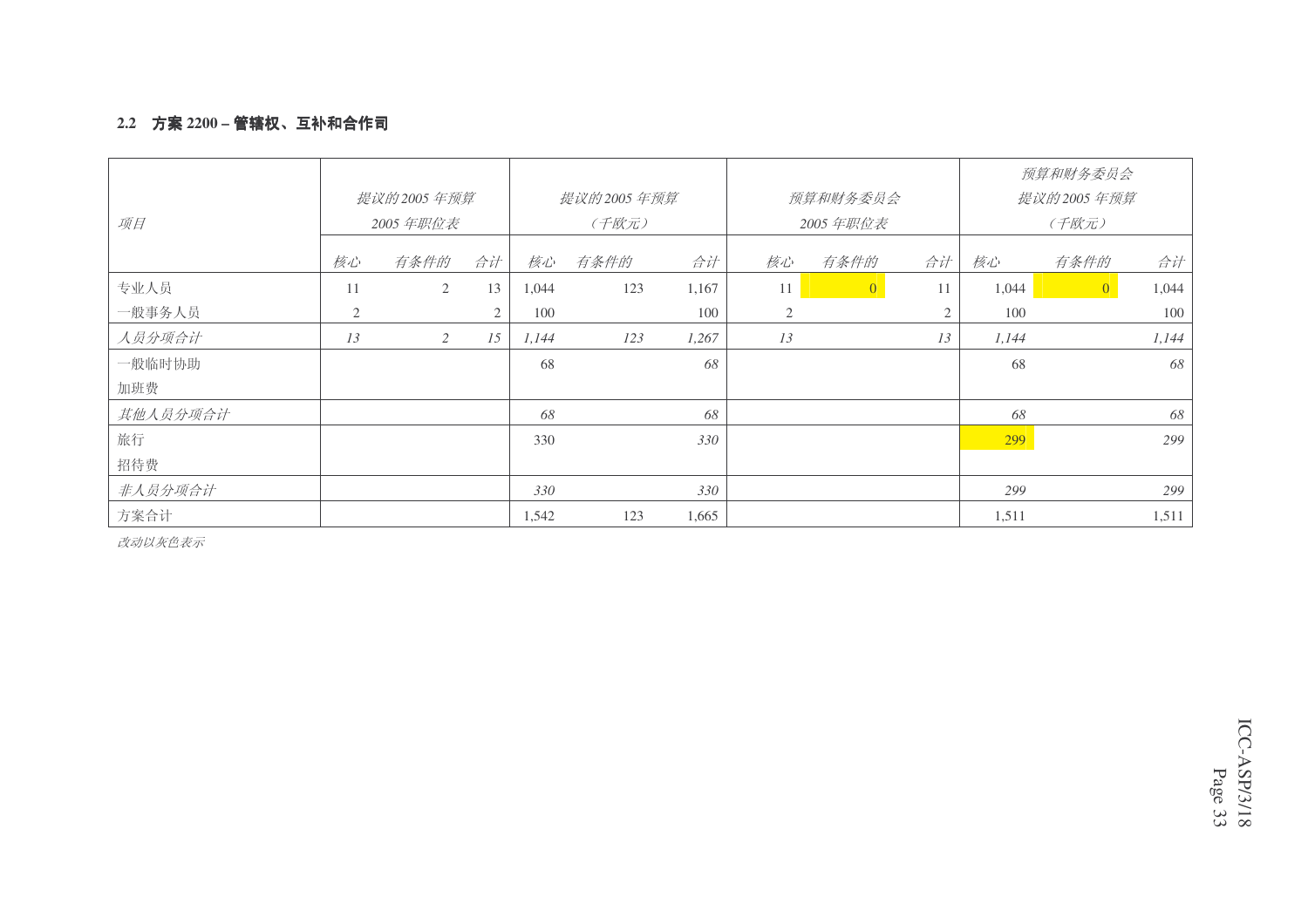#### 2.3 **方案** 2300 – 调查司

| 项目       |    | 提议的2005年预算<br>2005年职位表 |    |       | 提议的 2005 年预算<br>(千欧元) |       |    | 预算和财务委员会<br>2005年职位表 |    |       | 预算和财务委员会<br>提议的2005年预算<br>(千欧元) |       |
|----------|----|------------------------|----|-------|-----------------------|-------|----|----------------------|----|-------|---------------------------------|-------|
|          | 核心 | 有条件的                   | 合计 | 核心    | 有条件的                  | 合计    | 核心 | 有条件的                 | 合计 | 核心    | 有条件的                            | 合计    |
| 专业人员     | 42 | 11                     | 53 | 3,958 | 705                   | 4,663 | 42 |                      | 43 | 3,958 | 82                              | 4,040 |
| 一般事务人员   | 14 | 9                      | 23 | 710   | 386                   | 1,096 | 14 | 5                    | 19 | 710   | 223                             | 933   |
| 人员分项合计   | 56 | 20                     | 76 | 4,668 | 1,091                 | 5,759 | 56 | 6                    | 62 | 4,668 | 305                             | 4,973 |
| 一般临时协助   |    |                        |    |       | 684                   | 684   |    |                      |    |       | 684                             | 684   |
| 其他人员分项合计 |    |                        |    |       | 684                   | 684   |    |                      |    |       | 684                             | 684   |
| 旅行       |    |                        |    | 270   | 855                   | 1,125 |    |                      |    | 270   | 645                             | 915   |
| 合同性服务    |    |                        |    |       | 100                   | 100   |    |                      |    |       | 100                             | 100   |
| 家具和设备    |    |                        |    | 168   | 275                   | 443   |    |                      |    | 168   | 275                             | 443   |
| 非人员分项合计  |    |                        |    | 438   | 1,230                 | 1,668 |    |                      |    | 438   | 1,020                           | 1,458 |
| 方案合计     |    |                        |    | 5,106 | 3,005                 | 8,111 |    |                      |    | 5,106 | 2,009                           | 7,115 |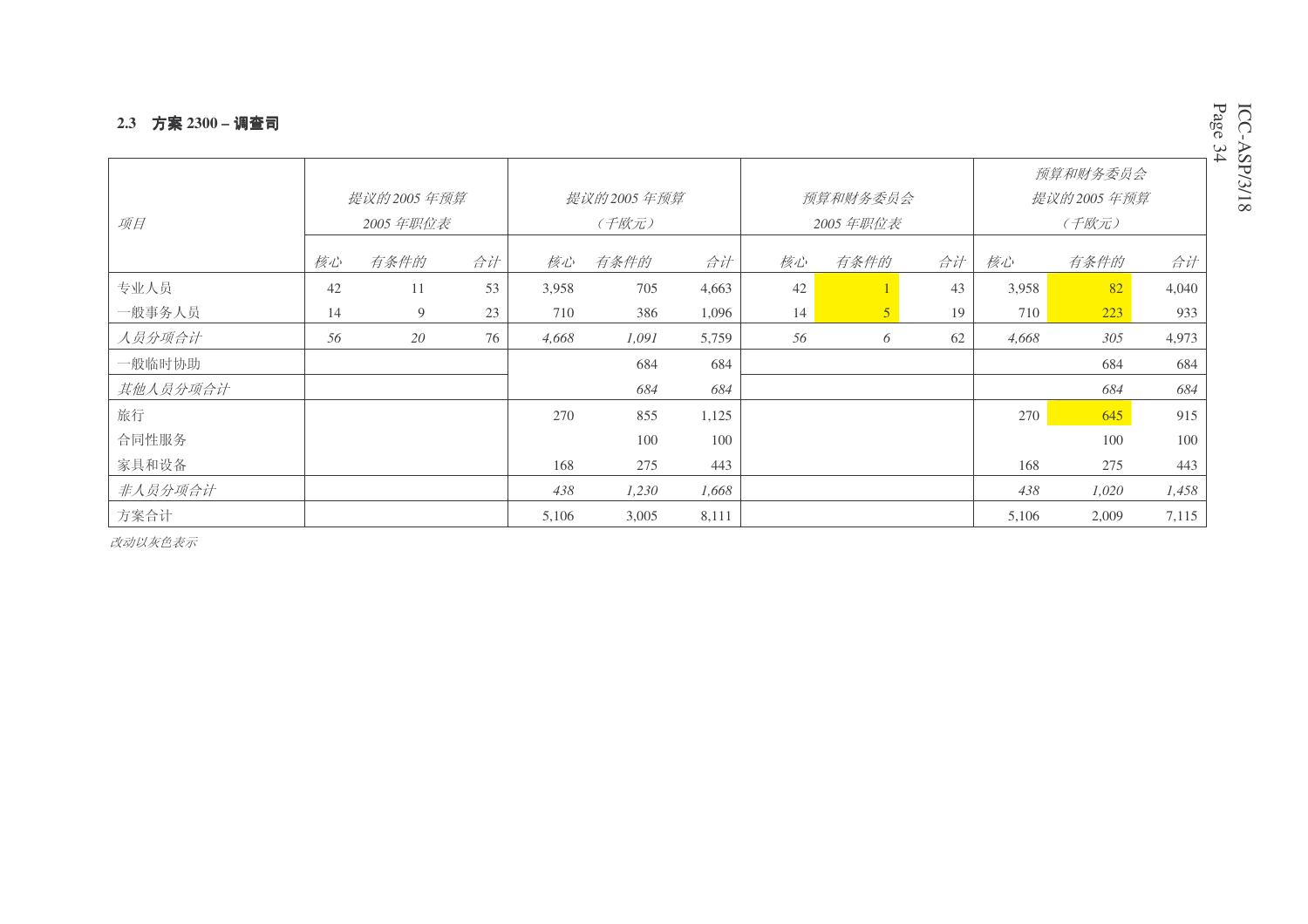#### 2.4 **方案** 2400 –起诉司

|         |    |              |    |       |              |       |               |                          |    |       | 预算和财务委员会   |       |
|---------|----|--------------|----|-------|--------------|-------|---------------|--------------------------|----|-------|------------|-------|
|         |    | 提议的 2005 年预算 |    |       | 提议的 2005 年预算 |       |               | 预算和财务委员会                 |    |       | 提议的2005年预算 |       |
| 项目      |    | 2005 年职位表    |    |       | (千欧元)        |       |               | 2005 年职位表                |    |       | (千欧元)      |       |
|         | 核心 | 有条件的         | 合计 | 核心    | 有条件的         | 合计    | 核心            | 有条件的                     | 合计 | 核心    | 有条件的       | 合计    |
| 专业人员    | 17 | 12           | 29 | 1,775 | 749          | 2,524 | <sup>16</sup> | $\left  0 \right\rangle$ | 16 | 1,706 |            | 1,706 |
| 一般事务人员  | 4  | 2            | 6  | 200   | 69           | 269   | 4             | $\overline{0}$           |    | 200   |            | 200   |
| 人员分项合计  | 21 | 14           | 35 | 1,975 | 818          | 2,793 | 20            | $\theta$                 | 20 | 1.906 | $\theta$   | 1,906 |
| 旅行      |    |              |    | 52    | 49           | 101   |               |                          |    | 52    | 49         | 101   |
| 招待费     |    |              |    |       |              |       |               |                          |    |       |            |       |
| 非人员分项合计 |    |              |    | 52    | 49           | 101   |               |                          |    | 52    | 49         | 101   |
| 方案合计    |    |              |    | 2,027 | 867          | 2,894 |               |                          |    | 1,958 | 49         | 2,007 |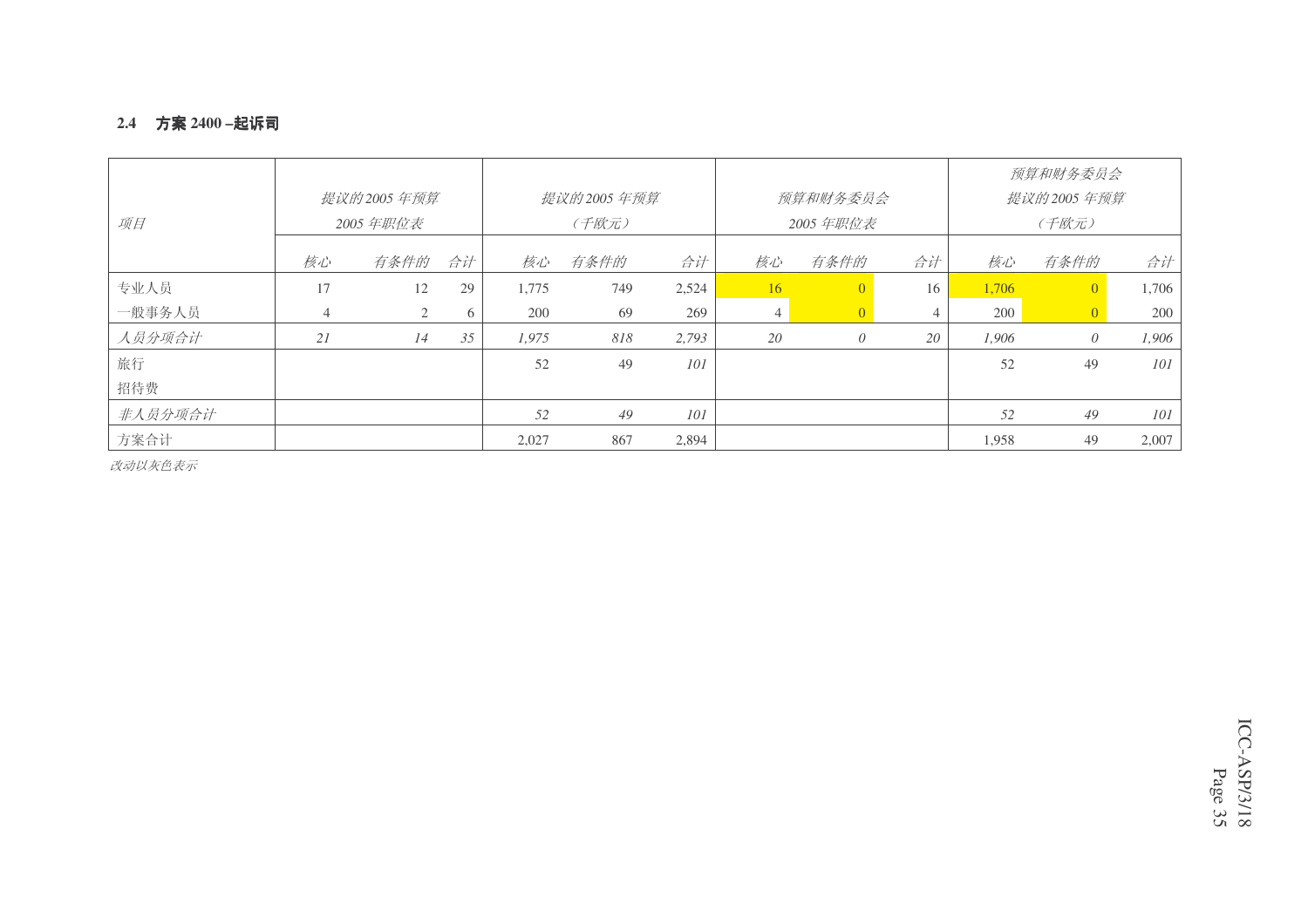# 提议的预算与预算和财务委员会建议的比较

### 3. 主要方案 III –书记官处

|             |     |              |     |        |              |        |     |           |     |        | 预算和财务委员会       |        |
|-------------|-----|--------------|-----|--------|--------------|--------|-----|-----------|-----|--------|----------------|--------|
|             |     | 提议的 2005 年预算 |     |        | 提议的 2005 年预算 |        |     | 预算和财务委员会  |     |        | 提议的2005年预算     |        |
| 项目          |     | 2005 年职位表    |     |        | (千欧元)        |        |     | 2005 年职位表 |     |        | (千欧元)          |        |
|             | 核心  | 有条件的         | 合计  | 核心     | 有条件的         | 合计     | 核心  | 有条件的      | 合计  | 核心     | 有条件的           | 合计     |
| 专业人员        | 102 | 26           | 128 | 9,757  | 1,219        | 10,976 | 101 | 22        | 123 | 9,641  | 990            | 10,631 |
| 一般事务人员      | 149 | 30           | 179 | 7,276  | 836          | 8,112  | 143 | 19        | 162 | 6,863  | 529            | 7,392  |
| 人员分项合计      | 251 | 56           | 307 | 17.033 | 2,055        | 19.088 | 244 | 41        | 285 | 16,504 | 1,519          | 18,023 |
| 一般临时协助      |     |              |     | 517    | 80           | 597    |     |           |     | 389    | 80             | 469    |
| 会议临时协助      |     |              |     | 300    |              | 300    |     |           |     | 300    |                | 300    |
| 加班          |     |              |     | 244    | 68           | 312    |     |           |     | 244    | 68             | 312    |
| 顾问          |     |              |     | 277    |              | 277    |     |           |     | 209    |                | 209    |
| 其他人员分项合计    |     |              |     | 1.338  | 148          | 1.486  |     |           |     | 1,142  | 148            | 1,290  |
| 旅行          |     |              |     | 269    | 369          | 638    |     |           |     | 203    | 277            | 480    |
| 招待费         |     |              |     | 10     |              | 10     |     |           |     | 10     |                | 10     |
| 合同性服务       |     |              |     | 4,338  | 3,128        | 7,466  |     |           |     | 4,506  | 2,974          | 7,480  |
| 一般业务费用      |     |              |     | 4,272  | 1,810        | 6,082  |     |           |     | 4,272  | 1,548          | 5,820  |
| 物品和材料       |     |              |     | 729    | 48           | 777    |     |           |     | 775    | 8              | 783    |
| 家具和设备       |     |              |     | 2,377  | 763          | 3,140  |     |           |     | 2,377  | $\overline{0}$ | 2,377  |
| 非人员分项合计     |     |              |     | 11,995 | 6,118        | 18,113 |     |           |     | 12,143 | 4,807          | 16,950 |
| 主要方案 III 合计 | 251 | 56           | 307 | 30,366 | 8,321        | 38,687 | 244 | 41        | 285 | 29,789 | 6,474          | 36,263 |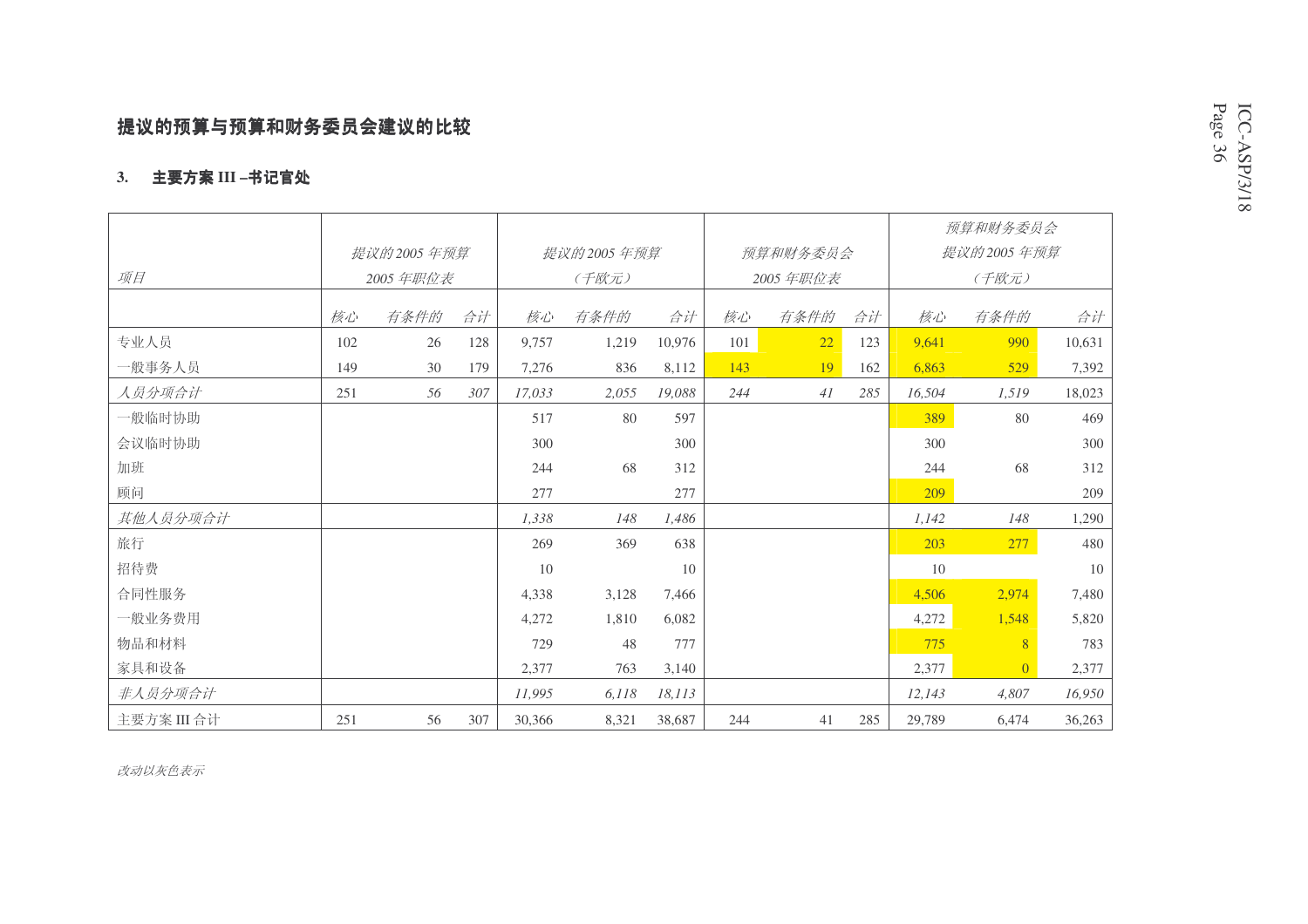### **3.1 方案 3100 – 书记官处办公室**

|          |    |            |    |          |            |          |    |           |    |                 | 预算和财务委员会   |                |
|----------|----|------------|----|----------|------------|----------|----|-----------|----|-----------------|------------|----------------|
|          |    | 提议的2005年预算 |    |          | 提议的2005年预算 |          |    | 预算和财务委员会  |    |                 | 提议的2005年预算 |                |
| 项目       |    | 2005年职位表   |    |          | (千欧元)      |          |    | 2005 年职位表 |    |                 | (千欧元)      |                |
|          | 核心 | 有条件的       | 合计 | 核心       | 有条件的       | 合计       | 核心 | 有条件的      | 合计 | 核心              | 有条件的       | 合计             |
| 专业人员     | 15 |            | 15 | 1,536    |            | 1,536    | 15 |           | 15 | 1,536           |            | 1,536          |
| 一般事务人员   | 43 | 5          | 48 | 2,153    | 139        | 2,292    | 41 | 5         | 46 | 2,074           | 139        | 2,213          |
| 人员分项合计   | 58 | 5          | 63 | 3.689    | 139        | 3,828    | 56 | 5         | 61 | 3,610           | 139        | 3,749          |
| 一般临时协助   |    |            |    | 185      |            | 185      |    |           |    | $\vert 0 \vert$ |            | $\overline{0}$ |
|          |    |            |    | $\theta$ |            | $\Omega$ |    |           |    |                 |            | $\overline{0}$ |
| 加班费      |    |            |    | 97       |            | 97       |    |           |    | 97              |            | 97             |
| 顾问       |    |            |    |          |            |          |    |           |    | $\overline{0}$  | $\theta$   |                |
| 其他人员分项合计 |    |            |    | 282      |            | 282      |    |           |    | 97              |            | 97             |
| 旅行       |    |            |    | 60       | 202        | 262      |    |           |    | 45              | 152        | 197            |
| 招待费      |    |            |    | 10       |            | 10       |    |           |    | 10              |            | 10             |
| 合同性服务    |    |            |    | 1,027    | 6          | 1,033    |    |           |    | 1,115           | 6          | 1,121          |
| 一般业务费用   |    |            |    | 80       |            | 80       |    |           |    | 80              |            | 80             |
| 物品和材料    |    |            |    | 68       | 8          | 76       |    |           |    | 83              | $8\,$      | 91             |
| 家具和设备    |    |            |    | 122      |            | 122      |    |           |    | 122             |            | 122            |
| 非人员分项合计  |    |            |    | 1,367    | 216        | 1,583    |    |           |    | 1,455           | 166        | 1,621          |
| 方案合计     |    |            |    | 5,338    | 355        | 5,693    |    |           |    | 5,162           | 305        | 5,467          |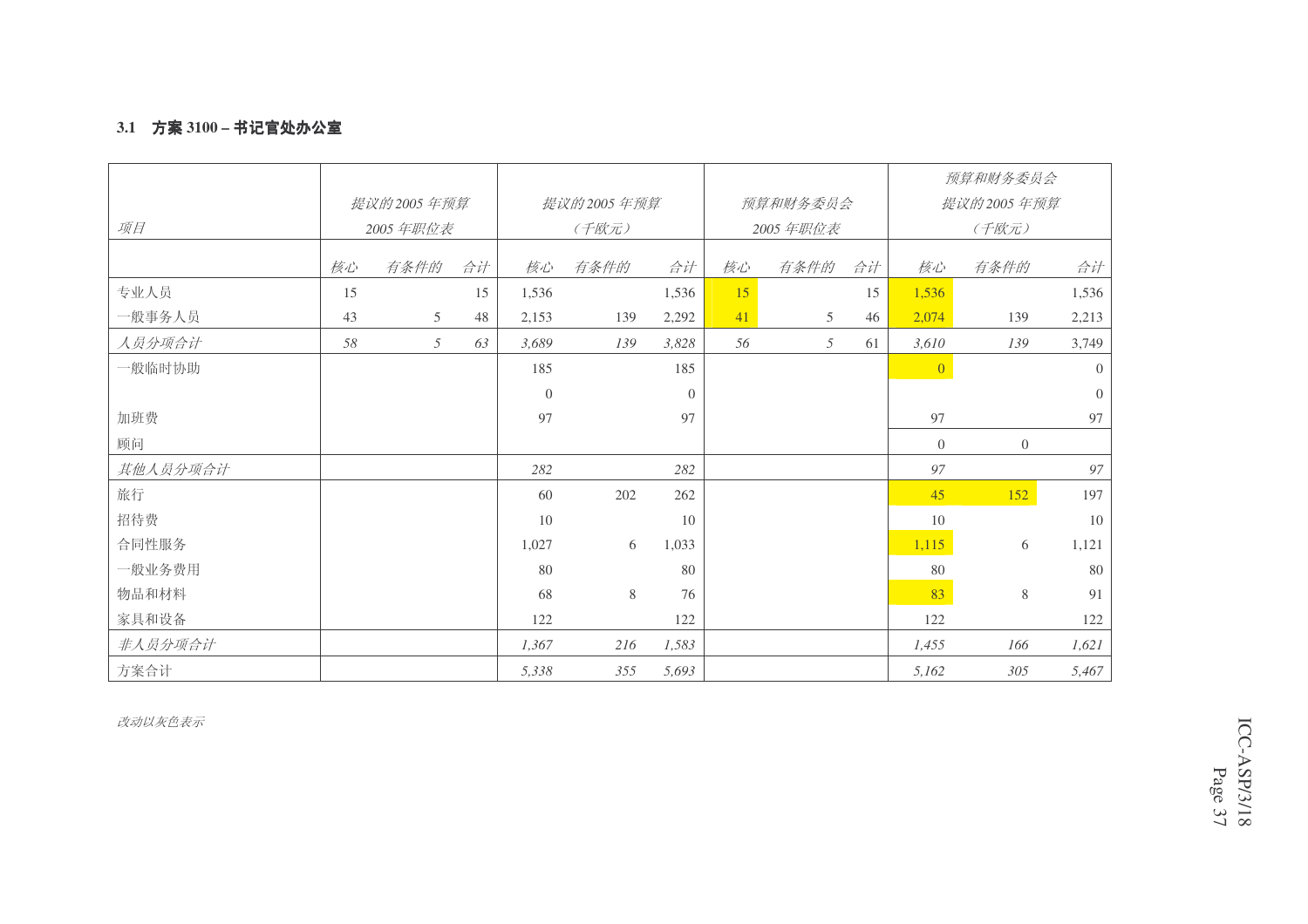#### 3.2 方案 3200 –共同行政事务司

|          |     |                |     |        |            |          |     |                 |     |        | 预算和财务委员会       |          |
|----------|-----|----------------|-----|--------|------------|----------|-----|-----------------|-----|--------|----------------|----------|
|          |     | 提议的2005年预算     |     |        | 提议的2005年预算 |          |     | 预算和财务委员会        |     |        | 提议的2005年预算     |          |
| 项目       |     | 2005 年职位表      |     |        | (千欧元)      |          |     | 2005 年职位表       |     |        | (千欧元)          |          |
|          | 核心  | 有条件的           | 合计  | 核心     | 有条件的       | 合计       | 核心  | 有条件的            | 合计  | 核心     | 有条件的           | 合计       |
|          |     |                |     |        |            |          |     |                 |     |        |                |          |
| 专业人员     | 37  | $\mathbf{1}$   | 38  | 3,590  |            | 3,590    | 36  |                 | 37  | 3,474  | $\overline{0}$ | 3,474    |
| 一般事务人员   | 70  | $\overline{9}$ | 79  | 3,480  | 251        | 3,731    | 66  | $\vert 0 \vert$ | 66  | 3,146  | $\overline{0}$ | 3,146    |
| 人员分项合计   | 107 | 10             | 117 | 7,070  | 251        | 7,321    | 102 |                 | 103 | 6,620  |                | 6,620    |
| 一般临时协助   |     |                |     | 122    | 20         | 142      |     |                 |     | 179    | 20             | 199      |
| 加班费      |     |                |     | 147    | 58         | 205      |     |                 |     | 147    | 58             | 205      |
| 顾问       |     |                |     | 213    |            | 213      |     |                 |     | 160    |                | 160      |
| 其他人员分项合计 |     |                |     | 482    | 78         | 560      |     |                 |     | 486    | 78             | 564      |
| 旅行       |     |                |     | 79     |            | 79       |     |                 |     | 58     |                | 58       |
| 招待费      |     |                |     |        |            | $\theta$ |     |                 |     |        |                | $\theta$ |
| 合同性服务    |     |                |     | 2,359  | 153        | 2,512    |     |                 |     | 2,439  | $\overline{0}$ | 2,439    |
| 一般业务费用   |     |                |     | 2,878  | 377        | 3,255    |     |                 |     | 2,878  | 115            | 2,993    |
| 物品和材料    |     |                |     | 476    | 40         | 516      |     |                 |     | 476    | $\overline{0}$ | 476      |
| 家具和设备    |     |                |     | 2,255  | 763        | 3,018    |     |                 |     | 2,255  | $\overline{0}$ | 2,255    |
| 非人员分项合计  |     |                |     | 8,047  | 1,333      | 9,380    |     |                 |     | 8,106  | 115            | 8,221    |
| 方案合计     |     |                |     | 15,599 | 1,662      | 17,261   |     |                 |     | 15,212 | 193            | 15,405   |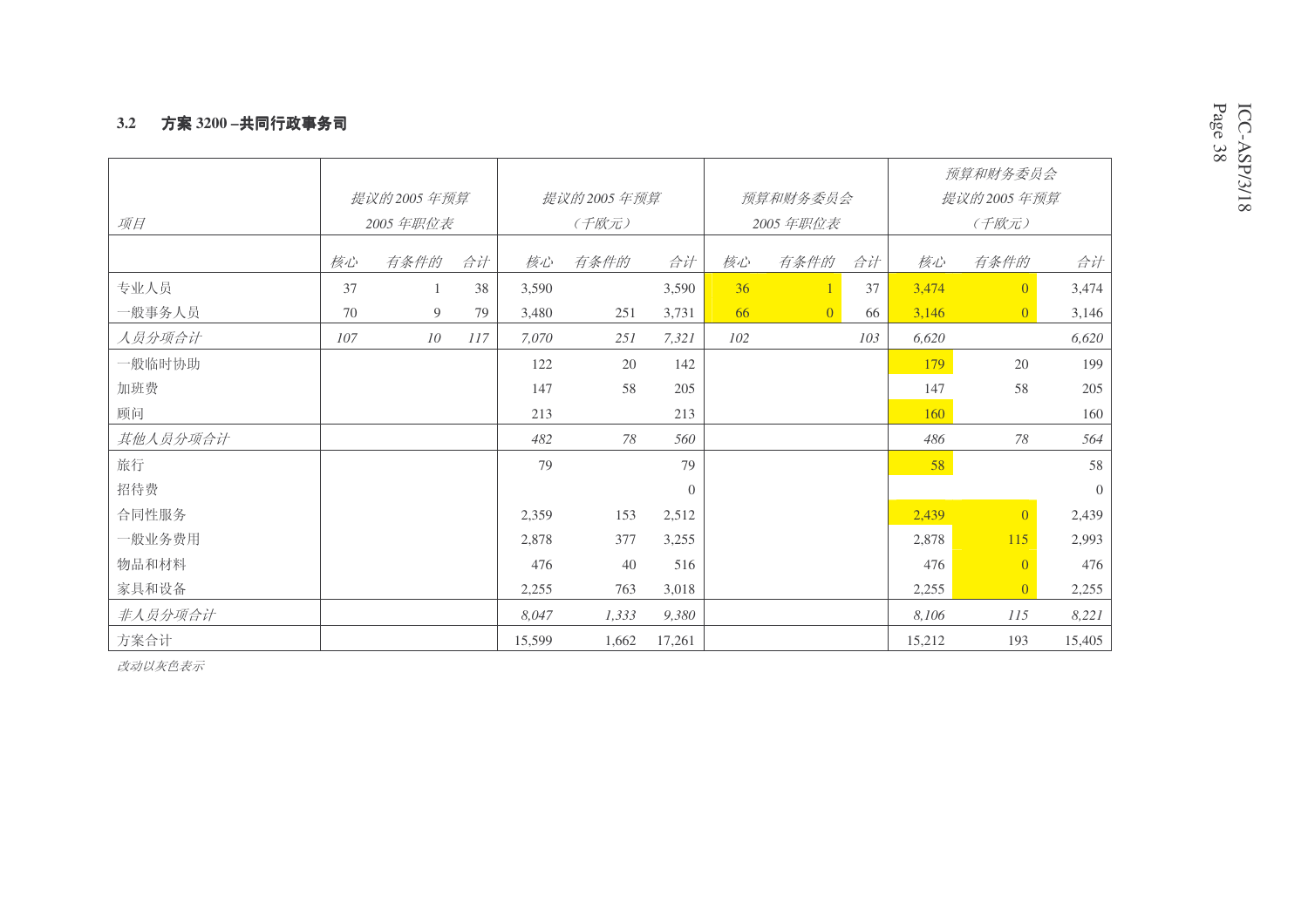### **3.3 方案 3300 – 法庭事务司**

|          |    |              |    |       |            |       |    |           |    |                 | 预算和财务委员会     |        |
|----------|----|--------------|----|-------|------------|-------|----|-----------|----|-----------------|--------------|--------|
|          |    | 提议的 2005 年预算 |    |       | 提议的2005年预算 |       |    | 预算和财务委员会  |    |                 | 提议的 2005 年预算 |        |
| 项目       |    | 2005 年职位表    |    |       | (千欧元)      |       |    | 2005 年职位表 |    |                 | (千欧元)        |        |
|          | 核心 | 有条件的         | 合计 | 核心    | 有条件的       | 合计    | 核心 | 有条件的      | 合计 | 核心              | 有条件的         | 合计     |
| 专业人员     | 33 | 20           | 53 | 3,098 | 949        | 4,047 | 33 | 20        | 53 | 3,098           | 949          | 4,047  |
| 一般事务人员   | 25 | 14           | 39 | 1,127 | 390        | 1,517 | 25 | 14        | 39 | 1,127           | 390          | 1,517  |
| 人员分项合计   | 58 | 34           | 92 | 4,225 | 1,339      | 5,564 | 58 | 34        | 92 | 4,225           | 1,339        | 5,564  |
| 一般临时协助   |    |              |    | 30    | 30         | 60    |    |           |    | 30              | 30           | 60     |
| 临时会议协助   |    |              |    | 300   |            | 300   |    |           |    | 300             |              | 300    |
| 加班费      |    |              |    |       | 10         | 10    |    |           |    |                 | $10\,$       | 10     |
| 顾问       |    |              |    | 35    |            | 35    |    |           |    | 26 <sup>°</sup> |              | $26\,$ |
| 其他人员分项合计 |    |              |    | 365   | 40         | 405   |    |           |    | 356             | 40           | 396    |
| 旅行       |    |              |    | 82    | 159        | 241   |    |           |    | 62              | 120          | 182    |
| 合同性服务    |    |              |    | 335   | 168        | 503   |    |           |    | 335             | 167          | 502    |
| 一般业务费用   |    |              |    | 1,314 | 1,329      | 2,643 |    |           |    | 1,314           | 1,329        | 2,643  |
| 非人员分项合计  |    |              |    | 1,731 | 1,656      | 3,387 |    |           |    | 1,711           | 1,616        | 3,327  |
| 方案合计     |    |              |    | 6,321 | 3,035      | 9,356 |    |           |    | 6,292           | 2,995        | 9,287  |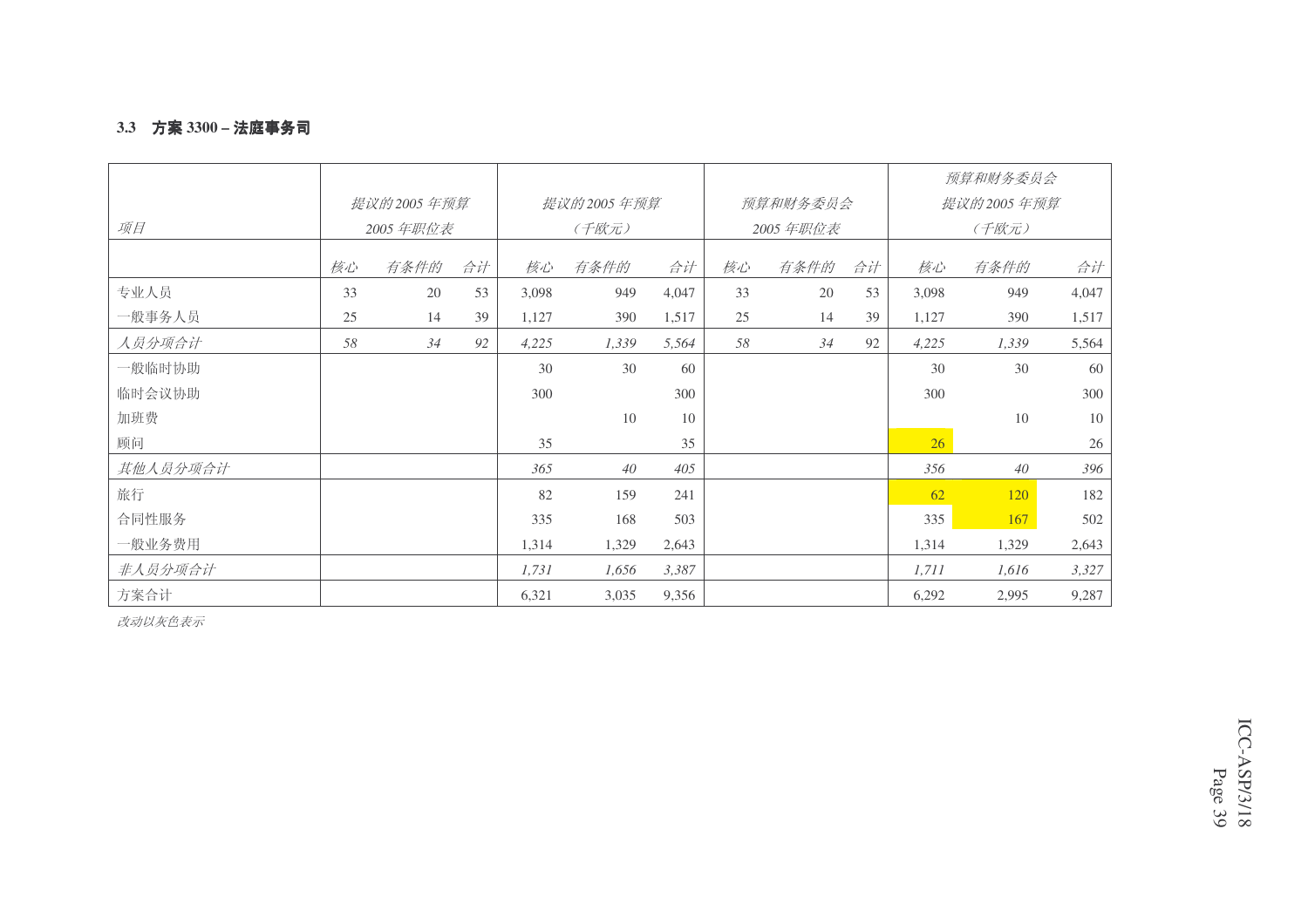### <mark>3.4 方案 3400 – 新闻和文件科</mark>

|          |                |              |                |          |                |                |                |            |                | 预算和财务委员会       |                 |
|----------|----------------|--------------|----------------|----------|----------------|----------------|----------------|------------|----------------|----------------|-----------------|
|          |                | 提议的 2005 年预算 |                |          | 提议的2005年预算     |                |                | 预算和财务委员会   |                | 提议的2005年预算     |                 |
| 项目       |                | 2005 年职位表    |                |          | (千欧元)          |                |                | 2005 年职位表  |                | (千欧元)          |                 |
|          | 核心             | 有条件的         | 合计             | 核心       | 有条件的           | 合计             | 核心             | 有条件的<br>合计 | 核心             | 有条件的           | 合计              |
| 专业人员     | 6              |              | 6              | 531      |                | 531            | 6              | 6          | 531            |                | 531             |
| 一般事务人员   | $\overline{4}$ |              | $\overline{4}$ | 210      |                | 210            | $\overline{4}$ | 4          | 210            |                | 210             |
| 人员分项合计   | 10             |              | 10             | 741      |                | 741            | 10             | 10         | 741            |                | 741             |
| 一般临时协助   |                |              |                | 150      |                | 150            |                |            | 150            |                | 150             |
| 顾问       |                |              |                | 9        |                | 9              |                |            | 7 <sup>1</sup> |                | $7\overline{ }$ |
| 其他人员分项合计 |                |              |                | 159      |                | 159            |                |            | 157            |                | 157             |
| 旅行       |                |              |                | 16       | 3              | 19             |                |            | 13             | $\overline{2}$ | 15              |
| 招待费      |                |              |                |          |                | $\overline{0}$ |                |            |                |                | $\overline{0}$  |
| 合同性服务    |                |              |                | 227      | 40             | 267            |                |            | 227            | 40             | 267             |
| 一般业务费用   |                |              |                | $\Omega$ | $\overline{0}$ | $\Omega$       |                |            | $\theta$       | $\overline{0}$ | $\overline{0}$  |
| 物品和材料    |                |              |                | 185      |                | 185            |                |            | 216            |                | 216             |
| 非人员分项合计  |                |              |                | 428      | 43             | 471            |                |            | 456            | 42             | 498             |
| 方案合计     |                |              |                | 1,328    | 43             | 1,371          |                |            | 1,354          | 42             | 1,396           |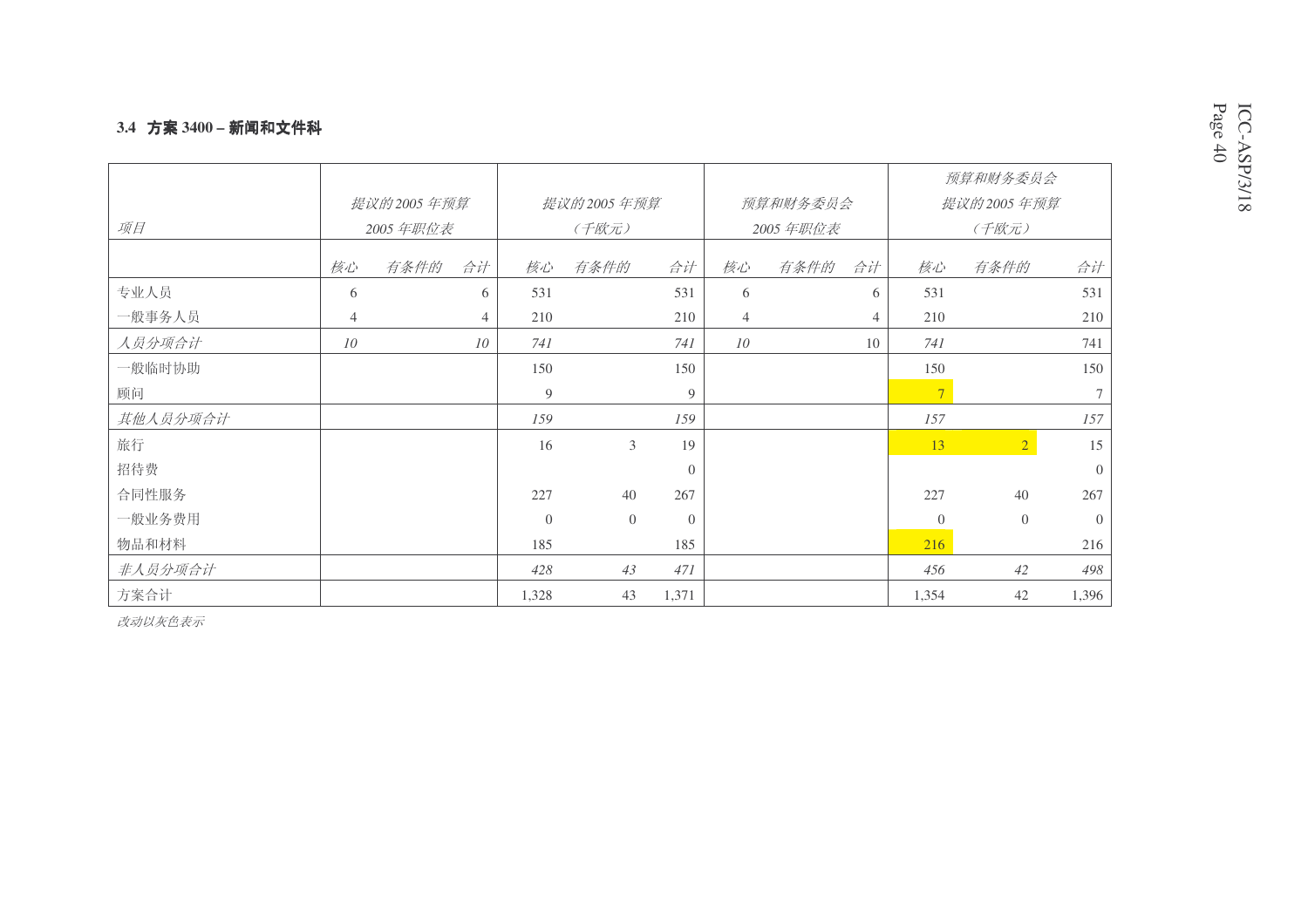### 3.5 方案 3500 – 被害人和律师司

|          |    |               |    |       |              |       |    |                |    |                 | 预算和财务委员会       |       |
|----------|----|---------------|----|-------|--------------|-------|----|----------------|----|-----------------|----------------|-------|
|          |    | 提议的 2005 年预算  |    |       | 提议的 2005 年预算 |       |    | 预算和财务委员会       |    |                 | 提议的2005年预算     |       |
| 项目       |    | 2005 年职位表     |    |       | (千欧元)        |       |    | 2005 年职位表      |    |                 | (千欧元)          |       |
|          | 核心 | 有条件的          | 合计 | 核心    | 有条件的         | 合计    | 核心 | 有条件的           | 合计 | 核心              | 有条件的           | 合计    |
| 专业人员     | 11 | 5             | 16 | 1,002 | 270          | 1,272 | 11 |                | 12 | 1,002           | 41             | 1,043 |
| 一般事务人员   | 7  | 2             | 9  | 306   | 56           | 362   | 7  | $\overline{0}$ | 7  | 306             | $\overline{0}$ | 306   |
| 人员分项合计   | 18 | $\mathcal{I}$ | 25 | 1,308 | 326          | 1,634 | 18 | $\mathcal{I}$  | 19 | 1,308           | 41             | 1,349 |
| 一般临时协助   |    |               |    | 30    | 30           | 60    |    |                |    | 30              | 30             | 60    |
| 顾问       |    |               |    | 20    |              | 20    |    |                |    | 16 <sup>1</sup> |                | 16    |
| 其他人员分项合计 |    |               |    | 50    | 30           | 80    |    |                |    | 46              | 30             | 76    |
| 旅行       |    |               |    | 32    | 5            | 37    |    |                |    | 25              | $\overline{3}$ | 28    |
| 合同性服务    |    |               |    | 390   | 2,761        | 3,151 |    |                |    | 390             | 2,761          | 3,151 |
| 一般业务费用   |    |               |    |       | 104          | 104   |    |                |    |                 | 104            | 104   |
| 非人员分项合计  |    |               |    | 422   | 2,870        | 3,292 |    |                |    | 415             | 2,868          | 3,283 |
| 方案合计     |    |               |    | 1,780 | 3,226        | 5,006 |    |                |    | 1,769           | 2,939          | 4,708 |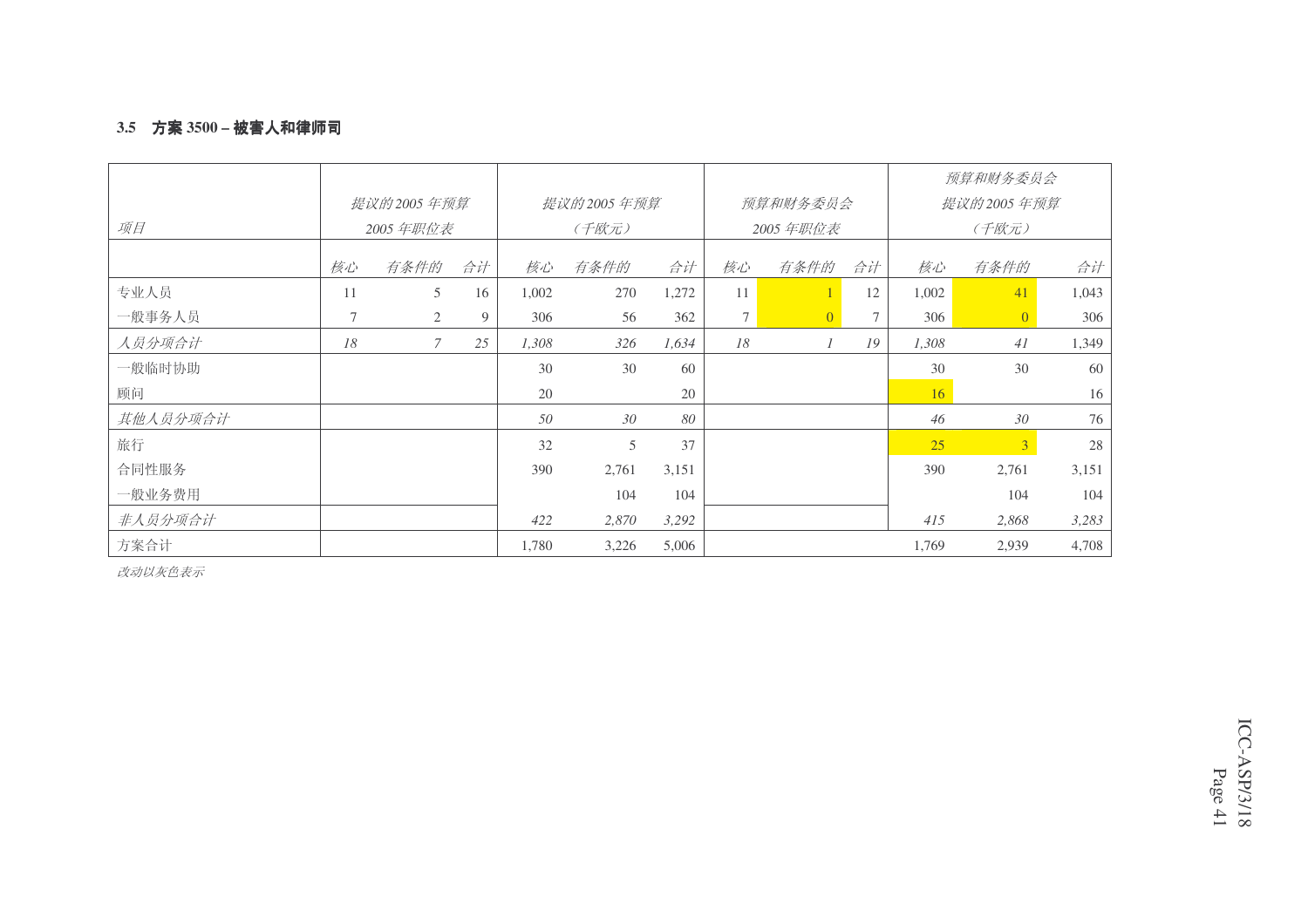#### 4. 生要方案 IV – 缔约国大会秘书处

|            |                  |            |                |       |            |       |                |           |                |       | 预算和财务委员会     |       |
|------------|------------------|------------|----------------|-------|------------|-------|----------------|-----------|----------------|-------|--------------|-------|
|            |                  | 提议的2005年预算 |                |       | 提议的2005年预算 |       |                | 预算和财务委员会  |                |       | 提议的 2005 年预算 |       |
| 项目         |                  | 2005 年职位表  |                |       | (千欧元)      |       |                | 2005 年职位表 |                |       | (千欧元)        |       |
|            | 核心               | 有条件的       | 合计             | 核心    | 有条件的       | 合计    | 核心             | 有条件的      | 合计             | 核心    | 有条件的         | 合计    |
| 专业人员       | 3                |            | $\mathcal{F}$  | 377   |            | 377   | 3              |           | 3              | 377   |              | 377   |
| 一般事务人员     | $\overline{4}$   |            | $\overline{4}$ | 217   |            | 217   | $\overline{4}$ |           | $\overline{4}$ | 217   |              | 217   |
| 人员分项合计     | $\boldsymbol{7}$ |            | $\mathcal{I}$  | 594   |            | 594   | $\overline{7}$ |           | $\mathcal{I}$  | 594   |              | 594   |
| 一般临时协助     |                  |            |                | 122   |            | 122   |                |           |                | 122   |              | 122   |
| 会议临时协助     |                  |            |                | 70    |            | 70    |                |           |                | 70    |              | 70    |
| 加班费        |                  |            |                | 5     |            | 5     |                |           |                | 5     |              | 5     |
| 其他人员分项合计   |                  |            |                | 197   |            | 197   |                |           |                | 197   |              | 197   |
| 旅行         |                  |            |                | 96    |            | 96    |                |           |                | 96    |              | 96    |
| 招待费        |                  |            |                | 10    |            | 10    |                |           |                | 10    |              | 10    |
| 合同性服务      |                  |            |                | 1,923 |            | 1,923 |                |           |                | 1,923 |              | 1,923 |
| 一般业务费用     |                  |            |                | 84    |            | 84    |                |           |                | 84    |              | 84    |
| 物品和材料      |                  |            |                | 43    |            | 43    |                |           |                | 43    |              | 43    |
| 家具和设备      |                  |            |                | 113   |            | 113   |                |           |                | 113   |              | 113   |
| 非人员分项合计    |                  |            |                | 2,269 |            | 2,269 |                |           |                | 2,269 |              | 2,269 |
| 主要方案 IV 合计 |                  |            |                | 3,060 |            | 3,060 |                |           |                | 3,060 |              | 3,060 |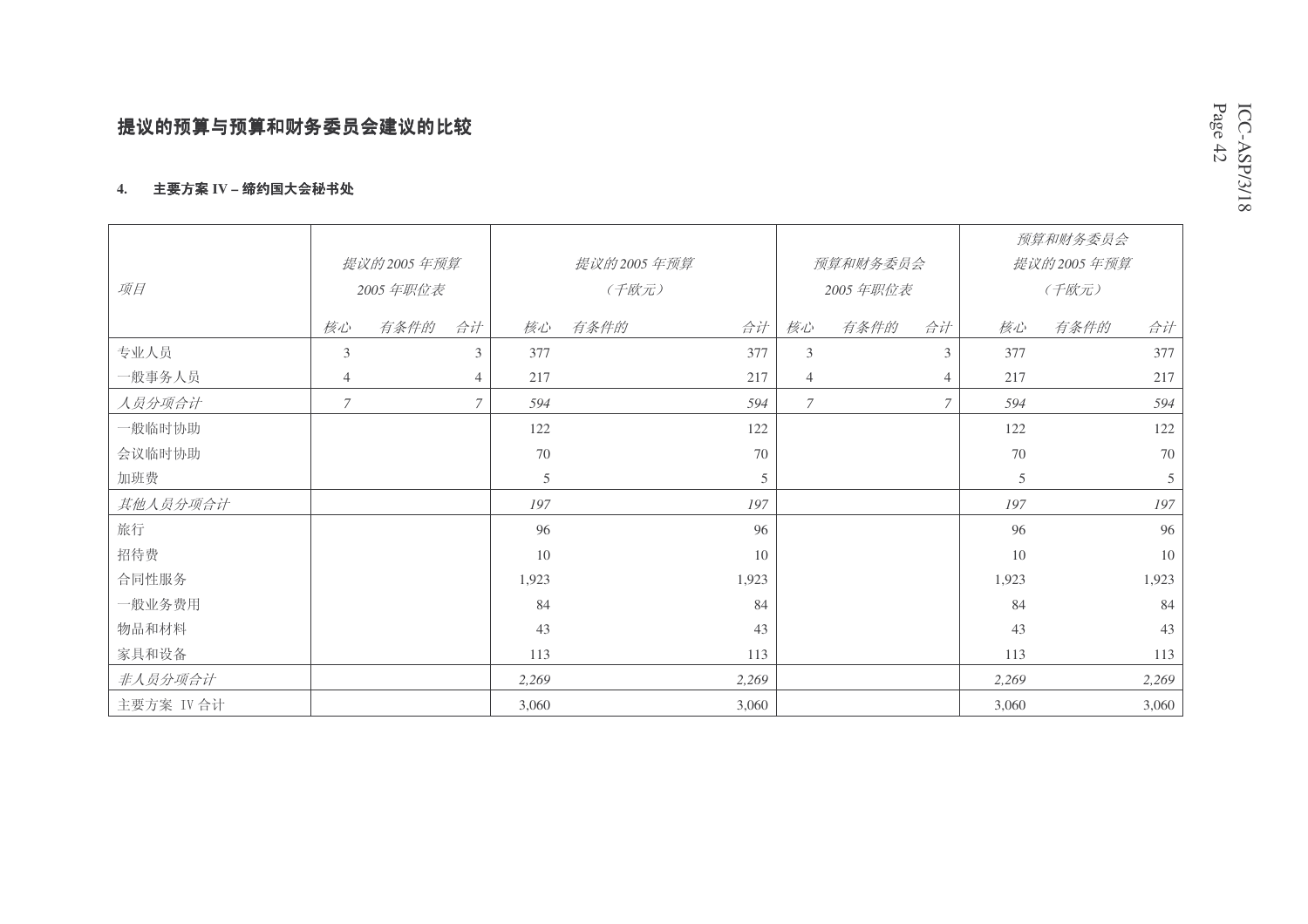# 提议的预算与预算和财务委员会建议的比较

### 5. 主要方案Ⅴ - 对法院办公楼的投资

|          |    |            |    |       |            |       |    |          |    |       | 预算和财务委员会   |       |
|----------|----|------------|----|-------|------------|-------|----|----------|----|-------|------------|-------|
|          |    | 提议的2005年预算 |    |       | 提议的2005年预算 |       |    | 预算和财务委员会 |    |       | 提议的2005年预算 |       |
| 项目       |    | 2005 年职位表  |    |       | (千欧元)      |       |    | 2005年职位表 |    |       | (千欧元)      |       |
|          | 核心 | 有条件的       | 合计 | 核心    | 有条件的       | 合计    | 核心 | 有条件的     | 合计 | 核心    | 有条件的       | 合计    |
| 顾问       |    |            |    | 103   |            | 103   |    |          |    | 103   |            | 103   |
| 其他人员分项合计 |    |            |    | 103   |            | 103   |    |          |    | 103   |            | 103   |
| 合同性服务    |    |            |    | 1,200 |            | 1,200 |    |          |    | 1,200 |            | 1,200 |
| 家具和设备    |    |            |    | 762   |            | 762   |    |          |    | 762   |            | 762   |
| 非人员分项合计  |    |            |    | 1,962 |            | 1,962 |    |          |    | 1,962 |            | 1,962 |
| 主要方案V合计  |    |            |    | 2,065 |            | 2,065 |    |          |    | 2,065 |            | 2,065 |

#### **5.1 方案 5100 – 临时办公楼**

|          |    |            |    |       |            |       |    |           |    |       | 预算和财务委员会   |       |
|----------|----|------------|----|-------|------------|-------|----|-----------|----|-------|------------|-------|
|          |    | 提议的2005年预算 |    |       | 提议的2005年预算 |       |    | 预算和财务委员会  |    |       | 提议的2005年预算 |       |
| 项目       |    | 2005 年职位表  |    |       | (千欧元)      |       |    | 2005 年职位表 |    |       | (千欧元)      |       |
|          | 核心 | 有条件的       | 合计 | 核心    | 有条件的       | 合计    | 核心 | 有条件的      | 合计 | 核心    | 有条件的       | 合计    |
| 加班费      |    |            |    |       |            |       |    |           |    |       |            |       |
| 顾问       |    |            |    | 13    |            | 13    |    |           |    | 13    |            | 13    |
| 其他人员分项合计 |    |            |    | 13    |            | 13    |    |           |    | 13    |            | 13    |
| 合同性服务    |    |            |    | 1,050 |            | 1,050 |    |           |    | 1,050 |            | 1,050 |
| 家具和设备    |    |            |    | 762   |            | 762   |    |           |    | 762   |            | 762   |
| 非人员分项合计  |    |            |    | 1,812 |            | 1,812 |    |           |    | 1,812 |            | 1,812 |
| 方案合计     |    |            |    | 1,825 |            | 1,825 |    |           |    | 1,825 |            | 1,825 |

ICC-ASP/3/18 Page 4 3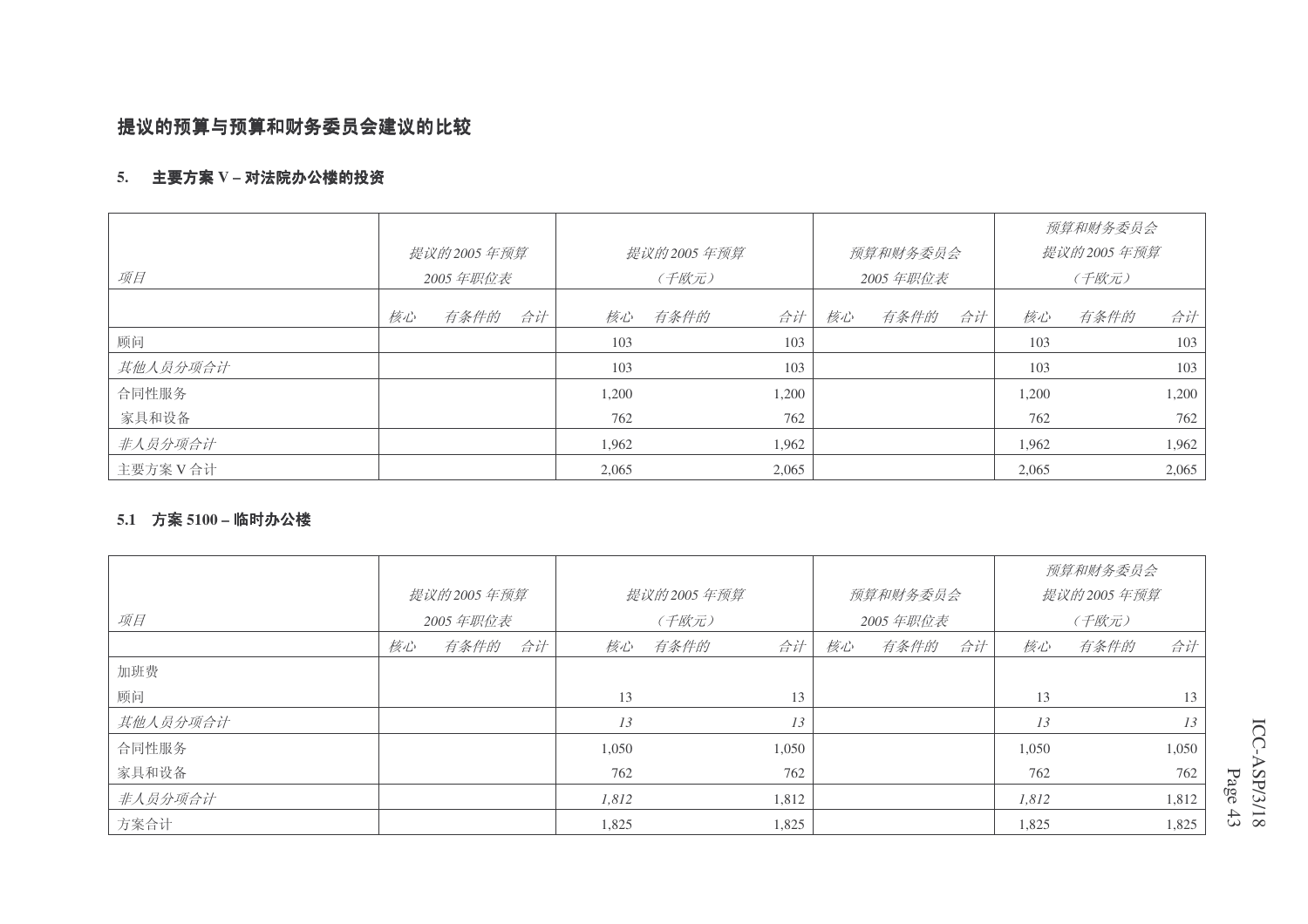### **5.2 方案 5200 – 永久办公楼**

|          |              |      |              |     |           |     |            |      |    |     | 预算和财务委员会 |     |
|----------|--------------|------|--------------|-----|-----------|-----|------------|------|----|-----|----------|-----|
|          | 提议的 2005 年预算 |      | 提议的 2005 年预算 |     | 预算和财务委员会  |     | 提议的2005年预算 |      |    |     |          |     |
| 项目       | 2005 年职位表    |      | (千欧元)        |     | 2005 年职位表 |     | (千欧元)      |      |    |     |          |     |
|          | 核心           | 有条件的 | 合计           | 核心  | 有条件的      | 合计  | 核心         | 有条件的 | 合计 | 核心  | 有条件的     | 合计  |
| 顾问       |              |      |              | 90  |           | 90  |            |      |    | 90  |          | 90  |
| 其他人员分项合计 |              |      |              | 90  |           | 90  |            |      |    | 90  |          | 90  |
| 合同性服务    |              |      |              | 150 |           | 150 |            |      |    | 150 |          | 150 |
| 非人员分项合计  |              |      |              | 150 |           | 150 |            |      |    | 150 |          | 150 |
| 方案合计     |              |      |              | 240 |           | 240 |            |      |    | 240 |          | 240 |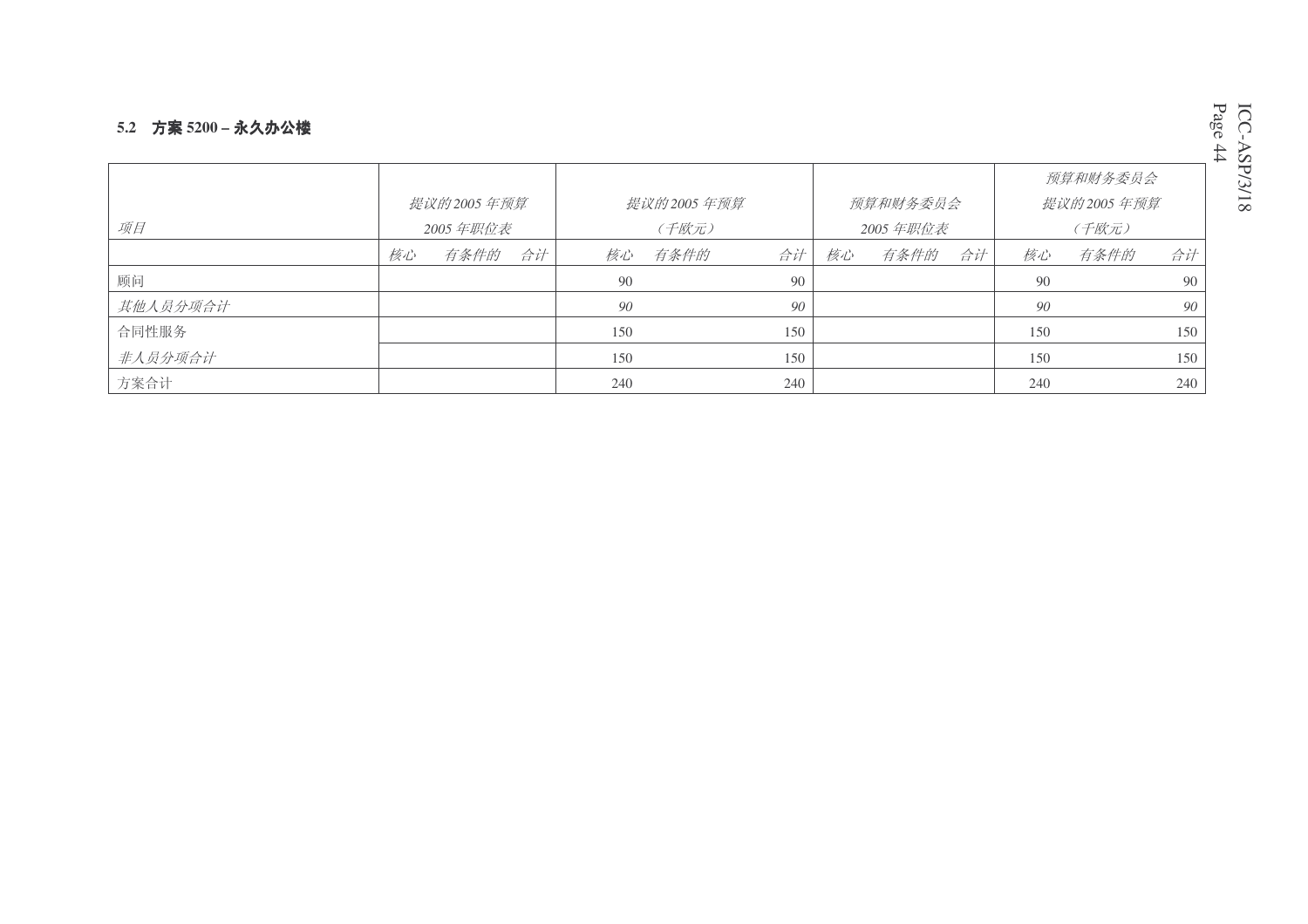# 附件 IV

# 支出情况(按费用类别列出) ——2004年预算

# 按款与支出的比较——截至 2004 年 7 月 31 日的情况

(千欧元)

# 主要方案 I: 司法部门

| 项目          | 2004年拨款 | 己付款            | 未偿债务             | 支出合计          | 未支配余额         | 实施率     |
|-------------|---------|----------------|------------------|---------------|---------------|---------|
|             |         |                |                  |               |               |         |
|             | (1)     | (2)            | (3)              | $(2)+(3)=(4)$ | $(1)-(4)=(5)$ | (4)/(1) |
|             |         |                |                  |               |               |         |
| 法官          | 4,207   | 1,569          | 9                | 1,578         | 2,629         | 37.5%   |
| 专业人员和一般事务人员 | 1,256   | 765            | $\overline{2}$   | 767           | 489           | 61.1%   |
| 一般临时协助      | 91      | 61             | $\boldsymbol{0}$ | 61            | 30            | 67.0%   |
| 加班费         | 15      | $\overline{0}$ | $\overline{0}$   | $\theta$      | 15            | $0.0\%$ |
| 顾问          | 62      | 23             | 35               | 58            | 4             | 93.6%   |
| 旅行          | 119     | 92             | 6                | 98            | 21            | 82.3%   |
| 招待费         | 10      | $\overline{2}$ | 5                | $\mathcal{L}$ | 3             | 70.0%   |
| 合同性服务       | 21      | 14             |                  | 15            | 6             | 71.4%   |
| 主要方案I合计     | 5,781   | 2,526          | 58               | 2,584         | 3,197         | 44.7%   |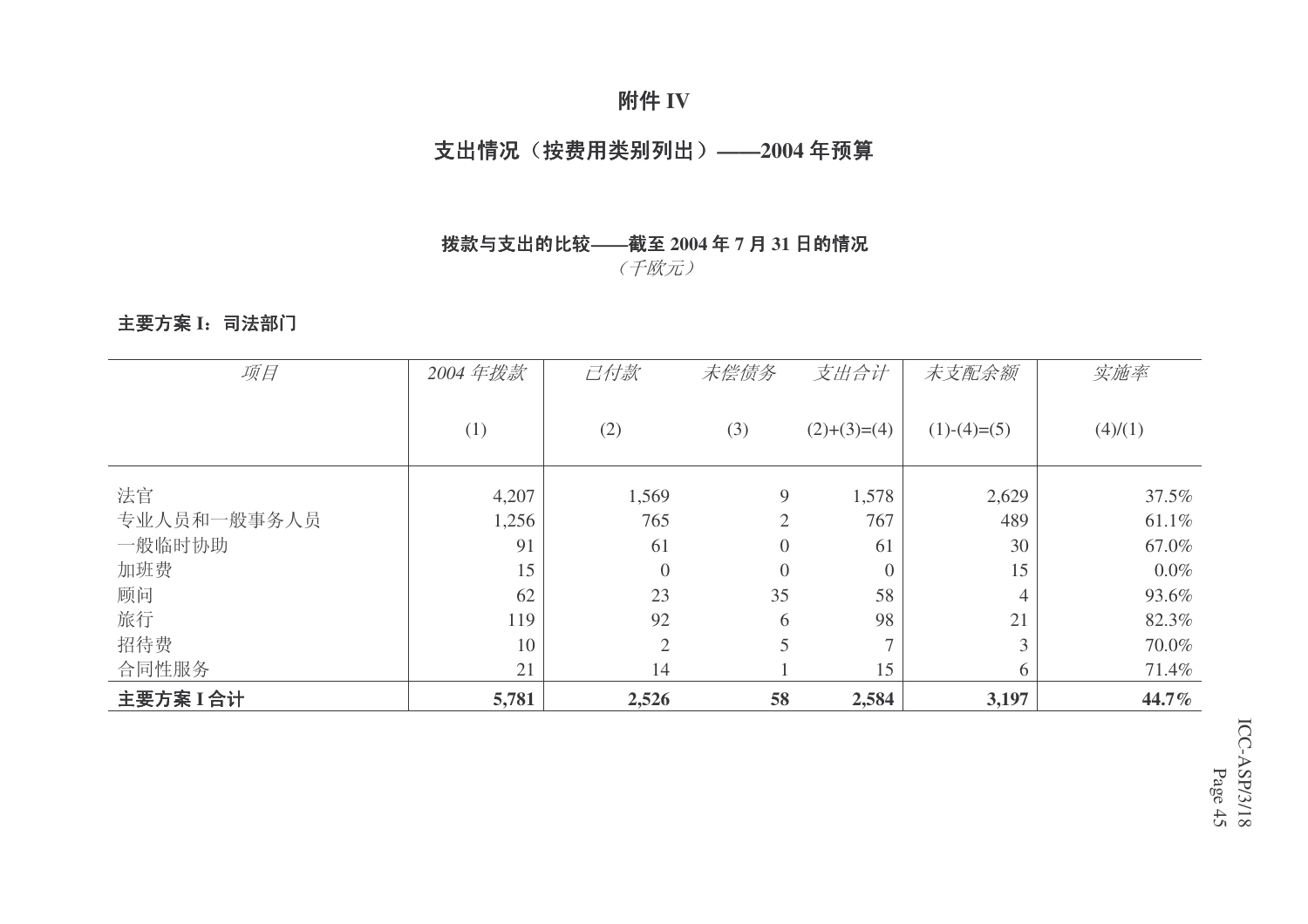# 按款与支出的比较——截至 2004 年 7 月 31 日的情况

# (千欧元)

# 主要方案 II: 检察官办公室

| 项目          | 2004年拨款        | 己付款              | 未偿债务     | 支出合计          | 未支配余额         | 实施率     |
|-------------|----------------|------------------|----------|---------------|---------------|---------|
|             | (1)            | (2)              | (3)      | $(2)+(3)=(4)$ | $(1)-(4)=(5)$ | (4)/(1) |
| 专业人员和一般事务人员 | 6,855          | 1,837            | 40       | 1,877         | 4,978         | 27.4%   |
| 一般临时协助      | 3,761          | 232              | $\theta$ | 232           | 3,529         | $6.1\%$ |
| 加班费         | 31             | $\boldsymbol{0}$ | $\theta$ | $\theta$      | 31            | $0.0\%$ |
| 顾问          | 200            | 59               | 66       | 125           | 75            | 62.5%   |
| 旅行          | 1,261          | 139              | 34       | 173           | 1,088         | 13.7%   |
| 招待费         | 10             | 3                | 3        | 6             | 4             | 60.0%   |
| 合同性服务       | 821            | 24               | 14       | 38            | 783           | $4.6\%$ |
| 物品和材料       | $\overline{0}$ | 6                | 9        | 15            | $-15$         |         |
| 家具和设备       | 1,102          | $\overline{0}$   | $\theta$ | $\Omega$      | 1,102         | $0.0\%$ |
| 主要方案 II 合计  | 14,041         | 2,300            | 166      | 2,466         | 11,575        | 17.6%   |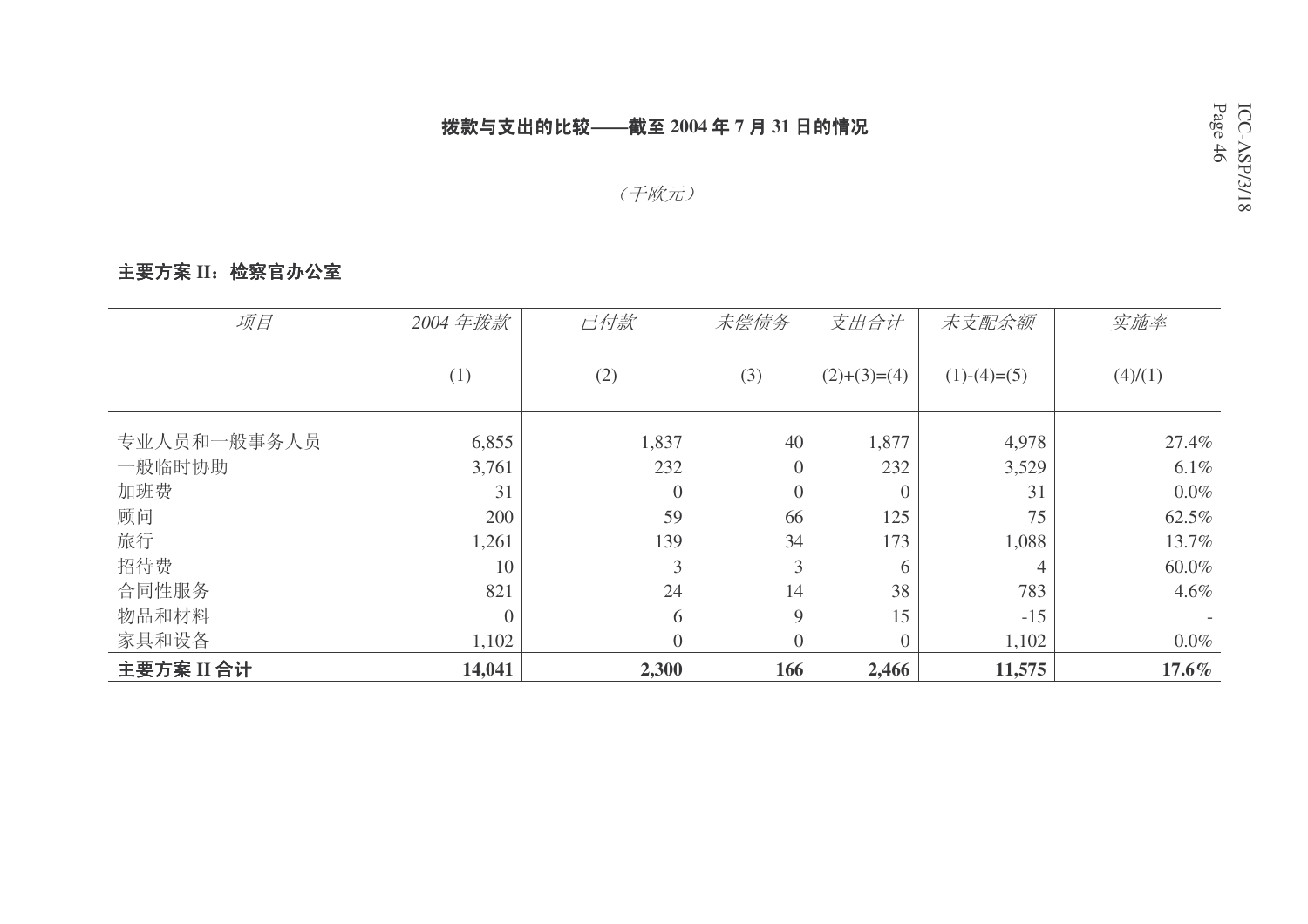# 按款与支出的比较——截至 2004 年 7 月 31 日的情况

(千欧元)

# 主要方案 III: 书记官处

| 项目          | 2004年拨款 | 己付款   | 未偿债务             | 支出合计          | 未支配余额         | 实施率     |
|-------------|---------|-------|------------------|---------------|---------------|---------|
|             | (1)     | (2)   | (3)              | $(2)+(3)=(4)$ | $(1)-(4)=(5)$ | (4)/(1) |
| 专业人员和一般事务人员 | 10,798  | 5,253 | 34               | 5,287         | 5,511         | 48.9%   |
| 一般临时协助      | 1,060   | 350   | 17               | 367           | 693           | 34.6%   |
| 加班费         | 544     | 28    | $\boldsymbol{0}$ | 28            | 516           | 5.2%    |
| 顾问          | 539     | 192   | 277              | 469           | 70            | 87.0%   |
| 旅行          | 909     | 99    | 29               | 128           | 781           | 14.1%   |
| 招待费         | 20      | 3     | $\overline{4}$   | ⇁             | 13            | 35.0%   |
| 合同性服务       | 11,150  | 695   | 1,733            | 2,428         | 8,722         | 21.8%   |
| 一般业务费用      | 1,011   | 426   | 654              | 1,080         | $-69$         | 106.8%  |
| 物品和材料       | 672     | 183   | 187              | 370           | 302           | 55.1%   |
| 家具和设备       | 3,947   | 1,429 | 1,417            | 2,846         | 1,101         | 72.1%   |
| 主要方案 III 合计 | 30,650  | 8,658 | 4,352            | 13,010        | 17,640        | 42.4%   |